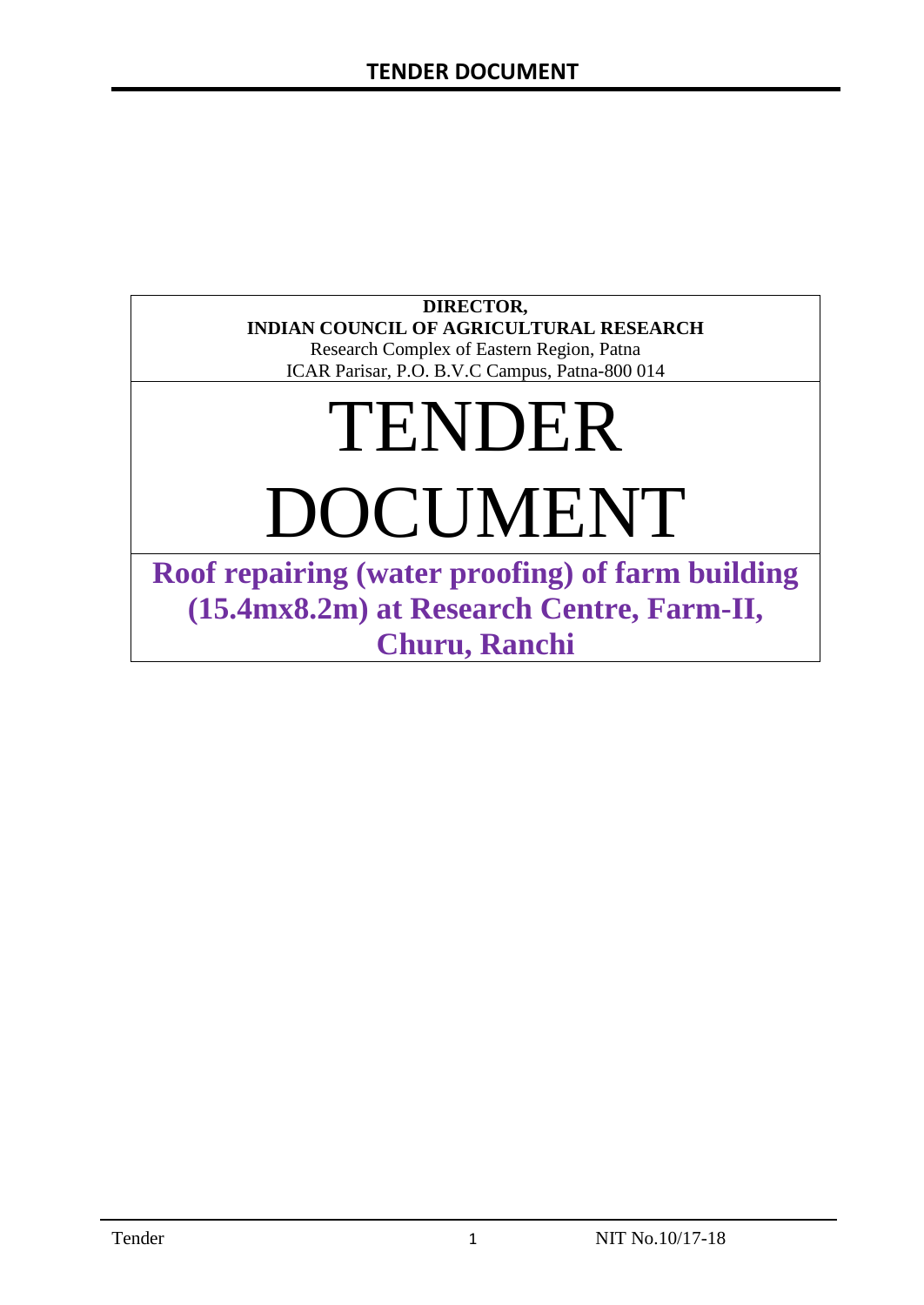# **INDIAN COUNCIL OF AGRICULTURAL RESEARCH RESEARCH COMPLEX OF EASTERN REGION PATNA**

# **TENDER DOCUMENT**

**Roof repairing (water proofing) of farm building (15.4mx8.2m) at Research Centre, Farm-II, Churu, Ranchi**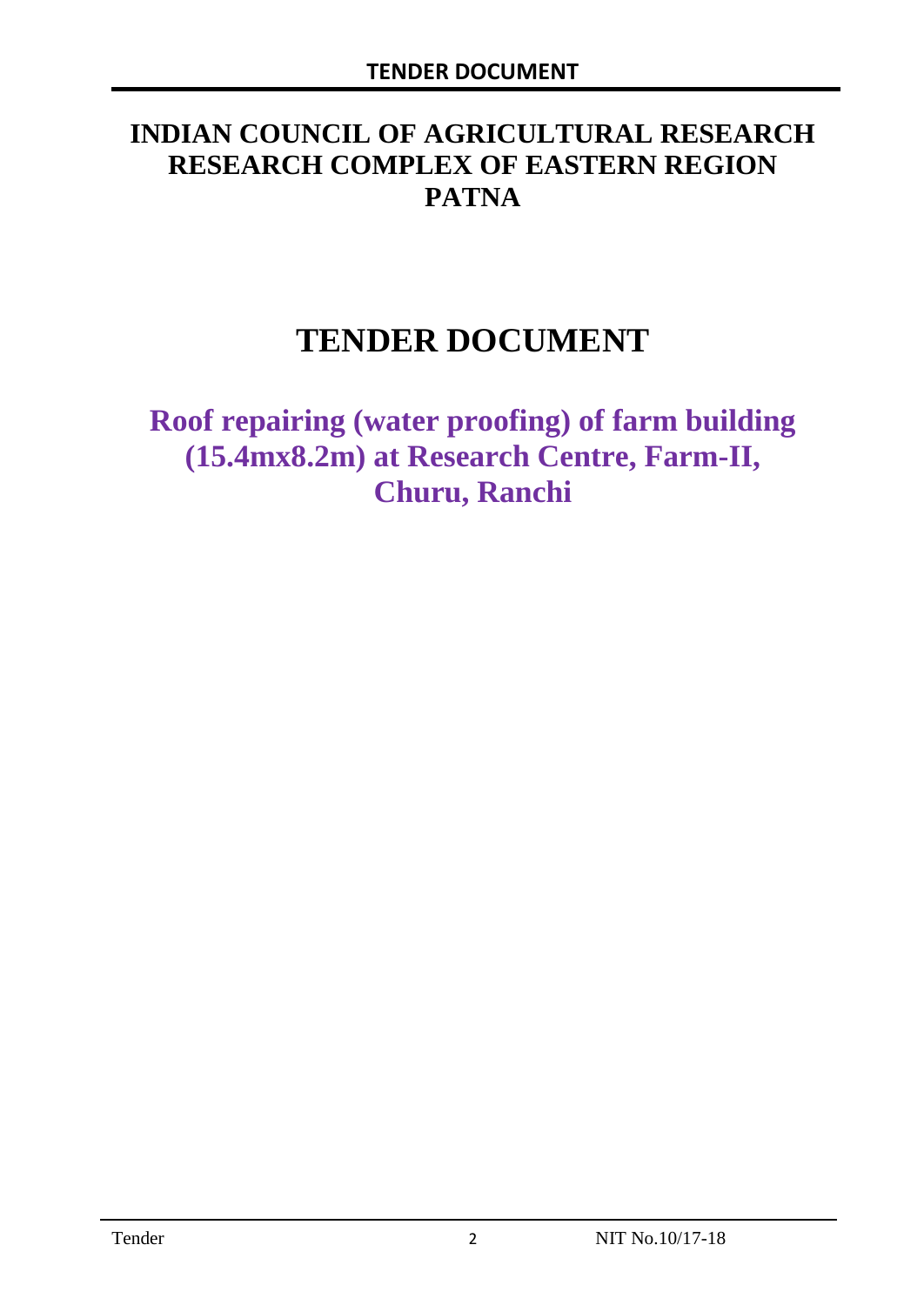# **TENDER DOCUMENT**

# **INDEX**

| <b>Sl. No.</b> | <b>Details</b>                                               | Page no.       |  |  |  |
|----------------|--------------------------------------------------------------|----------------|--|--|--|
| 1.             | <b>NOTICE INVITING TENDERS</b>                               |                |  |  |  |
| 2.             | <b>INSTRUCTIONS TO TENDERERS</b>                             | 6              |  |  |  |
| $\bf{A}$       | General                                                      | 6              |  |  |  |
| B)             | Tender document                                              | $\overline{7}$ |  |  |  |
| $\mathcal{C}$  | Preparation of tenders                                       | 8              |  |  |  |
| D)             | Submission of tenders                                        | $9-10$         |  |  |  |
| E)             | Tender opening and evaluation                                | 11             |  |  |  |
| F)             | Award of contract                                            | 12             |  |  |  |
| 3              | <b>QUALIFICATION INFORMATION (ANNEXURE-I)</b>                | 13             |  |  |  |
|                | <b>CHECKLIST TO ACOMPANY THE TENDER</b>                      |                |  |  |  |
| 4              | <b>CONDITIONS OF CONTRACT</b>                                | 14             |  |  |  |
|                | <b>TENDER</b>                                                | 15             |  |  |  |
| $\overline{A}$ | General                                                      | 17             |  |  |  |
| B              | Time for completion                                          | 20             |  |  |  |
| $\overline{C}$ | Quality control                                              | 22             |  |  |  |
| D              | Cost control                                                 | 23             |  |  |  |
| E              | Finishing the contract                                       | 26             |  |  |  |
| $\mathbf{F}$   | Special conditions                                           | 27             |  |  |  |
| 5              | <b>ADDITIONAL CONDITIONS TO TENDER NOTICE</b>                | 39             |  |  |  |
| 6              | <b>GENERAL SPECIFICATIONS</b>                                | 40             |  |  |  |
| $\overline{7}$ | <b>DRAWINGS</b>                                              | 41             |  |  |  |
| 8              | <b>BILL OF QUANTITIES</b>                                    | 42             |  |  |  |
| 9              | <b>SCHEDULE - A: PRICE SCHEDULE &amp; BILL OF QUANTITIES</b> | 46             |  |  |  |
| A)             | Price schedule of contract                                   | 48             |  |  |  |
| B)             | Price summary                                                | 49             |  |  |  |
| $\mathcal{C}$  | Price schedule and Plan/Layout                               | 50             |  |  |  |
| 10             | <b>Contract Form</b>                                         | 51-52          |  |  |  |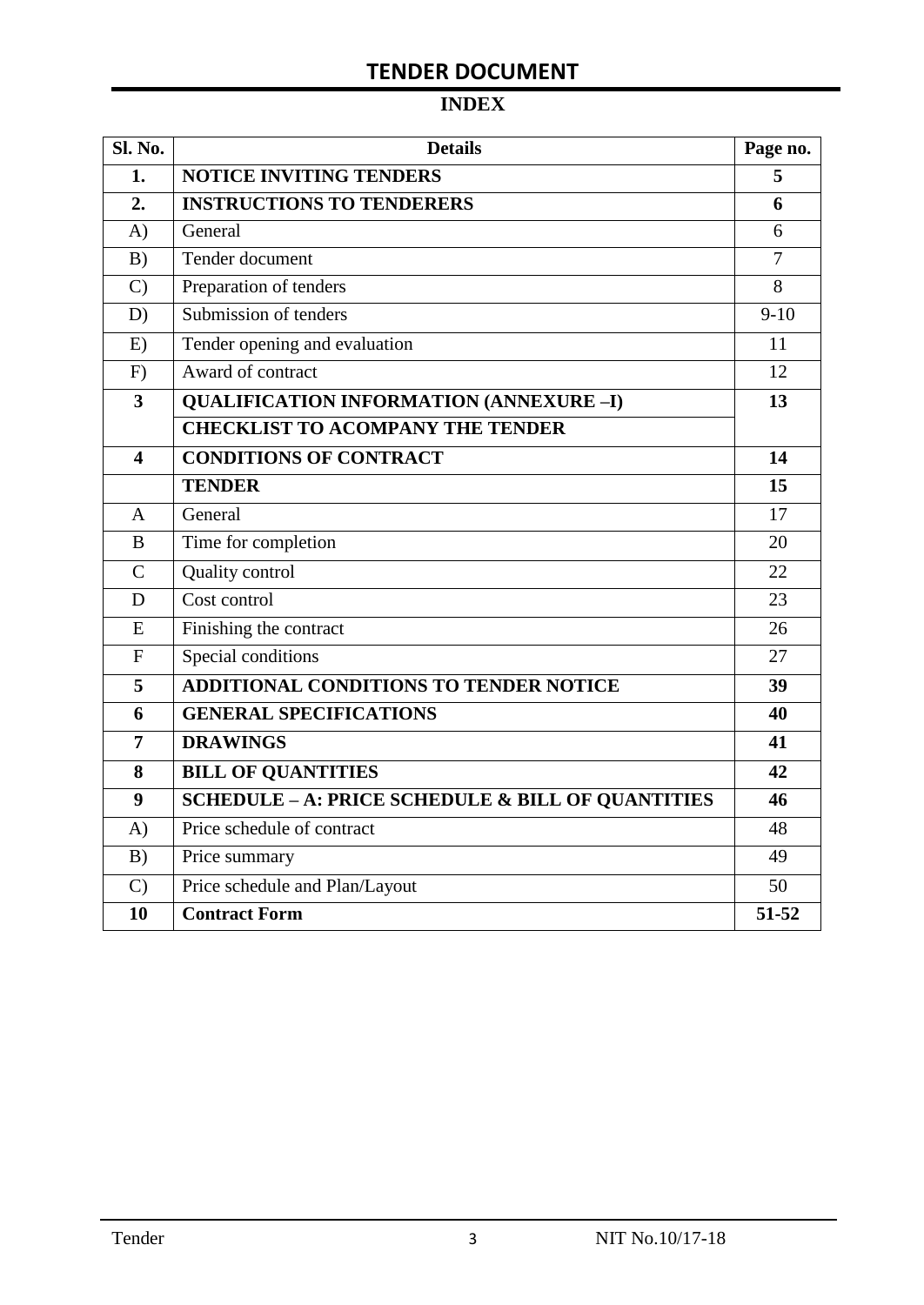# **NOTICE INVITING TENDERS**

# **No. 10/17-18**

# **INDIAN COUNCIL OF AGRICULTURAL RESEARCH RESEARCH COMPLEX OF EASTERN REGION PATNA**

**Name of Work: Roof repairing (water proofing) of farm building (15.4mx8.2m) at Research Centre, Farm-II, Churu, Ranchi**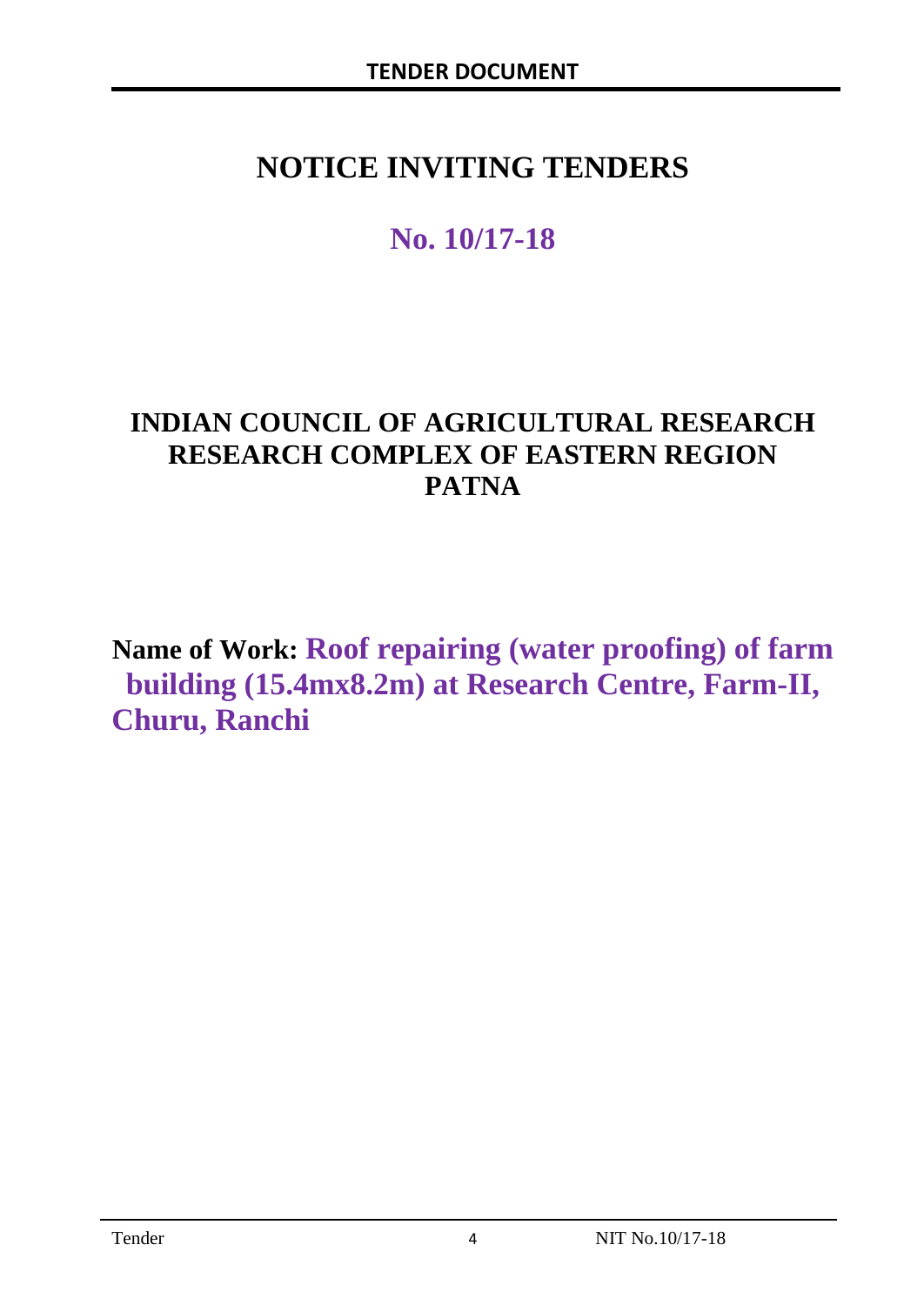# **TENDER DOCUMENT**

### **Notice Inviting Tenders No. 10/17-18**

I) Tenders are invited from eligible Contractors for the work mentioned below:-

| 1.               | of<br><b>Name</b>                                            | the $\vert$ Roof repairing (water proofing) of farm building $(15.4 \text{mx} 8.2 \text{m})$ |
|------------------|--------------------------------------------------------------|----------------------------------------------------------------------------------------------|
|                  | Work                                                         | at Research Centre, Farm-II, Churu, Ranchi                                                   |
| 2.               | Estimated cost of the work<br>without Tax                    | <b>Rs 1.65 lakh</b>                                                                          |
| 3.               | Period of completion of work                                 | 60 days from the award of the work                                                           |
| $\overline{4}$ . | Form of contract / class of firms<br>eligible.               | PWD/<br>CCW/<br>Registered<br>contractor<br>from<br>CPWD/RWD and similar govt. agencies.     |
| 5.               | E.M.D to be paid in the shape of                             | Rs. 4125.00 (Rs. Four thousand one hundred                                                   |
|                  | Demand Draft obtained from                                   | twenty five only)                                                                            |
|                  | Nationalized Bank only.                                      |                                                                                              |
| 6.               | Issue of tender document                                     | Tender documents can be purchased on payment of                                              |
|                  |                                                              | <b>Rs.500/-</b> for the work which estimated cost is <b>less</b>                             |
|                  |                                                              | than Rs.3.0 lakhs and Rs. 1000/- for the work which                                          |
|                  |                                                              | estimated cost is higher than 3.0 lakhs) in shape of                                         |
|                  |                                                              | demand draft towards cost of tender document or                                              |
|                  |                                                              | down loaded from website: www.icarrcer.in in which                                           |
|                  |                                                              | case, a demand draft for Rs.500/- or Rs.1000/- per                                           |
|                  |                                                              | work to be enclosed alongwith tender in favour of                                            |
|                  |                                                              | Head, ICAR RCER RC, Ranchi, payable at Ranchi.                                               |
| 7.               | date<br>time<br>for<br>Last<br>and                           | 09.10.2017 up to 11.00 A.M.                                                                  |
|                  | submission of tender.                                        |                                                                                              |
| 8.               | Date and time of opening of $\vert$ 09.10.2017 at 11.30 A.M. |                                                                                              |
|                  | tender.                                                      |                                                                                              |

#### II) **Eligibility criteria for tenderer.**

- a) Registered contractor from CCW/CPWD/ PWD/ RWD and similar govt. agencies.
- b) Any type of single civil work of not less than Rs.3.50 lakhs in preceding three years.
- c) Should have a net worth of at least Rs.3.50 lakhs
- d) Certificates in support of existing Commitments.
- e) Valid Labour license and Income Tax Clearance certificate for last Financial Year must be submitted alongwith tender document.
- f) Copy of GST Registration.
- III) To purchase tender documents by paying an amount of Rs. 500/- or Rs. 1000/- (as applicable) towards cost of tender document including GST etc. Those not able to purchase tender document can down load the application from web site www.icarrcer.in and submit the D.D for Rs.500/- or Rs. 1000/- (as applicable) along with EMD in the shape of Demand Draft of **Rs. 4125/-** on Tender Value issued by any Nationalized Bank/Scheduled Commercial bank in favour of "**Head, ICAR RCER, RC, Ranchi**" to be valid for 3 months from the date of NIT along with bid. The tenderer shall invariably furnish original DD towards EMD to the tender inviting authority along with the Tender Document.
- IV) The tenders will be opened by the Tender Cum Works committee, ICAR-RCER, RC, Ranchi in the presence of tenderers/or their authorized representatives on the date mentioned above.
- V) If the office happens to be closed on the dates specified above, the respective activity will be performed at the designated time on the next working day without any notification.
- VI) Any other details can be obtained from the Office of the **AAO (P), ICAR-RCER, Patna or www.icarrcer.in**.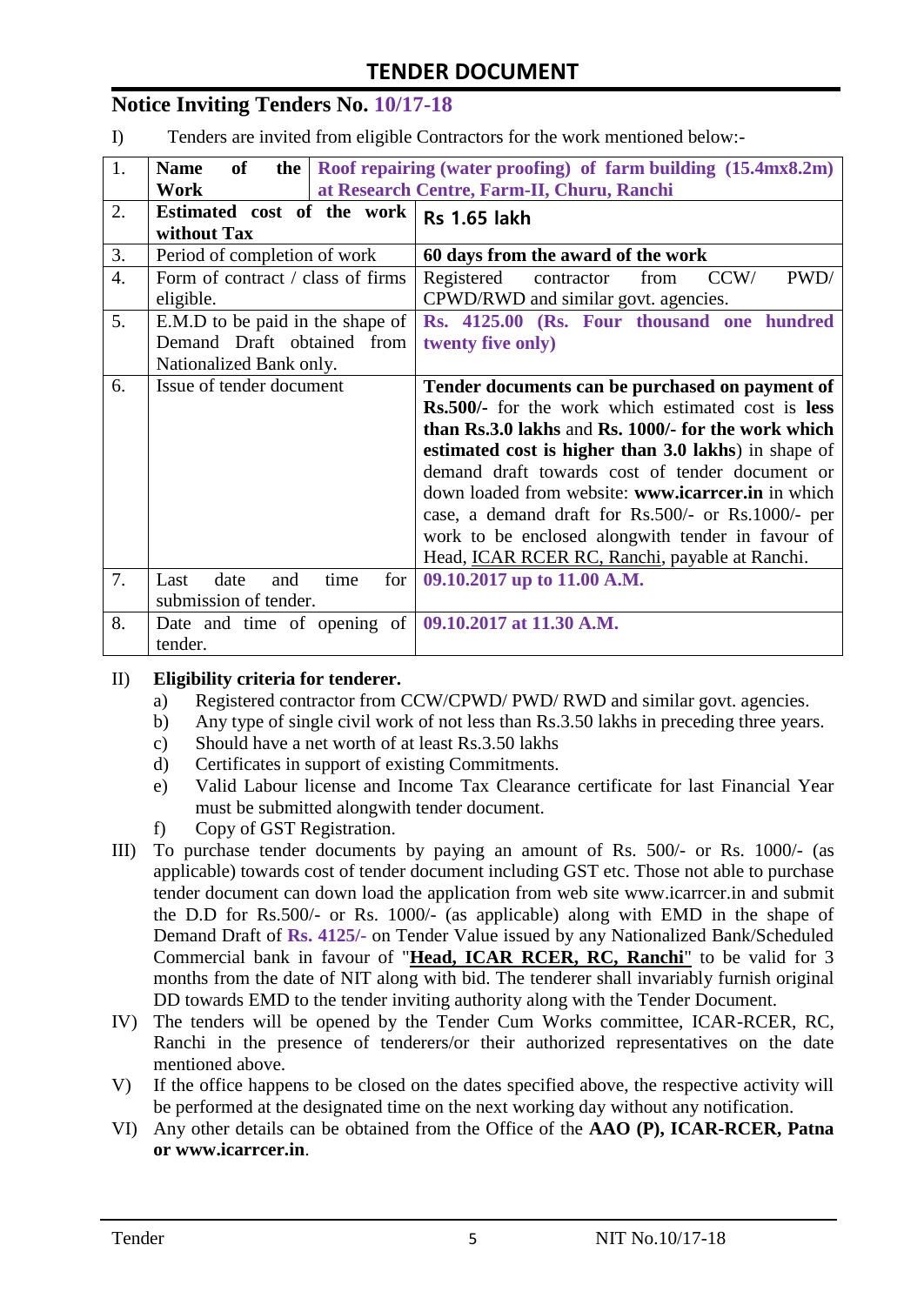#### **INSTRUCTIONS TO TENDERERS A – GENERAL**

#### **1. Name & Scope of work:**

1.1 Brief details of the work are as follows:

| $\mathbf{A}$   | Brief description and<br>location of work | Clearing surface including brushing with wire brush and<br>removal of rubbish if anyupto a distance of 50 m outside<br>the periphery of the area cleared. $15.4x8.2=126.28$ sqm<br>Providing and laying integral cement based water proofing<br>treatment including preparation of surface as required for<br>treatment of roofs, balconies, terraces etc consisting of<br>following operations: (a) Applying a slurry coat of neat<br>cement using 2.75 kg/sqm of cement admixed with water<br>proofing compound conforming to IS. 2645 and approved<br>by E/I over the RCC slab including adjoining walls upto<br>300 mm height (b) Laying brick bats with mortar using<br>broken brick bats 25 mm to 115 mm size with 50% of                                                                                                                                                                                                                                                                                                                                                                                                                                                                                                                                                                                                                  |
|----------------|-------------------------------------------|--------------------------------------------------------------------------------------------------------------------------------------------------------------------------------------------------------------------------------------------------------------------------------------------------------------------------------------------------------------------------------------------------------------------------------------------------------------------------------------------------------------------------------------------------------------------------------------------------------------------------------------------------------------------------------------------------------------------------------------------------------------------------------------------------------------------------------------------------------------------------------------------------------------------------------------------------------------------------------------------------------------------------------------------------------------------------------------------------------------------------------------------------------------------------------------------------------------------------------------------------------------------------------------------------------------------------------------------------|
|                |                                           | cement mortar 1:5 admixed with water proofing compound<br>conforming to IS: 2645 and approved by E/I over 20 mm<br>thick layer of cement mortar of mix 1:5 admixed with<br>water proofing compound conforming to IS : 2645 and<br>approved by E/I to required slope and treating similarly the<br>adjoining walls upto 300 mm height including rounding of<br>junctions of walls and slabs (c) After two days of proper<br>curing applying a second coat of cement slurry using 2.75<br>kg/ sqm of cement admixed jointless cement mortar of mix<br>1:4 admixed with water proofing compound conforming to<br>IS: 2645 and approved by E/I including laying glass fibre<br>cloth of approved quality in top layer of plaster and finally<br>finishing the surface with trowel with neat cement slurry<br>and making pattern of $300x300$ mm square 3 mm deep. (d)<br>The whole terrace so finished shall be flooded with water<br>for a minimum period of two weeks for curing and for final<br>test. All above operations to be done in order and as<br>directed and specified by the Engineerin-Charge : { use std<br>co. as Dr fixit, Lagreen, Roff, Cico LW as admixer&urp<br>, flexcoat, super crete for coating With average thickness of<br>120 mm and minimum thick at khurra as 65 mm<br>15.4x8.2=126.28sqm+2(15.4+8.2)}0.30=140.32 sqm |
| $\, {\bf B}$   | Scope of work:                            | <b>Civil Work</b>                                                                                                                                                                                                                                                                                                                                                                                                                                                                                                                                                                                                                                                                                                                                                                                                                                                                                                                                                                                                                                                                                                                                                                                                                                                                                                                                |
| $\overline{C}$ | Period<br>of<br>Completion                | 60 days from the award of the work                                                                                                                                                                                                                                                                                                                                                                                                                                                                                                                                                                                                                                                                                                                                                                                                                                                                                                                                                                                                                                                                                                                                                                                                                                                                                                               |

- **1.2 The Director, ICAR-RCER, Patna invites tenders along with** EMD of Rs. **4125/-** in the shape of Demand Draft issued by any Nationalized Bank**, Payable at Ranchi** to be valid for 3 months from the date of NIT along with bid. Bids without EMD will be summarily rejected.
- **1.3** The successful tenderer is expected to complete the work within the stipulated time period, as specified in 1.1 C.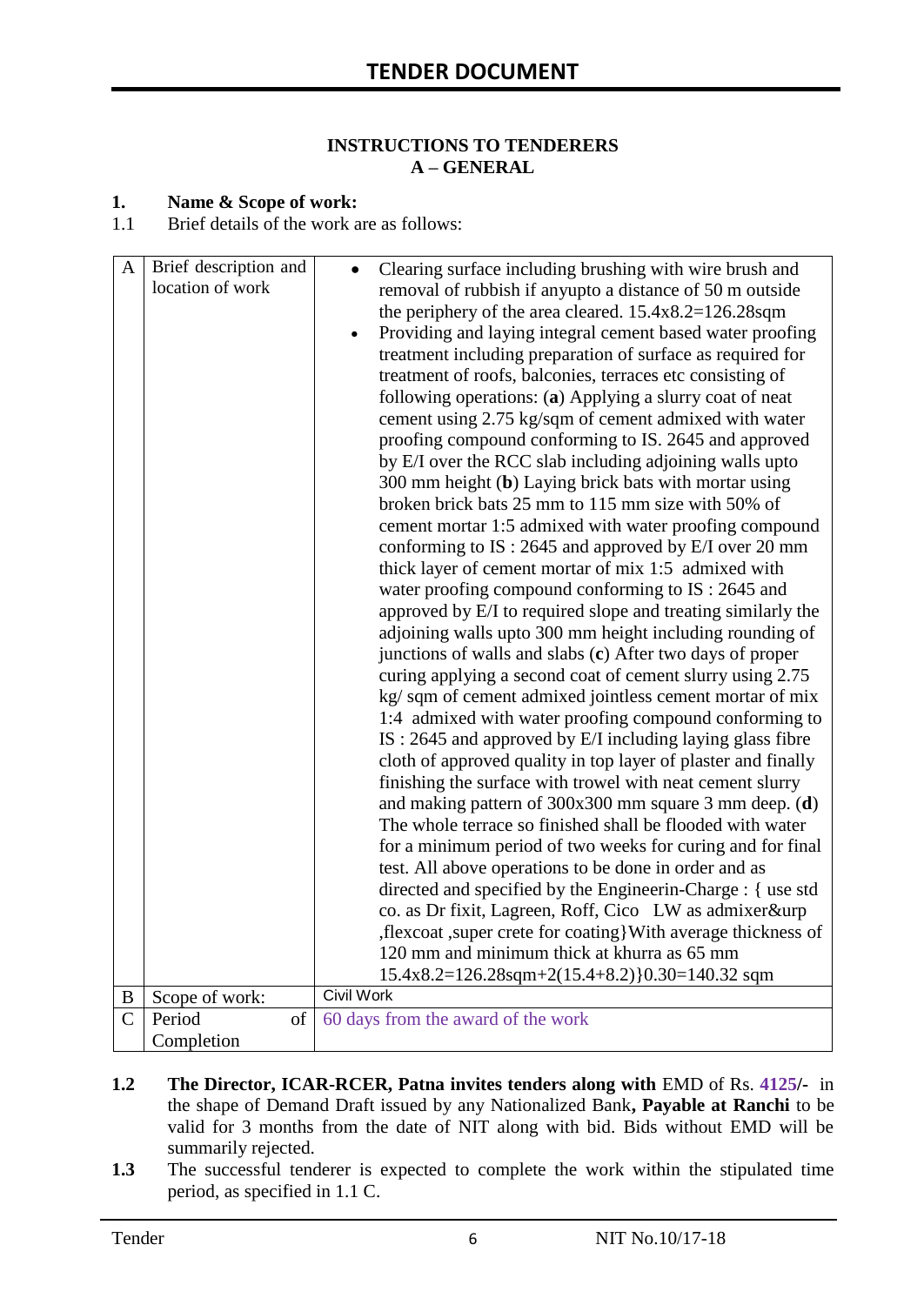#### **2. Firms Eligible to Tender:**

- 2.1 The Firms who are having;
	- a) Registered contractor from CCW/PWD/CPWD/RWD and similar govt. agencies.
	- b) Any type of single civil work of not less than **Rs.3.50** lakhs in preceding the years.
	- c) Should have net worth of at least **Rs.3.50** Lakhs.
	- d) Experience in any type of civil work.
	- e) Certificates in support of Existing Commitments.
	- f) Valid Labour license, Income Tax Clearance certificate for last Financial Year and Copy of GST Registration must be submitted alongwith tender document.

#### **3. Qualification data of the Tenderers:**

- 3.1 The tenderer shall furnish the following particulars in the formats enclosed, supported by documentary evidence as specified in the formats.
	- a) Check slip to accompany the tender **(in Annexure-I)**.
	- b) Attested copies of documents relating to experience in the similar type of works.
- 3.2 Even though the tenderers meet the above qualifying criteria, they are liable to be disqualified / debarred / suspended / blacklisted if they have
	- Furnished false / fabricated particulars in the forms, statements and /annexure submitted in proof of the qualification requirements and/or
	- Not turned up for entering into agreement, when called upon.
	- Record of poor progress such as abandoning the work, not properly completing the contract, inordinate delays in completion, litigation history or financial failures etc. and/or
	- Participated in the previous bidding for the same work and had quoted unreasonably high tender rate and
	- Even while execution of the work, if found that the work was awarded to the Contractor based on false / fake certificates of experience, the Contractor will be blacklisted and work will be taken over invoking relevant standard rules of GOI.
- 3.3 **A tenderer submitting a Tender which the tender accepting authority considers excessive and or indicative of insufficient knowledge of current prices or definite attempt of profiteering will render him liable to be debarred permanently from tendering or for such period as the tender accepting authority may decide. The tenderer overall quote should be based on the controlled prices for the materials, if any, fixed by the Government or the reasonable prices permissible for the tenderer to charge a private purchaser under the provisions of clause-6 of the hoarding and profiteering prevention ordinance of 1943 as amended from time to time and on similar principle in regard to labour supervision on the construction.**

#### **4. One Tender per Tenderer:**

4.1 Each Tenderer shall submit only one Tender for the work. A Tenderer who submits more than one Tender will cause disqualification of all the Tenders submitted by the Tenderer.

#### **5. Cost of Tendering**

5.1 The Tenderer shall bear all costs associated with the preparation and submission of his Tender and the tender inviting authority will in no case be responsible and liable for those costs.

#### **6. Site Visit.**

6.1 The Tenderer, at the Tenderer's own responsibility and risk is advised to visit and examine the Site of Work and its surroundings and obtain all information that may be necessary for preparing the Tender for entering into a contract, for construction of the work. The costs of visiting the site shall be at the Tenderer's own expenses.

# **B. TENDER DOCUMENT**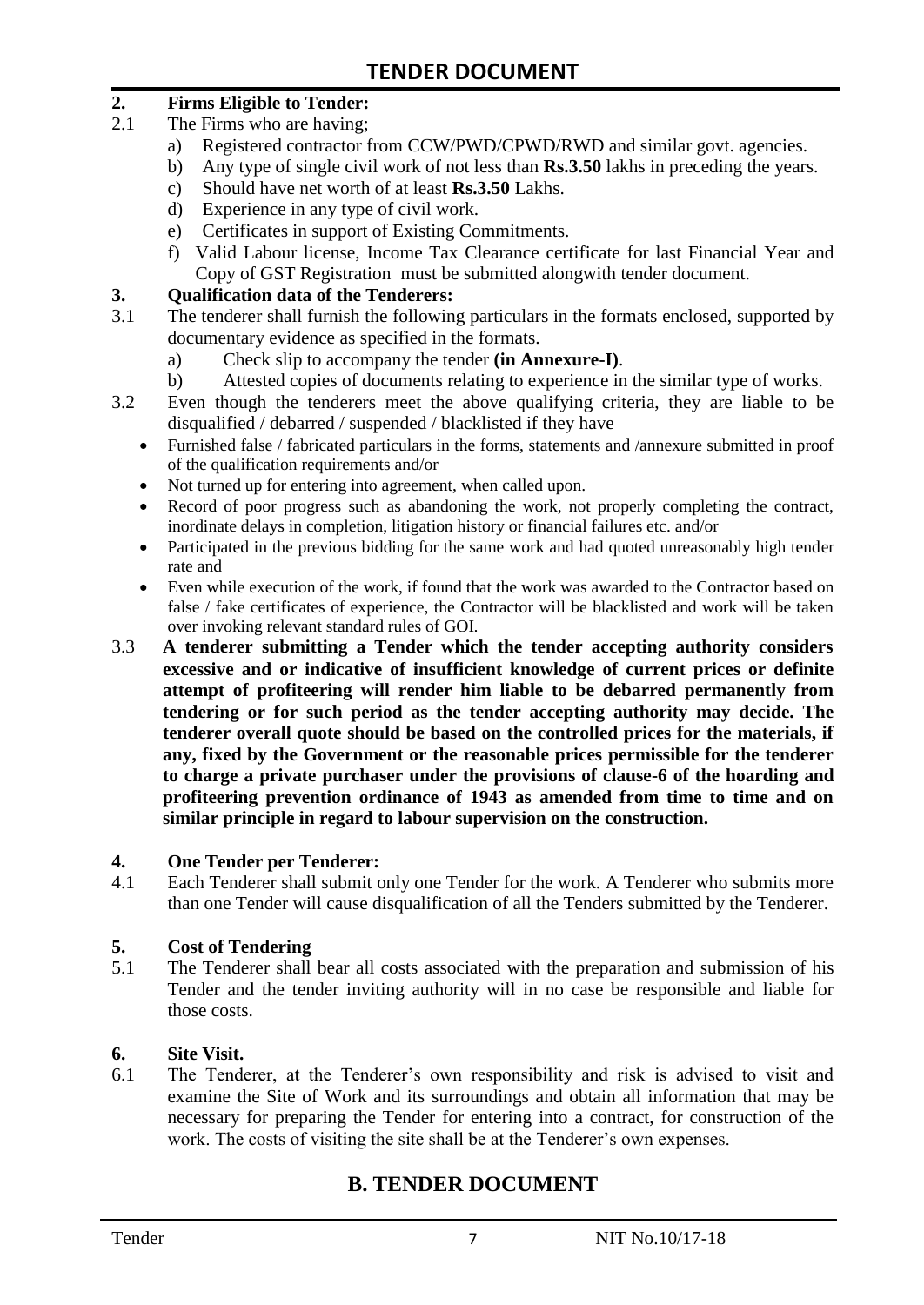#### **7. Contents of Tender document.**

- 7.1 One set of Tender document, comprises of the following:
	- 1) **Notice Inviting Tenders (NIT)**
	- **2) Instruction to Tenderers**
	- **3) Forms of Tender and qualification information**
	- **4) Conditions of Contract.**
	- **5) Specifications.**
	- **6) Drawings.**
	- **7) Forms of Securities. i.e., EMD, Additional Security etc.**
	- **8) Bill of quantities and Price.**
- **8. Clarification on Tender Documents.**
- 8.1 A prospective Tenderer requiring any clarification on Tender documents may contact the Administrative Officer at the address **indicated in the NIT**. The Administrative Officer will also respond to any request for clarification, received through post.

#### **9. Amendment to Tender Documents.**

- 9.1 Before the last date for submission of Tenders, the Tender Inviting Officer may modify any of the Contents of the Tender Notice, Tender documents by issuing amendment / Addendum.
- 9.2 Any addendum/amendments issued by the Tender Inviting Officer shall be part of the Tender Document and it shall either be communicated in writing to all the purchasers of the Tender documents or notified on the Website in which NIT was published.
- 9.3 To give prospective Tenderers reasonable time to take an addendum into account in preparing their bids, the Tender Inviting Officer may extend if necessary, the last date for submission of tenders.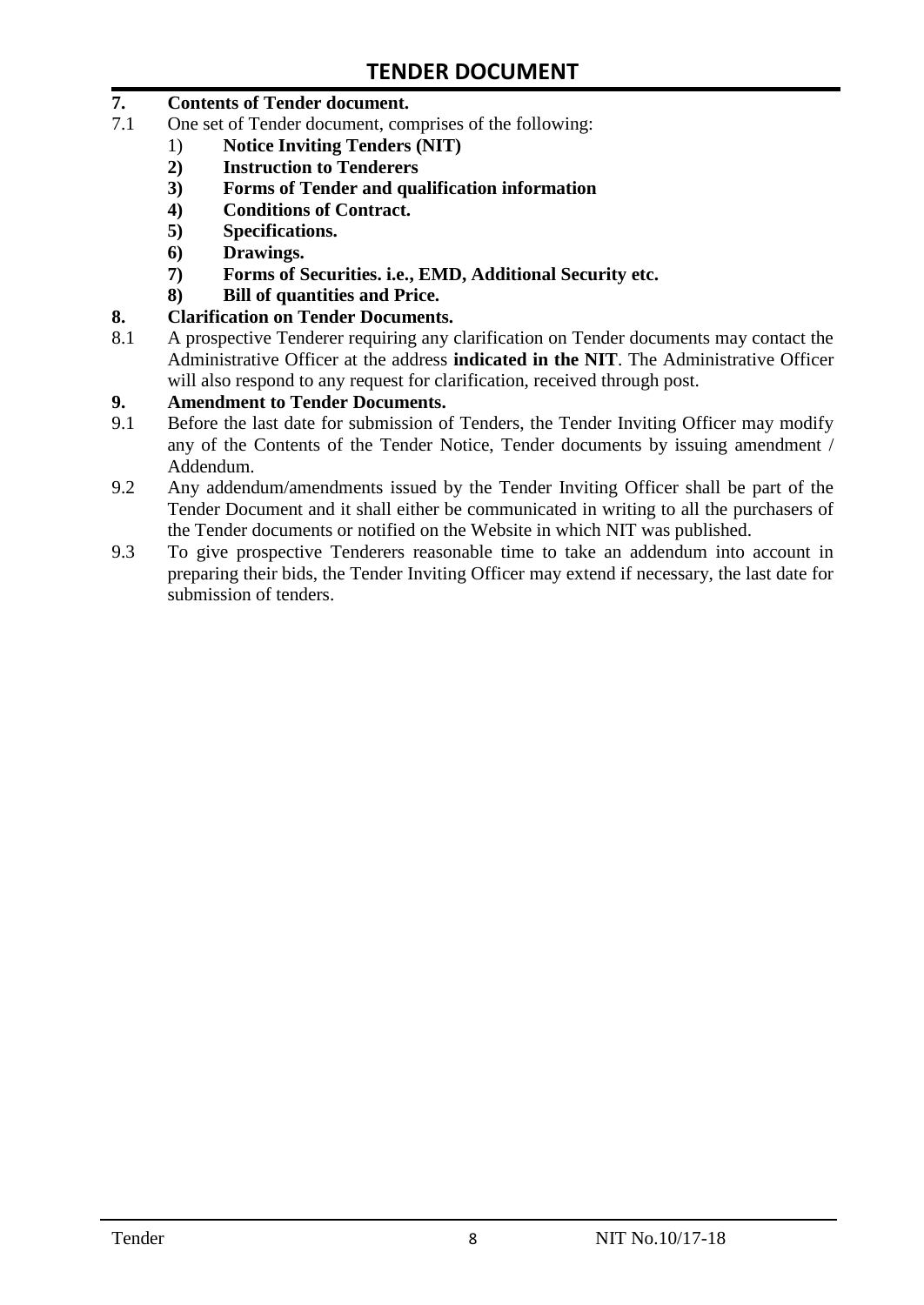# **C. PREPARATION OF TENDERS**

**10. Language of the Tender:** All documents relating to the tender shall be in the English Language only.

#### **11. Documents comprising of the Tender.**

- 11.1 The bidders are requested to submit a proposal as detail in this document.
- 11.2 The bidders, who are desirous of participating in the Tender, shall sign on all the statements, documents, certificates, tender document purchased by him, owning responsibility for their correctness/authenticity.
- 11.3 **Earnest Money Deposit (EMD):** The bidders shall submit EMD as indicated earlier along with the Proposal. The proposals without EMD are liable for rejection.

#### **11.4 The tenderer should place two bids in separate envelopes namely;**

#### **a) Technical bid**

**b) Financial bid or Price bid Both the envelope should clearly mention the NIT No. and type of bid i.e. technical or financial or price bid.**

#### **11.5 Proposal of Technical Bid**

- a. In preparing the Technical bid, bidders are expected to examine the documents comprising this tender document in detail. Material deficiencies in providing the information requested may result in rejection of a Proposal.
- b. While preparing the Technical bid, bidders must give particular attention to the following:
	- I) If a bidder considers that they do not have all the expertise for the Assignment, it may obtain a full range of expertise by associating with other firms as appropriate.
	- II) The Technical Proposal should provide the following information using the attached Standard Forms, where ever applicable
	- III) A brief description of the bidder organization and an outline of recent experience on assignments of a similar nature. For each assignment, the outline should indicate, inter alia, duration of the assignment, contract amount, and bidder involvement.
	- IV) List of equipment make, model etc with technical brochures, if any equipment is to be supplied.
	- V) List of personnel who will be looking after the work execution.
	- VI) Any comments or suggestions on the proposed scope of work, list of services, and any facilities expected to be provided by the **ICAR-RCER, Patna**.
	- VII) Any additional comments/ remarks.
- c. The Technical Proposal shall not include any financial information.
- **11.6** The Technical proposal will be reviewed by Tender cum Works Monitoring Committee of the **ICAR-RCER, Patna** and the clarifications, particulars if any required from the bidders will be obtained or in the conventional method by addressing the bidders.
- **11.7 The Tender Document will be opened in front of Purchase and Works Committees of the ICAR-RCER RC, Ranchi at the time and date as specified in the tender documents.**

#### **12. Price Offer:**

- 12.1 The tenderer should however quote his lump sum tender based on this schedule of quantities. He should quote his offer as an overall tender percentage. The over all tender percentage should be written both in words and figures. The bid offers i.e., percentage shall be written both in figures and words legibly and free from erasures, over writings or corrections of figures. Corrections where unavoidable should be made by crossing out, and rewriting duly inalization with date.
- 12.2 The Schedule A contains not only the quantities but also the rates worked out by the department and the amount for each item and total value of the estimated contract. The tenderer should workout his own rates keeping in view the work, site conditions and quote his overall tender percentage with which he intends to execute the work.
- 12.3 The bid offer shall be for the whole work and not for individual items / part of the work.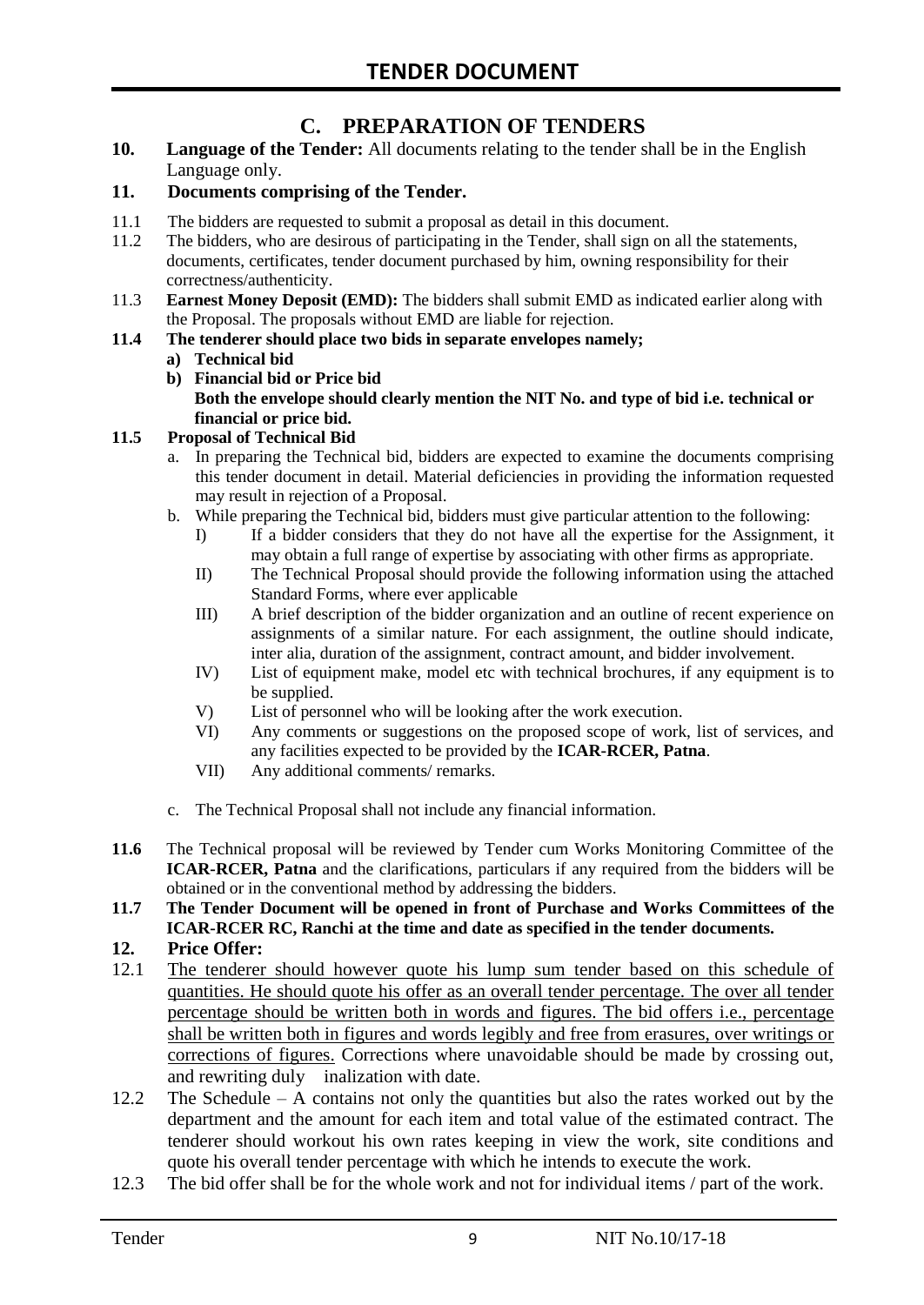- 12.4 All duties, taxes, and other levies payable by the contractor as per State / Central Government rules, shall be included in the tender percentage quoted by the tenderer.
- 12.5 **The tendered contract amount as computed based on overall tender percentage is subject to variation during the performance of the Contract in accordance with variation in quantities etc.**

#### **13. Validity of Tenders:**

- 13.1 Tenders shall remain valid for a period of not less than six months from the last date for receipt of Tender.
- 13.2 During the above mentioned period no plea by the tenderer for any sort of modification of the tender based upon or arising out of any alleged misunderstanding or misconceptions or mistake or for any reason will be entertained.
- 13.3 In exceptional circumstances, prior to expiry of the original time limit, the Tender Inviting Officer may request the bidders to extend the period of validity for a specified additional period. Such request to the Tenderers shall be made in writing. A Tenderer may refuse the request without forfeiting his E.M.D. A tenderer agreeing to the request will not be permitted to modify his Tender, but will be required to extend the validity of his E.M.D for a period of the extension.

#### **14. Signing of Tenders**

- 14.1 If the tender is made by an individual, it shall be signed with his full name and his address shall be given. If it is made by a firm, it shall be signed with the co-partnership name by a member of the firm, who shall also sign his own name, and the name and address of each member of the firm shall be given, if the tender is made by a corporation it shall be signed by a duly authorized officer who shall produce with his tender satisfactory evidence of his authorization. Such tendering corporation may be required before the contract is executed, to furnish evidence of its corporate existence. Tenders signed on behalf of G.P.A holder will be rejected.
- 14.2 The tender shall contain no alterations or additions, except those to comply with instructions issued by the tender inviting officer, or as necessary to correct errors made by the tenderer, in which case all such corrections shall be inalizat by the person signing the tender.
- 14.3 No alteration which is made by the tenderer in the contract form, the conditions of the contract, the drawings, specifications or statements / formats or quantities accompanying the same will be recognized, and, if any such alterations are made the tender will be void.

# **D. SUBMISSION OF TENDERS.**

# **15. Submission of Tenders:**

- 15.1 The tenderer shall invariably ensure that the following are to be submitted along with tender document.
	- **a) Check slip**
	- **b) Copy of Experience Certificate in Civil type of Work.**
	- **c) Any type of single civil work of not less than Rs.3.50 lakhs in preceding three years.**
	- **d) DD towards EMD.**
	- **e) Declaration towards the genuineness of the certificates**
- 15.2 The successful tenderer shall furnish the original hard copies of all the documents/ EMD / certificates / statements by them before concluding the agreement.
- 15.3 Submit tenders in as explained above. The tender should be submitted in a water proof covers and duly sealed. The cover should clearly indicate the Tender Number, Name of work tendered, due date for opening, address of the bidder and the Bid schedule. The EMD should be enclosed prominently along with the BID.

# **16. Last date / time for submission of the tenders.**<br>**16.1** Tenders must be submitted not later than the date

16.1 Tenders must be submitted not later than the date and time specified in NIT. In the event of the specified date / time for the submission of bids declared as holiday, the bids will be received on the next working day.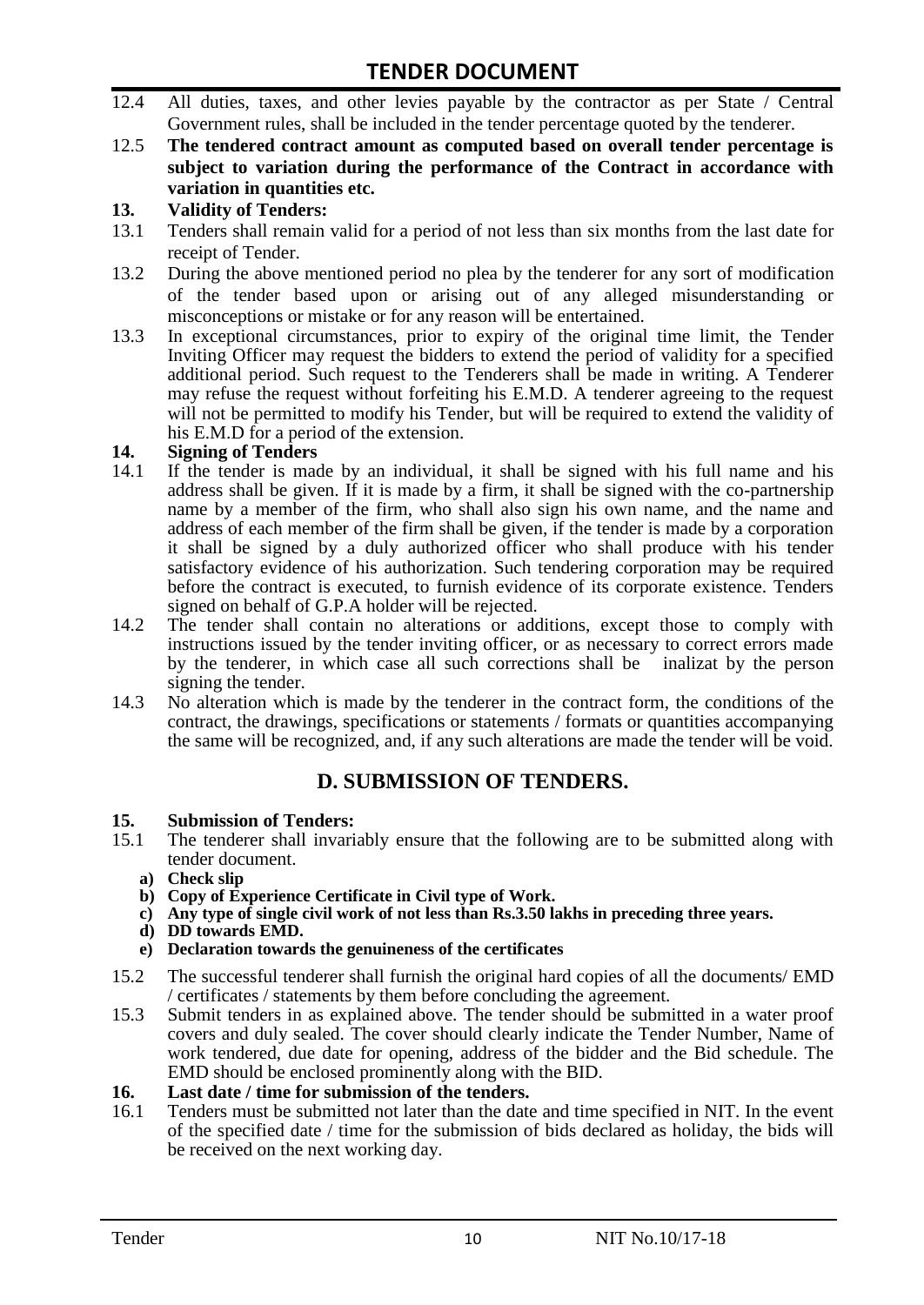- 16.2 The Director, ICAR-RCER may extend the dates for issue and receipt of Tenders by issuing an amendment in which case all rights and obligations of the Incharge and the Tenderers will remain same as previously.
- **17. Late tenders**
- 17.1 Any tender received after the last date / time prescribed will be summarily rejected.<br>18. Modification to the tender
- **18. Modification to the tender**<br>18.1 No tender shall be modified
- No tender shall be modified after the last date / time of submission of tenders.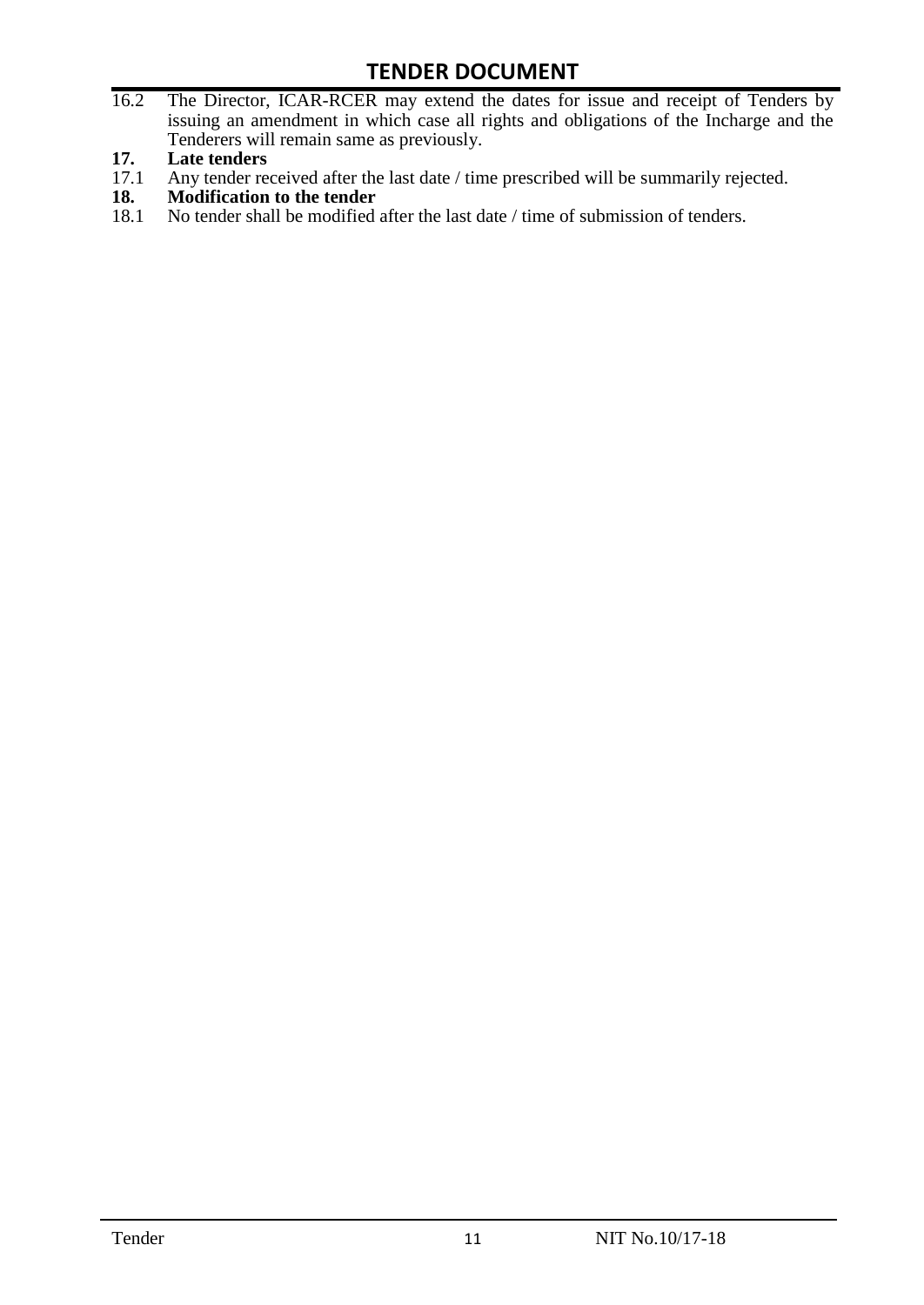### **E. TENDER OPENING AND EVALUATION**

- **19. Tender opening**
- 19.1 **The tenderers or their authorized representatives can be present at the time of opening of the tenders. Either the tenderer himself or one of his representative with proper authorization only will be allowed at the time of tender opening. If any of the tenderer is not present at the time of opening of tenders, the tender opening authority will, on opening the tender of the absentee tenderer, reads out and record the deficiencies if any, which shall be binding on the tenderer.**
- 19.2 **The technical bid containing qualification requirements as per Annexure: I and statement I to VII in 11:5 (b) will be evaluated by the tender opening authority and the minutes are recorded which will be signed by the tender opening authority as well as tenderers or their authorized representatives present.**

#### **20. Clarification of the Tender Document.**

- 20.1 The tender opening authority may call upon any tenderer for clarification on the statements, documentary proof relating to the Tender Document. The request for clarification and response thereto shall be in writing and it shall be only on the qualification information furnished by the tenderer. The clarification called for from the tenderers shall be furnished within the stipulated time, which shall not be more than a week.
- 20.2 The tenderer if so desirous, shall agree in writing to furnish the clarification called for within the stipulated time and, for disqualification and rejection of his tender in the event of failure to do so.

# **21. Examination of Tender Document and determination of responsiveness**

- 21.1 The Director, ICAR-RCER will evaluate whether each tenderer is satisfying the eligibility criteria prescribed in the tender document and declares them as a qualified tenderer.
- 21.2 If any alteration is made by the tenderer in the tender documents, the conditions of the contract, the drawings, specifications or statements / formats or quantities the tender will be rejected.
- 21.3 Tenders shall be scrutinized in accordance with the conditions stipulated in the Tender document. In case of any discrepancy of non-adherence conditions the tender accepting authority shall communicate the same which will be binding both on the tender opening authority and the tenderer. In case of any ambiguity, the decision taken by the tender accepting authority on tenders shall be final.
- 21.4 Those proposals which are found to meet the minimum standards as prescribed by the Director, ICAR-RCER will be treated as responsive bids.

# **22. Evaluation and comparison of price.**

- The committee will evaluate and compare the price of all the qualified tenderers.
- 22.2 Negotiations at any level are strictly prohibited. However, good gesture rebate, if offered by the lowest tenderer prior to finalization of tenders may be accepted by the tender accepting authority.
- 22.3 Selection of tenderer among the lowest and equally quoted tenderers will be in the following orders:
	- **a) The tenderer whose bid capacity is higher will be selected.**
	- **b) In case the bid capacity is also same the tenderer whose annual turnover is more will be preferred.**
	- **c) Even if the criteria incidentally become the same, the turnover on similar works and thereafter machinery available for the work and then the clean track record will be considered for selection.**

#### **23. Process to be confidential**

- 23.1 Information relating to the examination, clarification, evaluation and comparison of tenders and recommendations for the award of a contract shall not be disclosed to tenderers or any other persons not officially concerned with such process until the award to the successful tenderer has been announced by the tender accepting authority. Any effort by a tenderer to influence the processing of tenders or award decisions may result in the rejection of his tender.
- 23.2 No Tenderer shall contact the Director, ICAR-RCER or any authority concerned with finalization of tenders on any matter relating to its Tender from the time of the Tender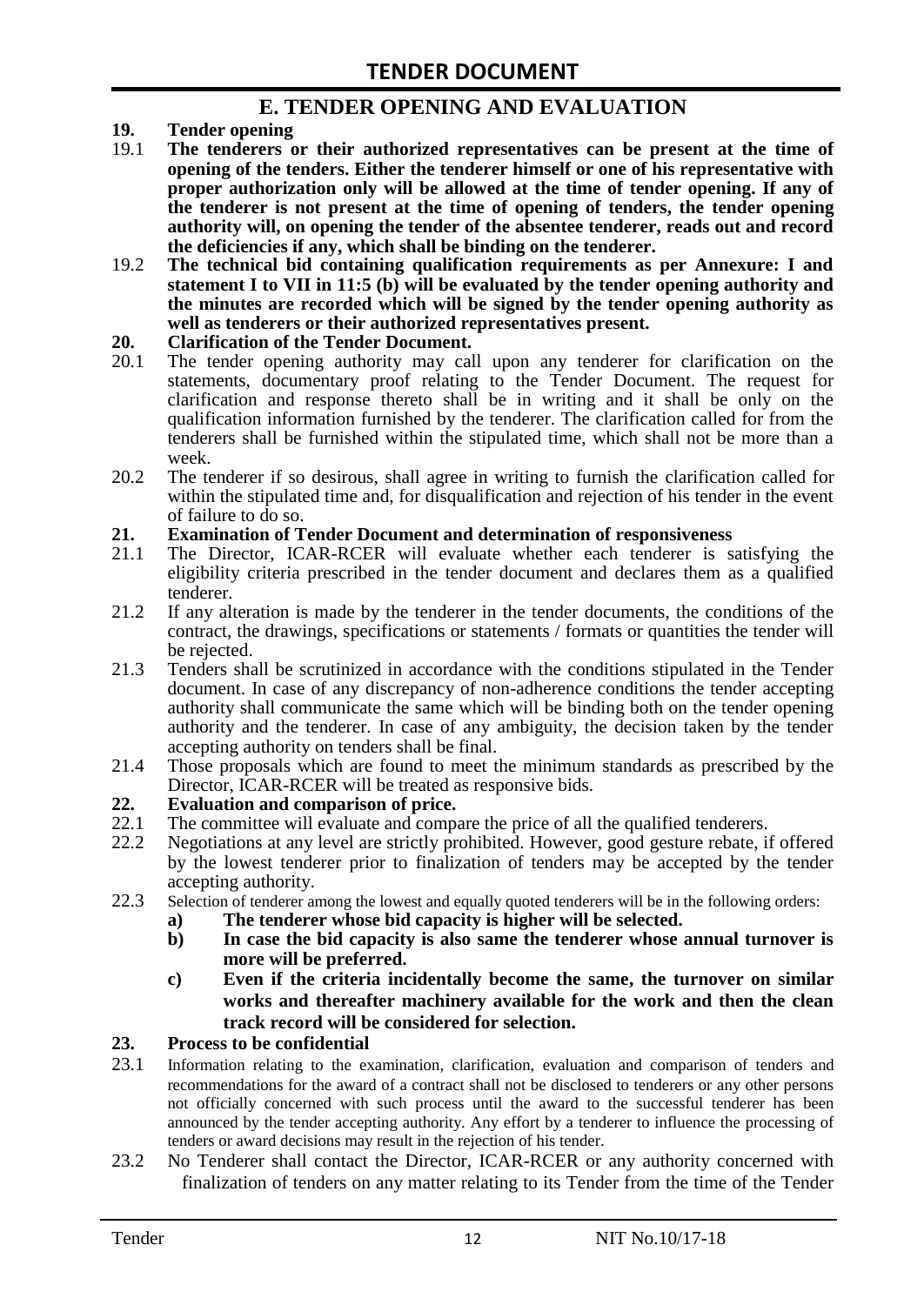opening to the time the Contract is awarded. If the Tenderer wishes to bring additional information to the notice of the Director, it should do so in writing.

23.3 Before recommending / accepting the tender, the tender recommending / accepting authority shall verify the correctness of certificates submitted to meet the eligibility criteria and specifically experience. The authenticated agreements of previous works executed by the lowest tenderer shall be called for.

# **F. AWARD OF CONTRACT**

#### **24. Award Criteria**

- 24.1 The Director, ICAR-RCER will award or recommend to the competent tender accepting authority for award of the contract to the tenderer who is found technically qualified as per the tender conditions and whose price is lowest.
- 24.2 The tender accepting authority reserves the right to accept or reject any tender or all tenders and to cancel the tendering process, at any time prior to the award of contract, without thereby incurring any liability to the affected tenderer or tenderers or any obligation to inform the affected tenderer or tenderers of the reasons for such action.
- 25. Notification of award and signing of agreement
- 25.1 **The Tenderer whose Tender has been accepted will be notified of the award of the work by The Director ICAR-RCER prior to expiration of the Tender validity period by registered letter. This letter (hereinafter and in the Conditions of Contract called "Letter of Acceptance") will indicate the sum that the Government will pay the Contractor in consideration of the execution, completion, and maintenance of the Works by the Contractor as prescribed by the Contract (hereinafter and in the Contract called the "Contract Amount").**
- 25.2 The successful tenderer has to sign an agreement within a period of 15 days from the date of receipt of communication of acceptance of his tender. On failure to do so his tender will be cancelled duly forfeiting the E.M.D., paid by him without issuing any further notice and action will be initiated for black listing the tenderer.

#### **26. Corrupt or fraudulent practices**

- 26.1 The Government requires that the bidders / suppliers / contractors under Government financed contracts, observe the highest standard of ethics during the procurement and execution of such contracts. In pursuance of this policy, the Government
- (a) Define for the purposes of the provision, the terms set forth below as follows:
- (i) "corrupt practices" means the offering, giving, receiving or soliciting of anything of value to influence the action of a Government official in procurement process or in contract execution: and
- (ii) "fraudulent practice" means a misrepresentation of facts in order to influence a procurement process or the execution of a contract to the detriment of the Government and includes collusive practice among Tenderers (prior to or after Tender submission) designed to establish in Tender prices at artificial noncompetitive levels and to deprive the Government of the benefits of free and open competition.
- (b) Will reject a proposal for award if it determines that the tenderer recommended for award has engaged in corrupt or fraudulent practices in competing for the contract in question.
- I Will blacklist / or debar a firm, either indefinitely or for a stated period of time, if at any time determines that the firm has engaged in corrupt or fraudulent practices in competing for, or in executing a Government contract.
- (d) Further more, tenderers shall be aware of the provisions stated in the general conditions of contract.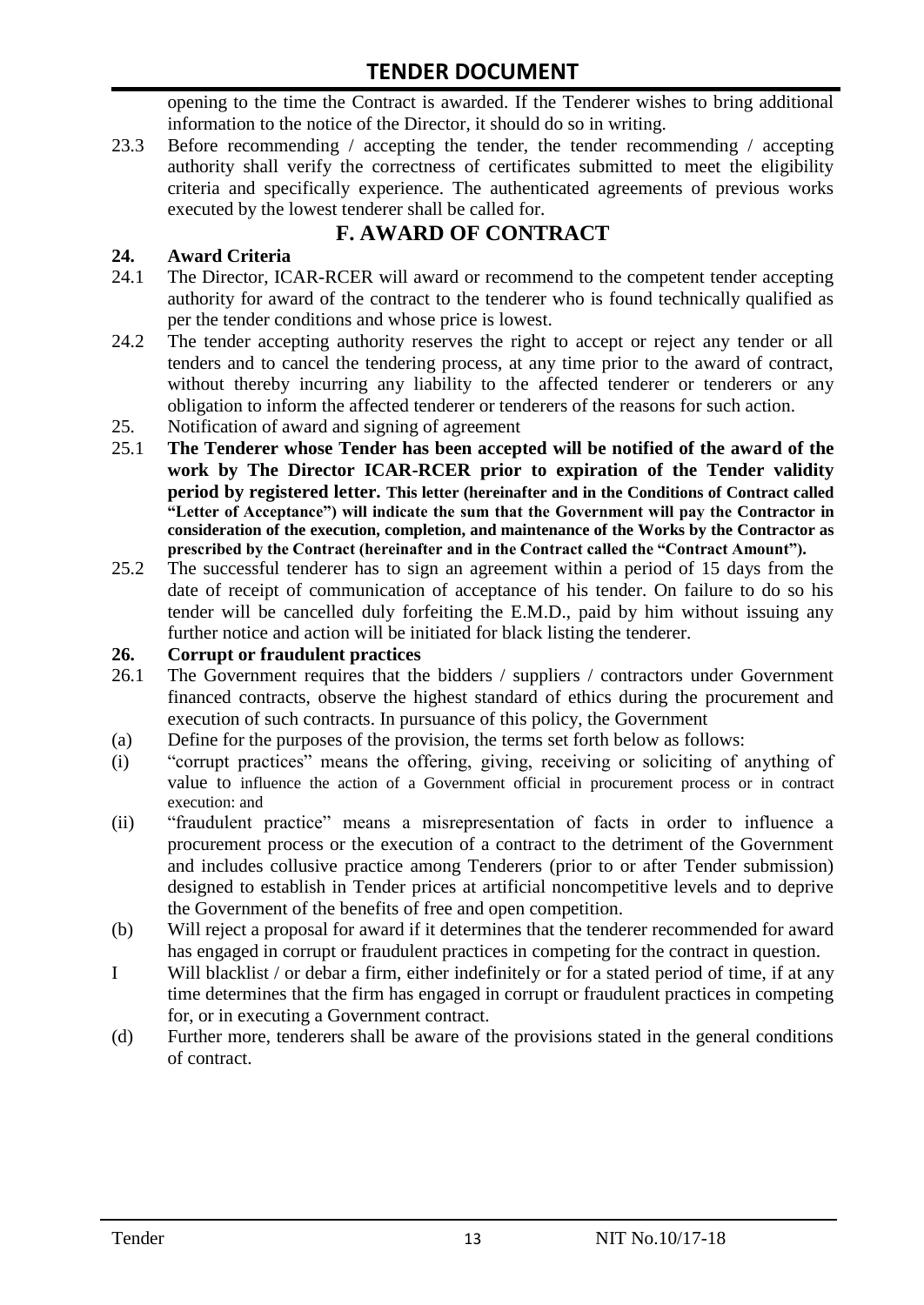#### **QUALIFICATION INFORMATION Annexure –I CHECKLIST TO ACOMPANY THE TENDER**

| Sl.            | <b>Description</b>                                       | <b>Submitted</b> | Page No.  |
|----------------|----------------------------------------------------------|------------------|-----------|
| No.            |                                                          | Yes/No           | (see Note |
|                |                                                          |                  | below)    |
| 1              | 2                                                        | 3                |           |
| $\mathbf{1}$   | Attested photocopy of Registered contractor from         | Yes / No         |           |
|                | CCW/CPWD/ PWD/ RWD and similar govt. agencies            |                  |           |
| 2              | Any type of single civil work of not less than Rs.3.50   | Yes / No         |           |
|                | lakhs in preceding three years.                          |                  |           |
| 3              | Certificates in support of Existing Commitments.         | Yes / No         |           |
| 4              | DD towards EMD.                                          | Yes / No         |           |
| 5              | Declaration towards the genuineness of the certificates  | Yes / No         |           |
| 6              | <b>Experience :</b> Experience in any type of civil work | Yes / No         |           |
| $\overline{7}$ | Valid Labour license and Income Tax Clearance            | Yes / No         |           |
|                | certificate for last Financial Year must be submitted    |                  |           |
|                | alongwith tender document.                               |                  |           |
| 8              | Copy of GST Registration                                 | Yes / No         |           |

#### **Notes:-**

- 1) All the statements copies of the certificates, documents etc., enclosed to the Tender Document shall be given page numbers on the right corner of each certificate, which will be indicated in column (4) against each item. The statements furnished shall be in the formats appended to the tender document.
- 2) The information shall be filled-in by the Tenderer in the checklist and **statements VI & VII** of section 11.5 (b) and shall be enclosed to the Technical bid for the purposes of verification as well as evaluation of the tenderer's Compliance to the qualification criteria as provided in the Tender document. All the Certificates, documents, statements as per check-list shall be submitted by the tenderer.
- 3) The bidder shall sign all the statements/documents/certificates received by him owing responsibility for their correctness/authenticity. The successful tenderer shall furnish the original hard copies of all the documents / certificates / statements received by them before concluding the Agreement.

#### **DECLARATION**

I / WE ………………………………………………………………. have gone through carefully all the Tender conditions and solemnly declare that the certificates or the documents uploaded by me/us are genuine and I/We will abide by any penal action such as disqualification or black listing or determination of contract or any other action deemed fit, taken by, the Institute against us, if it is found that the statements, documents, certificates produced by me/us are false/fabricated.

I / WE hereby declare that, I / WE have not been blacklisted / debarred / Suspended / demoted in any department in any State due to any reasons.

Signature of the Tenderer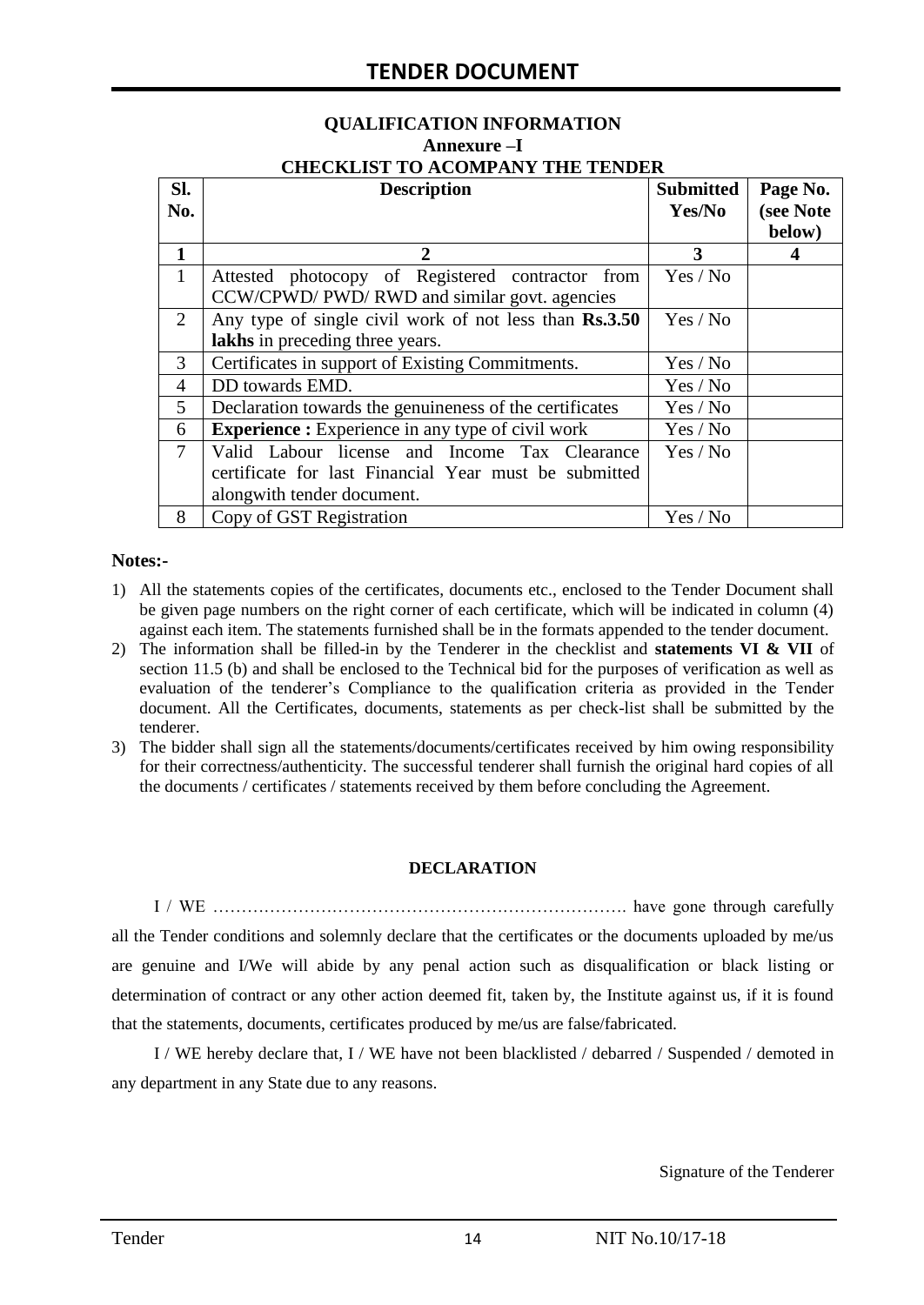### **CONDITIONS OF CONTRACT**

#### **TENDER**

Date: ……………

To The Director, ICAR-RCER, Patna

Sir,

I / We do hereby tender and if this tender be accepted, under take to execute the work entitled "**Roof repairing (water proofing) of farm building (15.4mx8.2m) at Farm no -2,Churu"**  as shown in the drawings and as per specifications described in this document of ICAR-RCER, Patna for the sum of **Rs. 1.65 lakhs** or such other sum as may be arrived under the clause of the standard preliminary specifications relating to "Payment by final measurement at unit rates"

I/WE have also quoted rates in Schedule 'A', annexed (in words and figures) for which I/We agree to execute the work when the lumpsum payment under the terms of the agreement is varied by payment on measurement quantities.

I/WE have quoted rates in Schedule 'A' both in words & figures. In case of any discrepancy between the Percentage excess or less on E.C.V., in words and figures, the rates quoted words only shall prevail.

I/WE agreed to keep the offer in this tender valid a period of six month(s) mentioned in the tender notice and not to modify the whole or any part of it for any reason within above period. If the tender is withdrawn by me/us for any reasons whatsoever, the earnest money paid by me/us will be forfeited to Government

I/WE hereby distinctly and expressly, declare and acknowledge that, before the submission of my/our tender I/We have carefully followed the instructions in the tender notice and have read the preliminary specifications and that I/We have made such examination of the contract documents and the plans, specifications and quantities and of the location where the said work is to be done, and such investigation of the work required to be done, and in regard to the material required to be furnished as to enable me/us to thoroughly understand the intention of same and the requirements, covenants, agreements, stipulations and restrictions contained in the contract, and in the said plans and specifications and distinctly agree that I/We will not hereafter make any claim or demand upon the Government based upon or arising out of any alleged misunderstanding or misconception /or mistake on my/or our part of the said requirement, covenants, agreements, stipulations, restrictions and conditions.

I / WE enclosed to my/our application for tender schedule a crossed demand draft (No.

dated: \_\_\_\_\_\_\_\_\_\_\_) for Rs: \_\_\_\_\_\_\_\_\_\_\_\_\_\_\_\_\_\_\_\_\_\_\_\_\_\_\_\_\_\_\_\_\_\_\_\_\_\_\_\_\_\_\_\_\_\_\_\_\_\_\_\_\_\_

as earnest money not to bear interest.

I / WE shall not assign the contractor or sublet any portion of the same. In case if it becomes necessary such subletting with the permission of the shall be limited to (1) Labour contract, (2) Material contract, (3) Transport contract and (4) Engaging specialists for special item of work.

IF MY / OUR tender is not accepted the sum shall be returned to me/us on application when intimation is sent to me/us of rejection or at the expiration of three months from last date of receipt of this tender, whichever is earlier. If my/our tender is accepted the earnest money shall be retained by the Government as security for the due fulfilment of this contract. If upon written intimation to me/us by the Office, I/We fail to attend the said office on the date herein fixed or if upon intimation being given to me/us or acceptance of my/our tender, and if I/We fail to make the additional security deposit or to enter into the required agreement as defined in tender document, then I/We agree the forfeiture of the earnest money. Any notice required to be served on me/us here under shall be sufficiently served on me/us if delivered to me/us hereunder shall be sufficiently served on me/us if delivered to me/us personally or forwarded to me/us by post to (registered or ordinary) or left at my/our address given herein. Such notice shall if sent by post be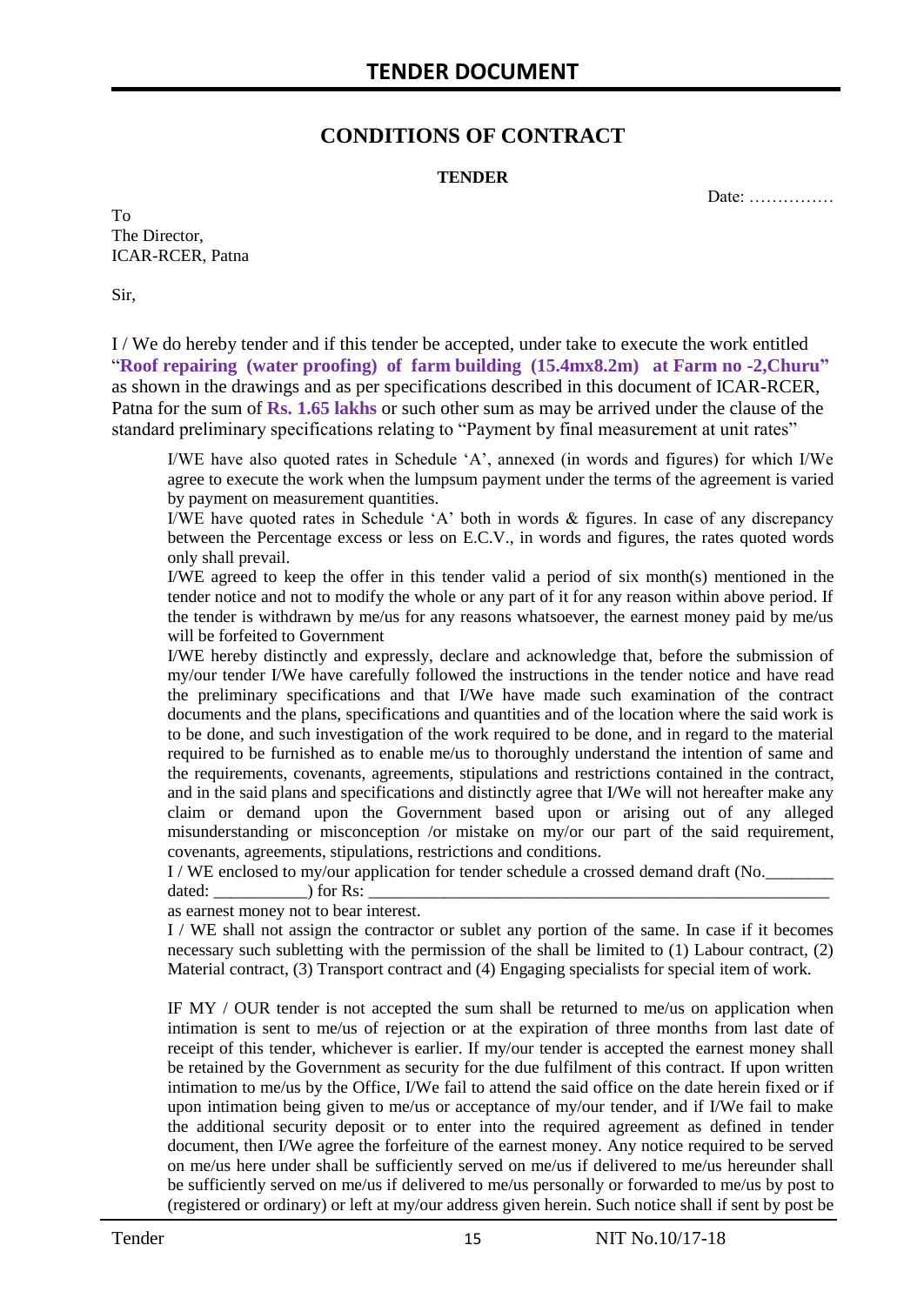deemed to have been served on me/us at the time when in due course of post it would be delivered at the address to which it is sent.

I/WE fully understand that the written agreement to be entered into between me/us and Government shall be the foundation of the rights of the both the parties and the contract shall not be deemed to be complete until the agreement has first been signed by me/us and then by the proper officer authorized to enter into contract on behalf of Government.

I AM/WE ARE professionally qualified and my/our qualifications are given below:

| S. No. | Name | Qualification |
|--------|------|---------------|
|        |      |               |
|        |      |               |
|        |      |               |
|        |      |               |
|        |      |               |
|        |      |               |
|        |      |               |
|        |      |               |

I/WE will employ the following technical staff for supervising the work and will see that one of them is always at site during working hours, personally checking all items of works and paint extra attention to such works as required special attention (eg) Main panel boards, Cable connections etc.,

| S. No. | Name | Qualification |
|--------|------|---------------|
|        |      |               |
|        |      |               |
|        |      |               |
|        |      |               |
|        |      |               |
|        |      |               |

I / WE declare that I / WE agree to recover the salaries of the technical staff actually engaged on the work by the department, from the work bills, if I / We fail to employ technical staff as per the tender condition.

#### **TENDERERS / CONTRACTOR'S CERTIFICATE.**

- (1) I/WE hereby declare that I/We have perused in detail and examined closely the Indian Standard Specifications, all clauses of the preliminary specifications with all amendments and have either examined all the standards specifications or will examine all the standard specifications for items for which I/We tender, before I/We submit such tender and agree to be bound and comply with all such specifications for this agreement which I/We execute in the different Government Departments.
- (2)I/WE certify that I/We have inspected the site of the work before quoting my price, I /We have satisfied about the quality, availability and transport facilities for all the materials.
- (3)I / WE am/are prepared to furnish detailed data in support of all my quoted rates, if and when called upon to do so without any reservations.
- $(4)$  I / WE hereby declare that I / We will not claim any price escalation.
- (5)I / WE hereby declare that I am / We are accepting for the defect liability period as 24 months.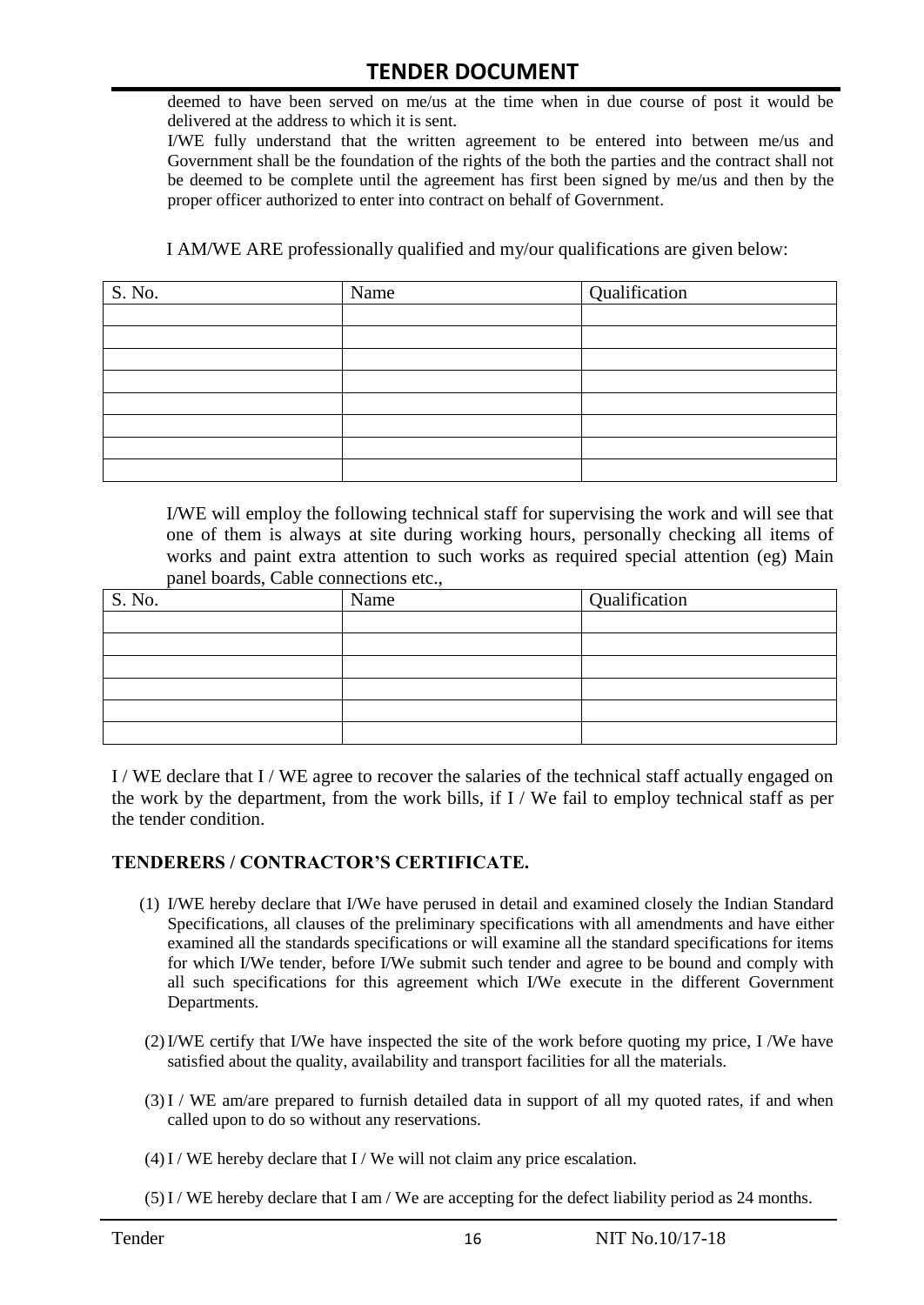- (6)I / WE declare that I / WE will not claim any extra amount towards any material used for the work other than the quoted works for respective schedule 'A' items.
- $(7)$  I / WE declare that I / WE will execute the work as per the mile stone programme, and if I / WE fail to complete the work as per the mile stone programme I abide by the condition to recover liquidated damages as per the tender conditions.
- (8)I / WE declare that I / WE will abide for settlement of disputes as per the tender conditions.

#### **DECLARATION OF THE TENDERER**

- 1) I/WE have not been black listed in any department due to any reasons.
- 2) I/We declare that all the Certificates/Documents submitted by Me/US are Genuine.
- 3) I/WE agree to disqualify me/us for any wrong declaration in respect of the above and to summarily reject my/our tender.

Address of the Tenderer:

Phone No.: Fax No.: Fax No.: CONTRACTOR.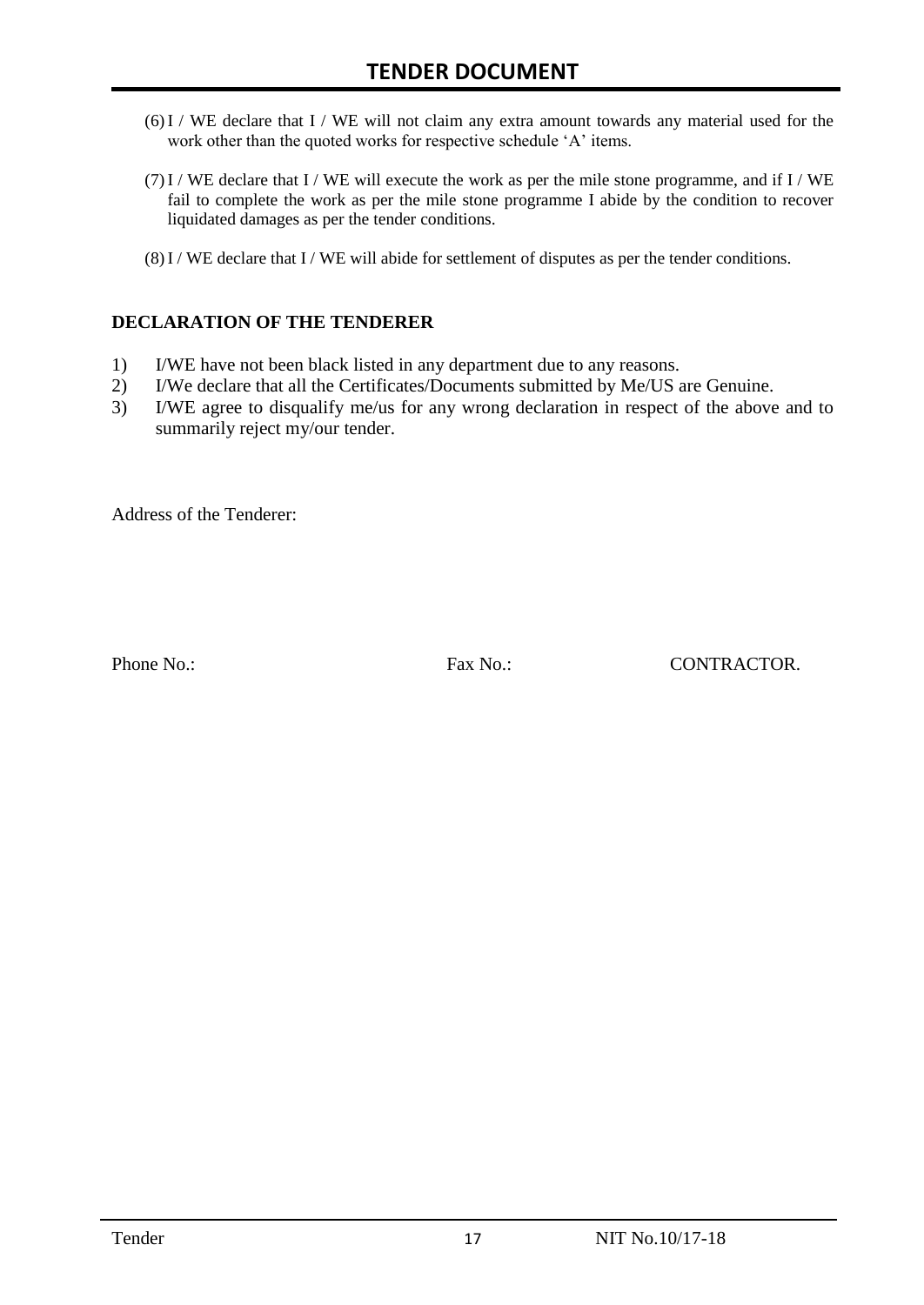# **CONDITIONS OF CONTRACT**

# **A. GENERAL**

#### **1. Interpretation:**

- 1.1 In interpreting these Conditions of Contract, singular also means plural, male also means female, and vice-versa. Headings have no significance. Works have their normal meaning under the language of the contract unless specifically defined. The Incharge will provide instructions clarifying queries about the conditions of Contract.
- 1.2 The documents forming the Contract shall be interpreted in the following order of priority:
- **1) Agreement**
- **2) Letter of Acceptance, notice to proceed with the works**
- **3) Contractor's Tender**
- **4) Conditions of contract**
- **5) Specifications**
- **6) Drawings**
- **7) Bill of quantities**
- **8) Any other document listed as forming part of the Contract.**

#### **2. Decisions:**

2.1 Except where otherwise specifically stated, the Director will decide the contractual matters between the Department and the Contractor in the role representing the Department.

#### **3. Delegation:**

3.1 The Director may delegate any of his duties and responsibilities to other officers and may cancel any delegation by an official order issued.

#### **4. Communications:**

4.1 Communications between parties, which are referred to in the conditions, are effective only when in writing. A notice shall be effective only when it is delivered **(in terms of Indian Contract Act)**

#### **5. Sub-contracting:**

**5.1 If the prime contractor desires to sub-let a part of the work, he should submit the same at the time of filing tenders itself or during execution, giving the name of the proposed Sub-contractor, along with details of his qualification and experience. The Tender Accepting Authority should verify the experience of the Sub-contractor and if the Sub-contractor satisfies the qualification criteria in proportion to the value of work proposed to be sub-let, he may permit the same. The total value of works to be awarded on sub-letting shall not exceed 50% of contract value. The extent of subletting shall be added to the experience of the sub-contractor and to that extent deducted from that of the main contractor.**

#### **6. Other Contractors:**

6.1 The Contractor shall cooperate and share the Site with other contractors, Public authorities, utilities, and the Department. The Contractor shall also provide facilities and services for them as directed by the Incharge.

#### **7. Personnel:**

- 7.1 The Contractor shall employ the required Key Personnel named in the Schedule of Key Personnel to carry out the functions stated in the Schedule or other personnel approved by the Incharge. The Incharge will approve any proposed replacement of Key Personnel only if their qualifications, abilities, and relevant experience are substantially equal to or better than those of the personnel listed in the Schedule.
- 7.2 Failure to employ the required technical personnel by the contractor the institute will depute its own technical person and expenditure of salary will be recovered from contractor.
- 7.3 The technical personnel should be on full time and available at site whenever required by Incharge to take instructions.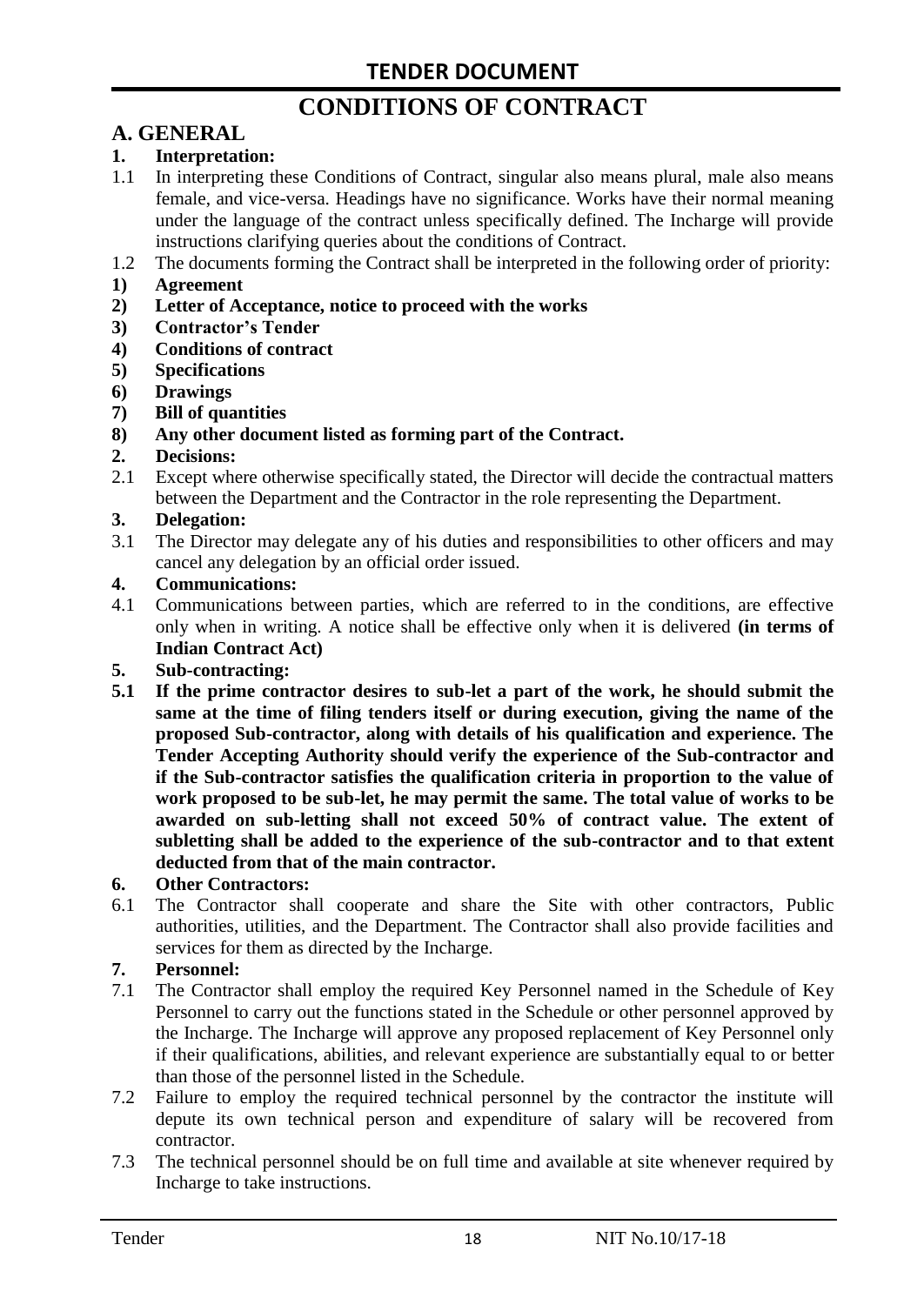- 7.4 The names of the technical personnel to be employed by the contractor should be furnished in the statement enclosed separately.
- 7.5 In case the contractor is already having more than one work on hand and has undertaken more than one work at the same time, he should employ separate technical personnel on each work.
- 7.6 If the contractor fails to employ technical personnel the work will be suspended or department will engage a technical personnel and recover the cost thereof from the contractor.
- 7.7 If the Incharge asks the Contractor to remove a person who is a member of Contractor's staff or his work force stating the reasons the Contractor shall ensure that the person leaves the site forthwith and has no further connection with the work in the contract.

#### **8. Contractor's Risks:**

- 8.1 All risks of loss of or damage to physical property and of personnel injury and death, which arise during and in consequence of the performance of the Contract are the responsibility of the Contractor.
- **9. Insurance:**
- **9.1 The Contractor shall provide, in the joint names of the Department and the contractor, insurance cover from the Start Date to the end of the Defects Liability Period i.e., 24 months after completion for the following events which are due to the Contractor's risks.**
- **a) loss of or damage to the Works, Plant and Materials;**
- **b) loss of or damage to the Equipment;**
- **c) loss of or damage of property in connection with the Contract; and**
- **d) Personal injury or death of persons employed for construction.**
- **9.2 Policies and certificates of insurance shall be delivered by the Contractor to the Incharge at the time of concluding Agreement. All such insurance shall provide for compensation to be payable to rectify the loss or damage incurred.**
- **i) The contractor shall furnish insurance policy in force in accordance with proposal furnished in the Tender and approved by the Department for concluding the agreement.**
- **ii) The contractor shall also pay regularly the subsequent insurance premia and produce necessary receipt to the Incharge well in advance.**
- **iii) In case of failure to act in the above said manner the department will pay the premium and the same will be recovered from the Contractors payments.**
- **9.3 Alterations to the terms of insurance shall not be made without the approval of the Incharge.**

#### **10. Site Inspections:**

- 10.1 The contractor should inspect the site and also proposed quarries of choice for materials source of water and quote his rate including quarrying, conveyance and all other charges etc.
- 10.2 The responsibility for arranging the land for borrow area rests with the Contractor and no separate payment will be made for procurement or otherwise. The contractor's quoted rate will be inclusive of land cost.

#### **11. Contractor to Construct the Works:**

11.1 The Contractor shall construct and Commission the Work in accordance with the specifications and Drawings.

#### **12. Power Supply.**

- 12.1 The contractor shall make his own arrangements for obtaining power from the Electricity dept., at his own cost. The contractor will pay the bills of Electricity Department for the cost of power consumed by him till the **(Name of work**) is handed over to ICAR-RCER.
- 12.2 **The contractor shall satisfy all the conditions and rules required as per Indian Electricity Act 1910 and under Rule-45(I) of the Indian Electricity Rules, 1956 as amended from time to time and other pertinent rules.**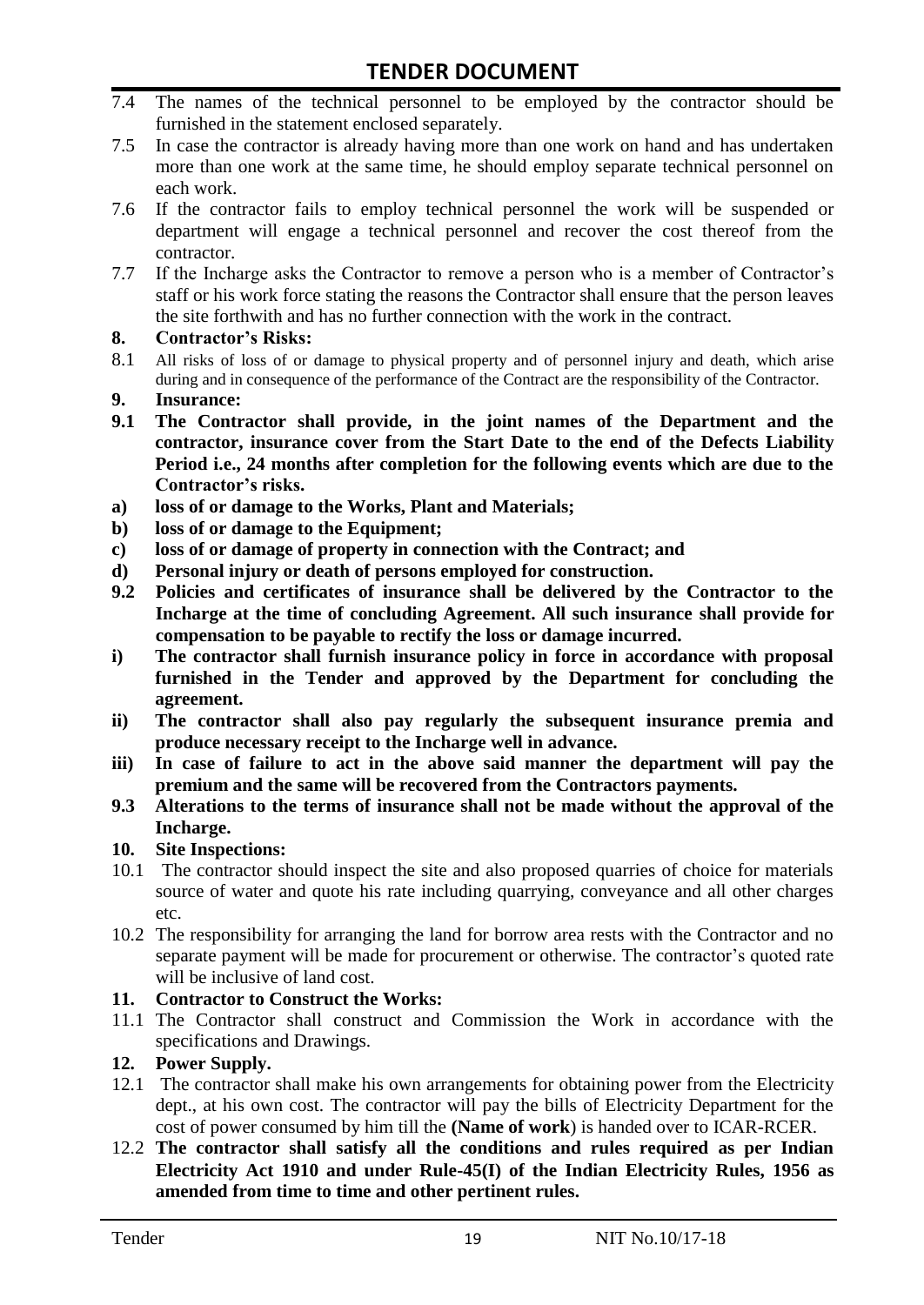12.3 The power shall be used for bonafide Departmental work only.

#### **13. Monsoon Damages:**

Damages due to rain or flood shall have to be made good by the contractor till the work is handed over to the Department. The responsibility of damages making good the damages due to rain or flood rests with the contractor. **No extra payment is payable** for such operations and the contractor shall therefore, have to take all necessary precautions to protect the work done during the construction period.

#### **14. The works to be Completed by the Intended Completion Date:**

14.1 The Contractor may commence execution of the Works on the Start Date and shall carry out the Works in accordance with the programme submitted by the Contractor, as updated with the approval of the Incharge, and complete the work by the Intended Completion Date.

#### **15. Safety:**

15.1 The Contractor shall be responsible for the safety of all activities on the Site.

#### **16. Discoveries:**

16.1 Anything of historical or other interest or of significant value unexpectedly discovered on the Site is the property of the Government. The Contractor is to notify the Incharge of such discoveries and carry out the Incharge instructions for dealing with them.

#### **17. Possession of the Site.**

17.1 The Department shall give possession of the site to the Contractor.

#### **18. Access to the Site:**

18.1 The Contractor shall provide the Incharge and any person authorised by the Incharge, access to the site and to any place where work in connection with the Contract is being carried out or is intended to be carried out.

#### **19. Instructions:**

- 19.1 The Contractor shall carry out all instructions of the Incharge and comply with all the applicable local laws where the Site is located.
- **20. Settlement of disputes:**
- 20.1 **If any dispute of difference of any kind whatsoever arises between the department and the Contractor in connection with, or arising out of the Contract, whether during the progress of the works or after their completion and whether before or after the termination, abandonment or breach of the Contract, it shall in the first place, be referred to and settled by the Incharge who shall, within a period of thirty days after being requested by the Contractor to do so, give written notice of his decision to the Contractor. Upon receipt of the written notice of the decision of the Incharge the Contractor shall promptly proceed without delay to comply with such notice of decision.**
- 20.2 **If the Incharge fails to give notice of his decision in writing within a period of thirty days after being requested or if the Contractor is dissatisfied with the notice of the decision of the Incharge the Contractor may within thirty days after receiving the notice of decision appeal to the Department who shall offer an opportunity to the contractor to be heard and to offer evidence in support of his appeal, the Department shall give notice of his decision within a period of thirty days after the Contractor has given the said evidence in support of his appeal, subject to arbitration, as hereinafter provided. Such decision of the Department in respect of every matter so referred shall be final and binding upon the Contractor and shall forthwith be given effect to by the Contractor, who shall proceed with the execution of the works with all due diligence whether he requires arbitration as hereinafter provided, or not. If the Department has given written notice of his decision to the Contractor and no claim to arbitration, has been communicated to him by the Contractor within a period of thirty days from receipt of such notice the said decision shall remain final and binding upon the Contractor. If the Department fail to give notice of his decision, as**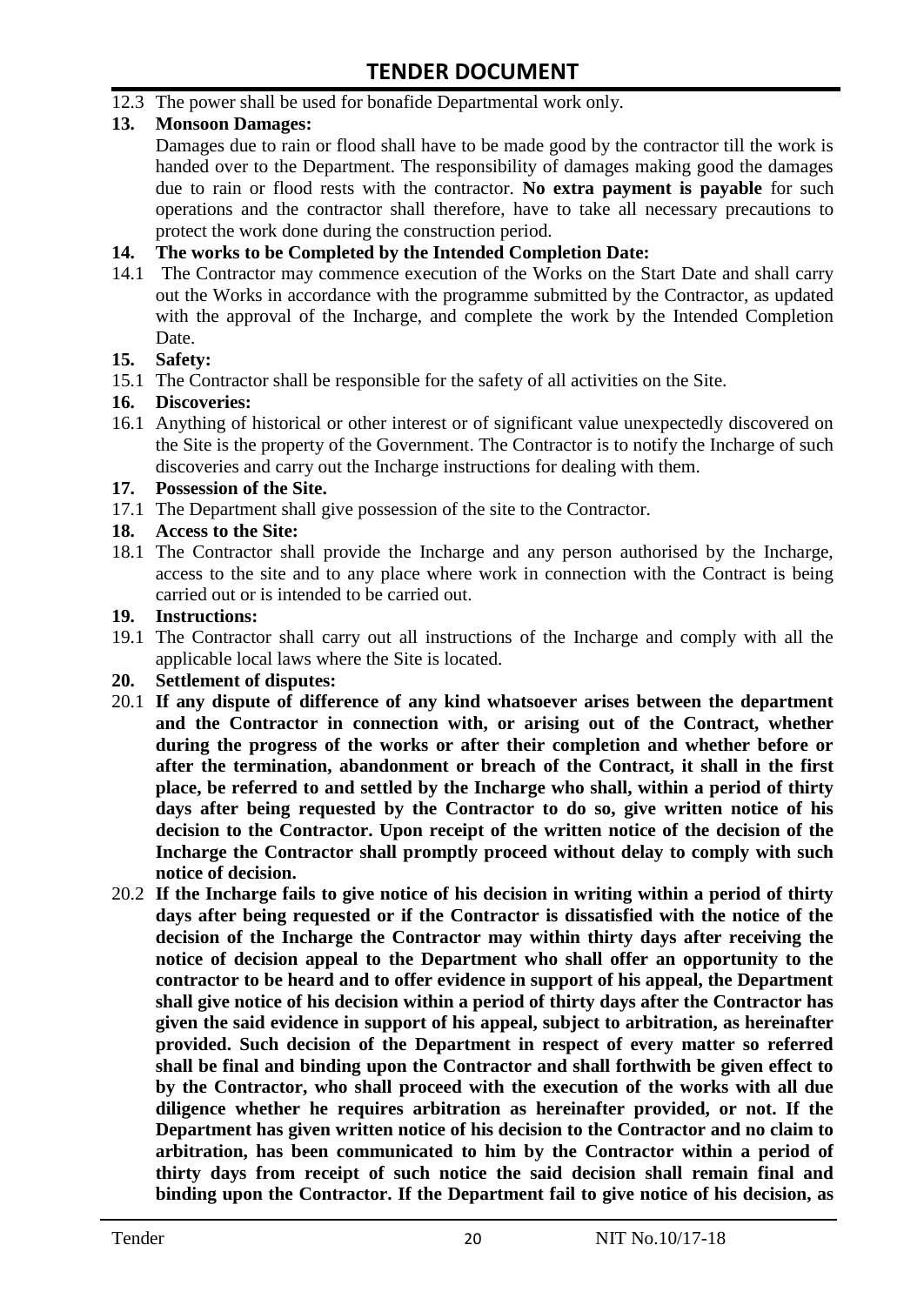**aforesaid within a period of thirty days after being requested as aforesaid, or if the Contractor be dissatisfied with any such decision, then and in any such case the contractor within thirty days after the expiration of the first named period of thirty days as the case may be, require that the matter or matters in dispute be referred to arbitration: jurisdiction of Patna limits.**

# **B. TIME FOR COMPLETION**

#### **21. Program:**

- 21.1 The total period of completion is (**duration of 60 days**) from the date of receipt of Work Order.
- 21.2 The attention of the tenderer is directed to the contract requirement at the time of beginning of the work. The rate of progress and proportionate value of work done from time to time as will be indicated by the Certificate for the value of work done will be required. Date of commencement of their programme will be the date for concluding agreement but not the date of handing over site.
- 21.3 After signing the agreement, the contractor shall forthwith begin the work, shall regularly and continuously proceed with them.
- 21.4 The contractor shall commence the works on site within the period specified under condition 23.1 to 23.2 after the receipt by him of a written order to this effect from the concerned authority and shall proceed with the same with due expedition and without delay, except as may be expressly sanctioned or ordered.
- 21.5 Save in so far as the contractor may prescribe, the extent of portions of the site of which the contractor is to be given possession from time to time and the order in which such portions shall be made available to him and, Subject to any requirement in the contract as to the order in which the works shall be executed, the 's written order to commence the works, give to the contractor possession of so much of the site as may be required to enable the contractor to commence proceed with the execution of the works in accordance with the programme if any, and otherwise in accordance with such reasonable proposals of the contractor as he shall by written notice to the Incharge, make and will from time to time as the works proceed, give to the contractor possession of such further portions of the site as may be required to enable the contractor to proceed with the execution of the works with due dispatch in accordance with the said programme or proposals as the case maybe; if the contractor suffers delay or incurs cost from failure on the part of the Concerned authority to give possession in accordance with the terms of this clause, the Concerned authority shall grant an extension of time for the completion of works.
- 21.6 The contractor shall bear all costs and charges for special or temporary way leases required by him in connection with access to the site. The contractor shall also provide at his own cost any additional accommodation outside the site required by him for the purposes of the work.
- 21.7 Subject to any requirement in the contract as to completion of any section of the works before completion of the whole of the works shall be completed in accordance with provisions of clauses in the Schedule within the time stated in the contract calculated from the last day of the period named in the statement to the tender as that within which the works are to be commenced or such extended time as may be allowed.

#### 21.8 **Delays and extension of time:**

No claim for compensation on account of delays or hindrances to the work from any cause whatever shall lie, except as hereafter defined. Reasonable extension of time will be allowed by the or by the office competent to sanction the extension, for unavoidable delays, such as may result from causes, which in the opinion of the , are undoubtedly beyond the control of the contractor. The shall assess the period of delay or hindrance caused by any written instructions issued by him, at twenty five per cent in excess or the actual working period so lost.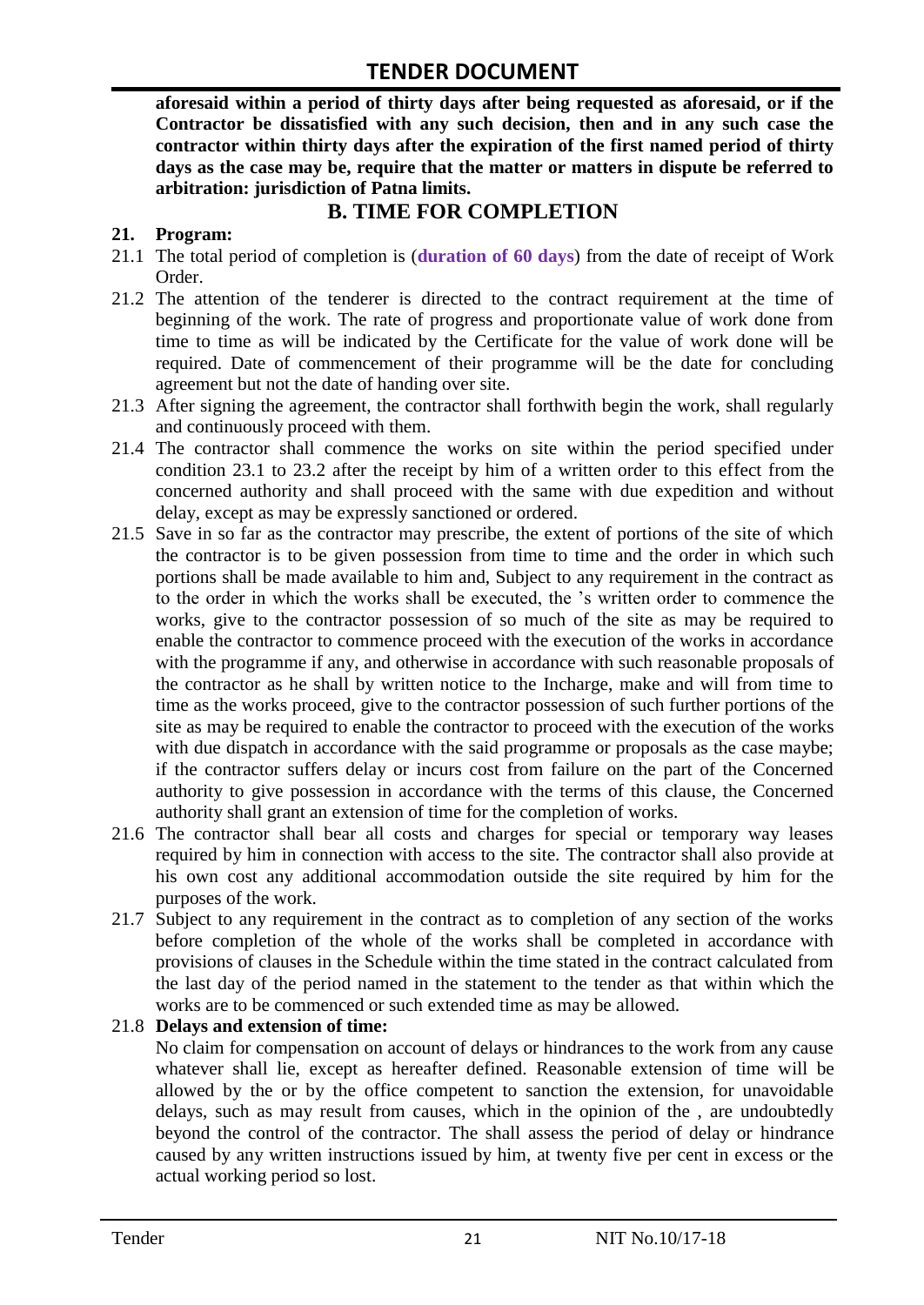In the event of the failing to issue necessary instructions and thereby causing delay and hindrance to the contractor, the latter shall have the right to claim an assessment of such delay by the Director, ICAR-RCER whose decision will be final and binding. The contractor shall lodge in writing with the statement of claim for any delay or hindrance referred to above, within fourteen days from its commencement, otherwise no extension of time will be allowed.

Whenever authorised alterations or additions made during the progress of the work are of such a nature in the opinion of the as to justify an extension of time in consequence thereof, such extension will be granted in writing by the or other competent authority when ordering such alterations or additions.

#### **22. Construction Programme:**

- 22.1 The Contractor shall furnish within 15 days of the order of the work a programme showing the sequence in which he proposed to carry out the work, monthly progress expected to be achieved, also indicating date of procurement of materials plant and machinery. The schedule should be such that it is practicable to achieve completion of the whole work within the time limit fixed and shall obtain the approval of the Incharge. Further rate of the progress as in the program shall be kept up to date. In case it is subsequently found necessary to alter this program, the contractor shall submit sufficiently in advance the revised program incorporating necessary modifications and get the same approved by the Incharge. No revised program shall be operative with out approval of Incharge.
- 22.2 The Director, ICAR-RCER shall have all times the right, without any way violating this contract, or forming grounds for any claim, to alter the order of progress of the works or any part thereof and the contractor shall after receiving such directions proceed in the order directed. The contractor shall also report the progress to the Director, ICAR-RCER within 7 days of the Incharge direction to alter the order of progress of works.
- 22.3 The Contractor shall give written notice to the Incharge whenever planning or progress of the works is likely to be delayed or disrupted unless any further drawings or order including a direction, instruction or approval is issued by the Incharge within a reasonable time. The notice shall include details of the drawing or order required and of why and by when it is required and of any delay or disruption likely to be suffered if it is late.
- 22.4 Rate of progress/percentage of work:

#### i) **(60 days) 100% of contract value**

#### **23. Speed of Work**

- 23.1 The Contractor shall at all times maintain the progress of work to conform to the latest operative progress schedule approved by the Incharge. The contractor should furnish progress report indicating the programme and progress once in a month. The Incharge may at any time in writing direct the contractor to slow down any part or whole of the work for any reason (which shall not be questioned) whatsoever, and the contractor shall comply with such orders of the Incharge. The compliance of such orders shall not entitle the contractor to any claim of compensation. Such orders of the Incharge for slowing down the work will however be duly taken into account while granting extension of time if asked by the contractor for which no extra payment will be entertained.
- 23.2 Delays in Commencement or progress or neglect of work and forfeiture of earnest money, Security deposit and withheld amounts:

If, at any time, the Incharge shall be of the opinion that the Contractor is delaying Commencement of the work or violating any of the provisions of the Contractor is neglecting or delaying the progress of the work as defined by the tabular statement. "Rate of progress" in the Articles of Agreement", he shall so advise the Contractors in writing and at the same time demand compliance in accordance with conditions of Tender notice. If the Contractor neglects to comply with such demand within seven days after receipt of such notice, it shall then or at any time there after, be lawful for the Director, ICAR-RCER to take suitable action in accordance with relevant Clauses.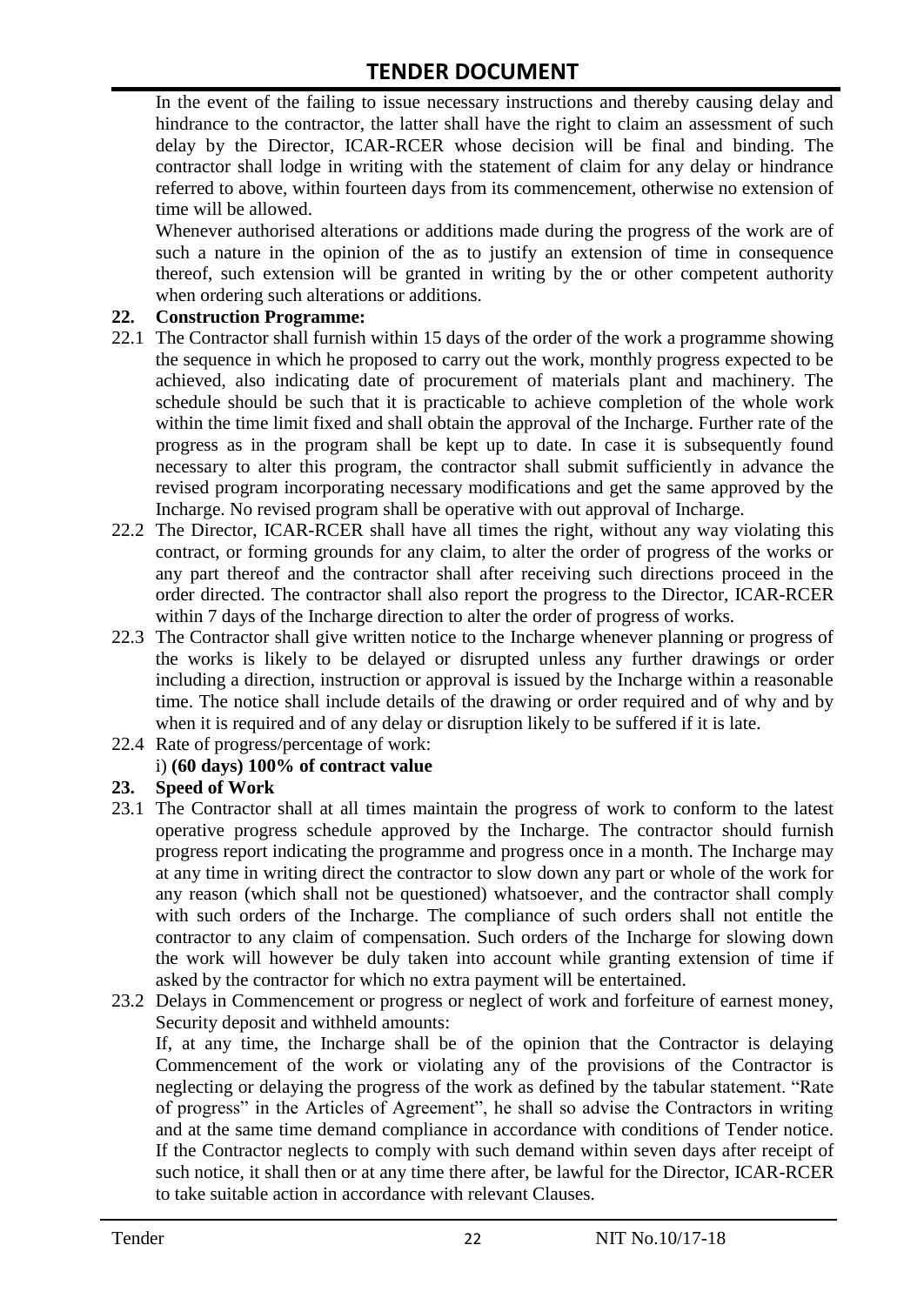#### **24. Suspension of works by the Contractor:**

- 24.1 If the Contractor shall suspend the works, or sublet the work without sanction of the Incharge, or in the opinion of the Incharge shall neglect or fail to proceed with due diligence in the performance of his part of the Contract as laid down in the Schedule rate of progress, or if he shall continue to default or repeat such default in the respects mentioned in relevant rules of GOI, Incharge shall take action in accordance with related Clauses.
- 24.2 If the Contractor stops work for 28 days and the Stoppage has not been authorised by the Incharge the Contract will be terminated as per the law.
- 24.3 If the Contractor has delayed the completion of works the Contract will be terminated under relavant Clauses.

#### **25. Extension of the Intended Completion Date:**

- 25.1 The Incharge shall extend or recommend for extension, in accordance with the Government orders in force, the Intended Completion Date if a Variation is issued which makes it impossible for Completion to be achieved by the Intended Completion Date.
- 25.2 The Incharge shall decide whether and by how much to extend the Intended Completion Date within 21 days of the Contractor asking the Engineer for a decision upon the effect of a Variation and submitting full supporting information. If the Contractor has failed to give early warning of a delay or has failed to cooperate in dealing with a delay, the delay by this failure shall not be considered in assessing the new Intended Completion Date.

#### **26. Delays Ordered by the Incharge**

26.1 The Incharge may instruct the Contractor to delay the start or progress of any activity within the Work.

#### **27. Early Warning:**

- 27.1 The contractor is to warn the Incharge at the earliest opportunity of specific likely future events or circumstances that may adversely affect the Execution of Works.
- 27.2 The Contractor shall cooperate with the Incharge in making and considering proposals for how the effect of such an event or circumstance can be avoided or reduced by anyone involved in the work and in carrying out any resulting instruction of the Incharge.

#### **28. Management Meetings:**

28.1 **The Incharge may require the Contractor to attend a management meeting. The business of a management meeting shall be to review the progress work.**

### **C. QUALITY CONTROL**

#### **29. Identifying Defects:**

29.1 The Incharge shall check the Contractor's work and notify the Contractor of any Defects that are found. Such checking shall not affect the Contractor's responsibilities. The Incharge may instruct the Contractor to verify the Defect and to uncover and test any work that the Engineer considers may be a Defect.

#### **30. Tests:**

30.1 If the Incharge instructs the Contractor to carry out a test not specified in the Specification to check whether any work has a Defect and the Contractor shall pay for the test and any samples.

#### **31. Correction of Defects:**

- 31.1 The Incharge shall give notice to the Contractor of any Defects before the end of the Defects Liability Period, which begins on Completion. The defects liability period shall be extended for as long as defects remain to be corrected by the Contractor.
- 31.2 Every time notice of a Defect is given, the Contractor shall correct the notified defect within the length of time specified by the Incharge's notice.

#### **32. Uncorrected defects**

32.1 If the contractor has not corrected the defect within the time specified in the Incharge's notice, the Incharge will assess the cost of having the defect corrected and the contractor will pay this amount.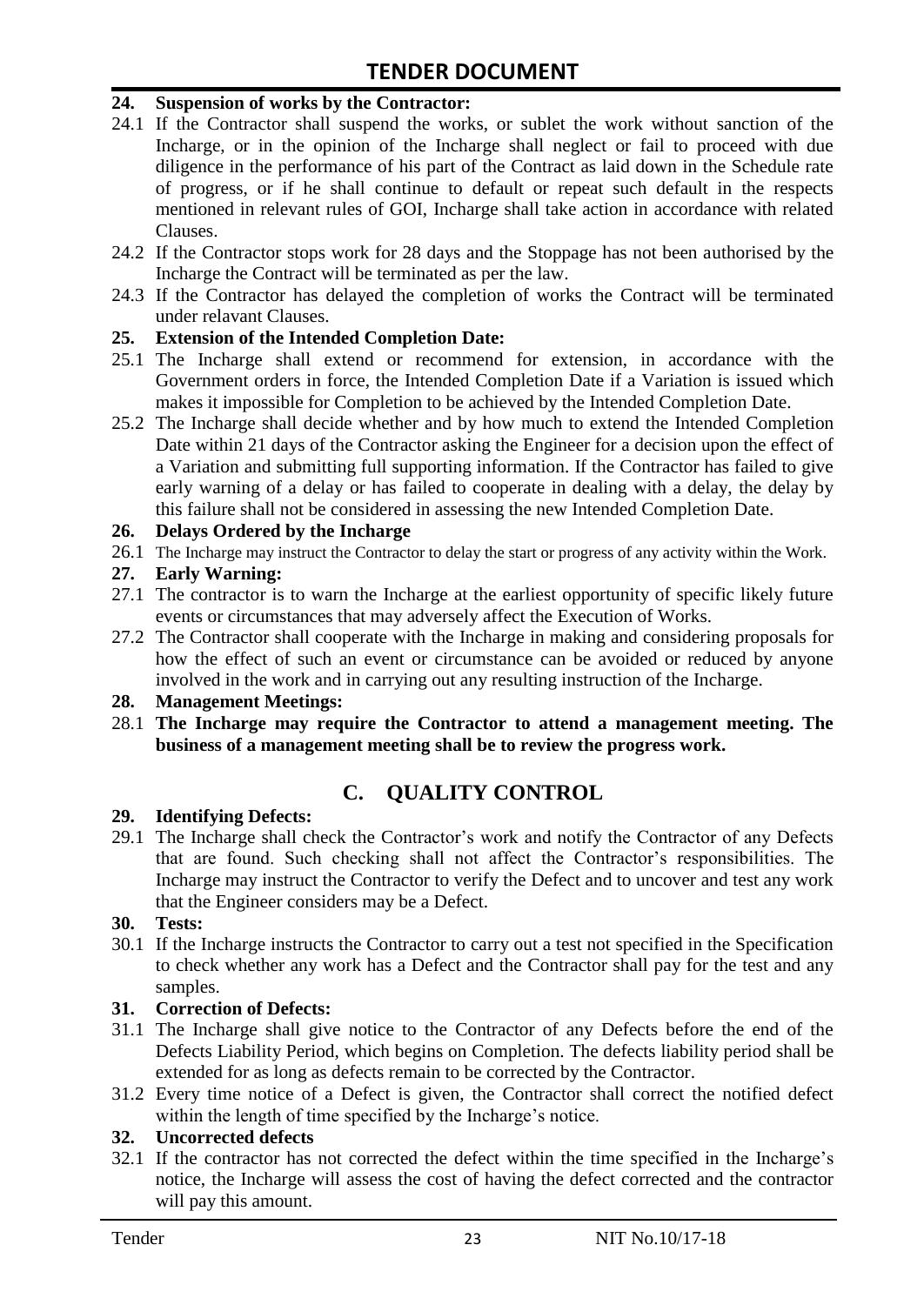#### **33. Quality Control:**

In addition to the normal inspection by the regular staff in charge of the execution of work, the work may also be inspected by the, Quality control Circle or by the State or District level Vigilance Cell Unit and any other authorised external Agency if any sub-standard work or excess payments are noticed with reference to measurement books etc., during inspection, action will be taken based on their observations and these will be effected by the Incharge of the execution of the work.

# **D. COST CONTROL**

#### **34. Bill of Quantities:**

- 34.1 The Bill Quantities shall contain items for the construction work to be done by the Contractor.
- 34.2 The Contractor is paid for the quantity of the work done as per quoted rate in the Bill of Quantities for each item.

#### **35. Changes in the Quantities:**

- 35.1 The contractor is bound to execute all supplemental works that are found essential, incidental and inevitable during execution of main work.
- 35.2 The payment of rates for such supplemental items of work will be regulated as under; Supplemental items directly deducible from similar items in the original agreement.
- 35.2.1 The rates shall be derived by adding to or subtracting from the agreement rate of such similar item the cost of the difference in the quantity of materials labour between the new items and similar items in the agreement worked out with reference to the Standard Schedule of Rates adopted in the sanctioned estimate with which the tenders are accepted.
- 35.2.2 (a) Similar items but the rates of which cannot be directly deduced from the original agreement.

(b) Purely new items which do not correspond to any item in the agreement.

35.2.3 The rates of all such items shall be Estimated Rates plus or minus overall Tender premium.

#### **36. Extra Items:**

- 36.1 Extra items of work shall not vitiate the contract. The contractor shall be bound to execute extra items of work as directed by the Incharge. The rates for extra items shall be worked out by the as per the conditions of the Contract and the same are binding on the Contractor.
- 36.2 The contractor shall before the 15th day of each month, submit in writing to the a statement of extra items if any that they have executed during the preceding month failing which the contractor shall not be entitled to claim any.

#### **36.3 Entrustment of additional items:**

- 36.3.1 Where ever additional items not contingent on the main work and outside the scope of original agreement are to be entrusted to the original contractor dispensing with bids and if the value of such items exceeds the limits up to which the officer is empowered to entrust works initially to contractor without calling for tenders, approval of next higher authority shall be obtained. Entrustment of such items on nomination shall be at rates not exceeding the estimated rates.
- 36.3.2 Entrustment of the additional items contingent on the main work will be authorised by the officers upto the monetary limits upto which they themselves are competent to accept items in the original agreement so long as the total amounts upto which they are competent to accept in an original agreement rates for such items shall be worked out in accordance with the procedure (I) For all items of work in excess of the quantities shown in the Bill of Quantities of the Tenders, the rate payable for such items shall be estimate rates for the items accepted by the competent authority.
- 36.3.3 Entrustment of either the additional or supplemental items shall be subject to the provisions of the agreement entered into by a Competent Authority after the tender is accepted. The Director being the authority next higher to the Director, who entered into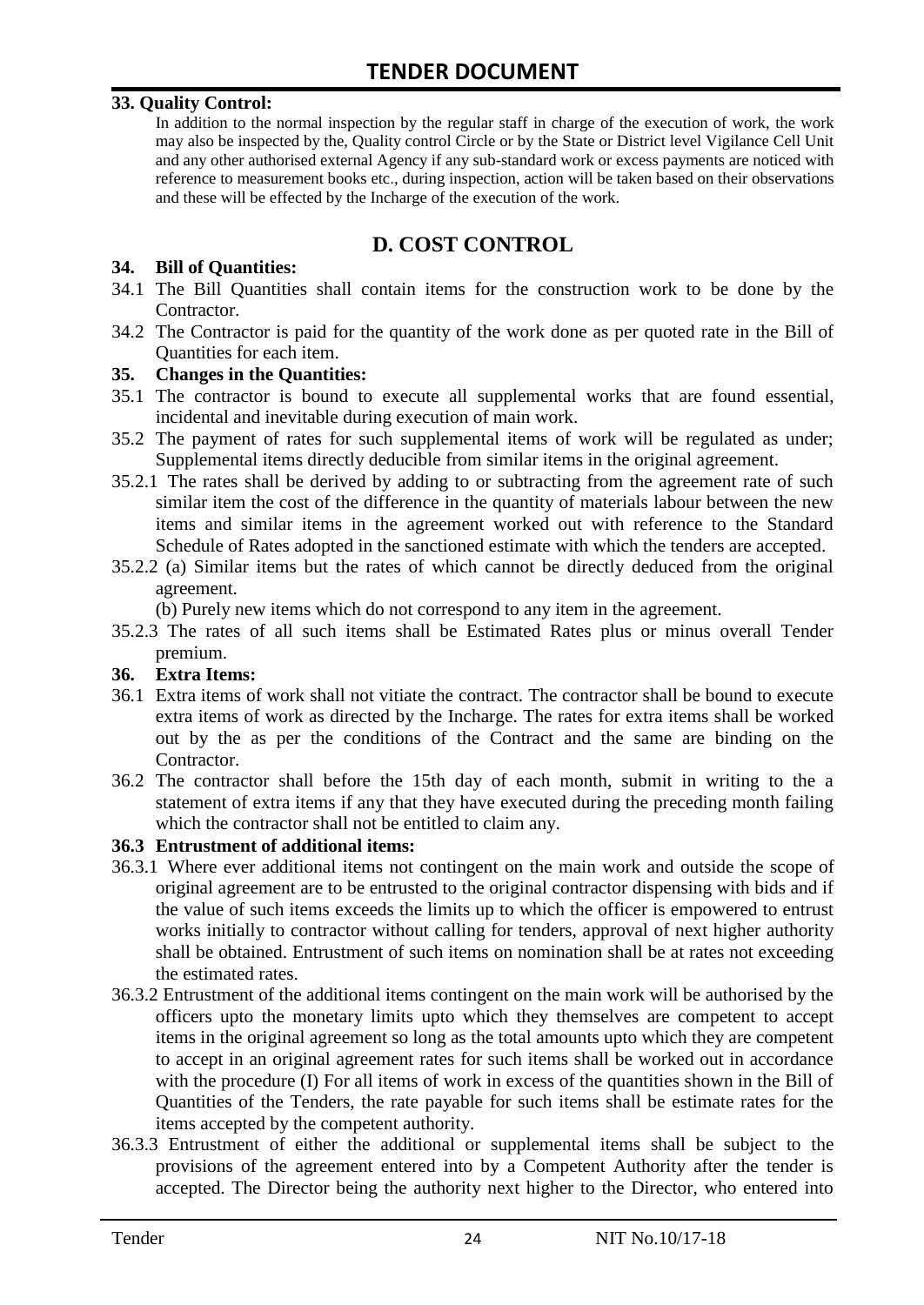the agreement approves the rate for the items / variation in quantity in the current agreement. The items shall not be ordered by an officer on his own responsibility if the revised estimate or deviation statement providing for the same requires the sanction of Director.

- Note:It may be noted that the term Estimate Rate used above means the rate in the sanctioned estimate with which the tenders are accepted, or if no such rates is available in the estimate, the rate derived will be with reference to the Standard Schedule of Rates adopted in the sanctioned estimate with which tenders are accepted.
- **37. Cash flow forecasts:**
- **37.1 When the program is updated, the contractor is to provide the Incharge with an updated cash flow forecast.**
- **38. Payment Certificates:**
- **38.1 The Contractor shall submit to the Incharge monthly statements of the estimated value of the work completed less the cumulative amount certified previously.**
- **38.2 The Incharge shall check the Contractor's monthly statement within 14 days.**
- **38.3 The value of work executed shall be determined by the Incharge.**
- **38.4 The value of work executed shall comprise the value of the quantities of the items in the Bill of Quantities completed.**
- **38.5 The Incharge may exclude any item certified in a previous certificate or reduce the proportion of any item previously certified in any certificate in the light of later information.**
- **39. Payments:**
- **39.1 Payment will be made after satisfactory completion of the work.**
- 39.2 Part Payment if any will be consider as per Govt. of India norms.
- 39.3 Part payment if any will be adjusted against the final payment
- **39.3 Payments and Certificates:**
- 39.3.1 In case of over payments or wrong payment if any made to the contractor due to wrong interpretation of the provisions of the contract a n d c ontract conditions etc., such unauthorized payment will be deducted in the subsequent bills or final bill for the work or from the bills under any other contracts with the Government or at any time there after from the deposits available with the Government.
- 39.3.2 Any recovery or recoveries advised by the Government Department either state or central, due to non-fulfilment of any contract entered into with them by the contractor shall be recovered from any bill or deposits of the contractor.
- 39.3.3 No claim shall be entertained, if the same is not represented in writing to the Incharge within 15 days of its occurrence.
- 39.3.4 The contractor is not eligible for any compensation for inevitable delay in handing over the site or for any other reason. In such case, suitable extensions of time will be granted after considering the merits of the case.

#### **40. Interest on Money due to the Contractor:**

- 40.1 No omission by the or the sub-divisional officer to pay the amount due upon certificates shall vitiate or make void the contract, nor shall the contractor be entitled to interest upon any guarantee fund or payments in arrear, nor upon any balance which may, on the final settlement of his accounts, found to be due to him.
- **41. Certificate of Completion of works:**
- **41.1 Certificate of Completion of works:**
- **41.1.1 When the whole of the work has been completed and has satisfactory passed any final test that may be prescribed by the Contract, the Contractor may give a notice to that effect to the Incharge accompanied by an undertaking to carryout any rectification work during the period of maintenance, such notice and undertaking shall be in writing and shall be deemed to be request by the Contractor for the Incharge to issue a Certificate of completion in respect of the Works. The Incharge**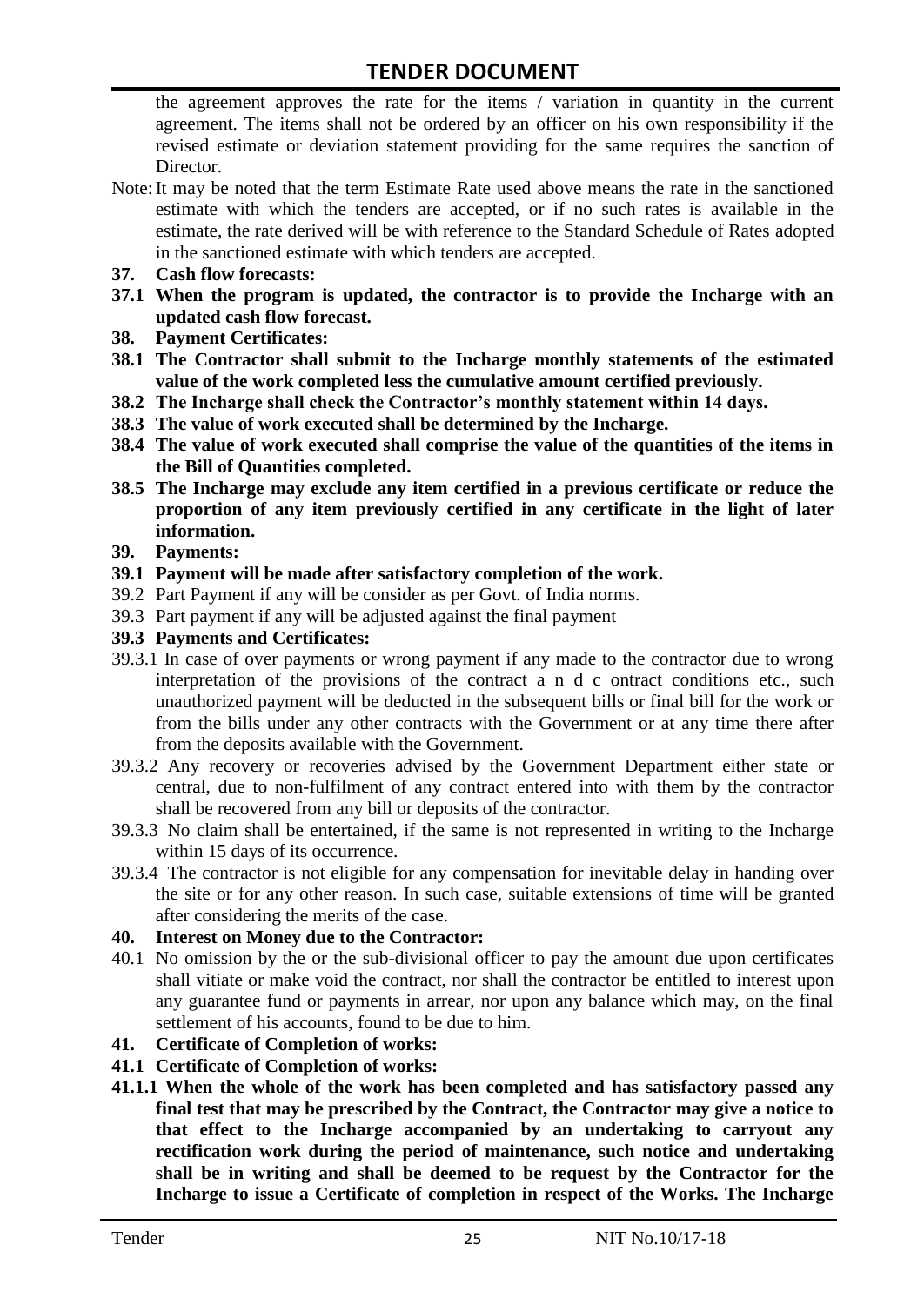**shall, within twenty one days of the date of delivery of such notice either issue to the Contractor, a certificate of completion stating the date on which, in his opinion, the works were completed in accordance with the Contract or give instructions in writing to the Contractor specifying all the Works which, in the Incharge'' opinion, required to be done by the Contractor before the issue of such Certificate.**

- **41.1.2 Incharge shall also notify the Contractor of any defects in the Works affecting completion that may appear after such instructions and before completion of the Works specified there in. The Contractor shall be entitled to receive such Certificate of the Completion within twenty one days of completion to the satisfaction of the Incharge of the Works so specified and making good of any defects so notified.**
- **41.1.3 Similarly, the Contractor may request and the Incharge shall issue a Certificate of Completion in respect of:**
- **a) Any section of the Permanent works in respect of which a separate time for completion is provided in the Contract, and**
- **b) Any substantial part of the Permanent Works which has been both completed to the satisfaction of the Incharge and occupied or used by the Department.**
- **41.1.4 If any part of the Permanent Works shall have been completed and shall have satisfactorily passed any final test that may be prescribed by the Contract, the Incharge may issue such certificate, and the Contractor shall be deemed to have undertaken to complete any outstanding work in that part of the Works during the period of Maintenance.**

#### **42. Taxes included in the Price:**

42.1 The rates quoted by the contractor shall be deemed to be inclusive of the sales Tax and other taxes on all materials that the contractor will have to purchase for performance of this contract.

#### **43. Liquidated Damages:**

- 43.1 If for any reason, which does not entitle the contractor to an extension of item, the rate of progress of works, or any section is at any time, in the opinion of the Director, ICAR-RCER too slow to ensure completion by the prescribed time or extended time for completion Director, ICAR-RCER shall so notify the contractor in writing and the contractor shall there upon take such steps as are necessary and the Director, ICAR-RCER may approve to expedite progress so as to complete the works or such section by the prescribed time or extended time. The contractor shall not be entitled to any additional payment for taking such steps. If as a result of any notice given by the Director, ICAR-RCER under this clause the contractor shall seek the Director, ICAR-RCER permission to do any work at night or on Sundays, if locally recognised as days or rest, or their locally recognised equivalent, such permission shall not be unreasonably refused.
- 43.2 If the contractor fails to complete whole of the works or any part thereof or section of the works within the stipulated periods of individual mile stones (including any bonafide extensions allowed by the competent authority without levying liquidated damages), the Director, ICAR-RCER may without prejudice to any other method of recovery will deduct one hundreds of one percent of contract value per calendar day or part of the day for the period of delays subject to a maximum of 10% of the contract value not as a penalty from any monies in his hands due or which may become due to the contractor. The payment or deductions of such damages shall not relieve the contractor from his obligation to complete the works, or from any other of his obligations and liabilities under the contract
- 43.3 The liquidated damages for the whole of the work are @0.05% of value of contract per day for delay. The maximum amount of liquidated damages for the whole of the works is ten percent of final contract price.

The effective date will be from the date of handing over of the site after agreement and after obtaining a Program of the work.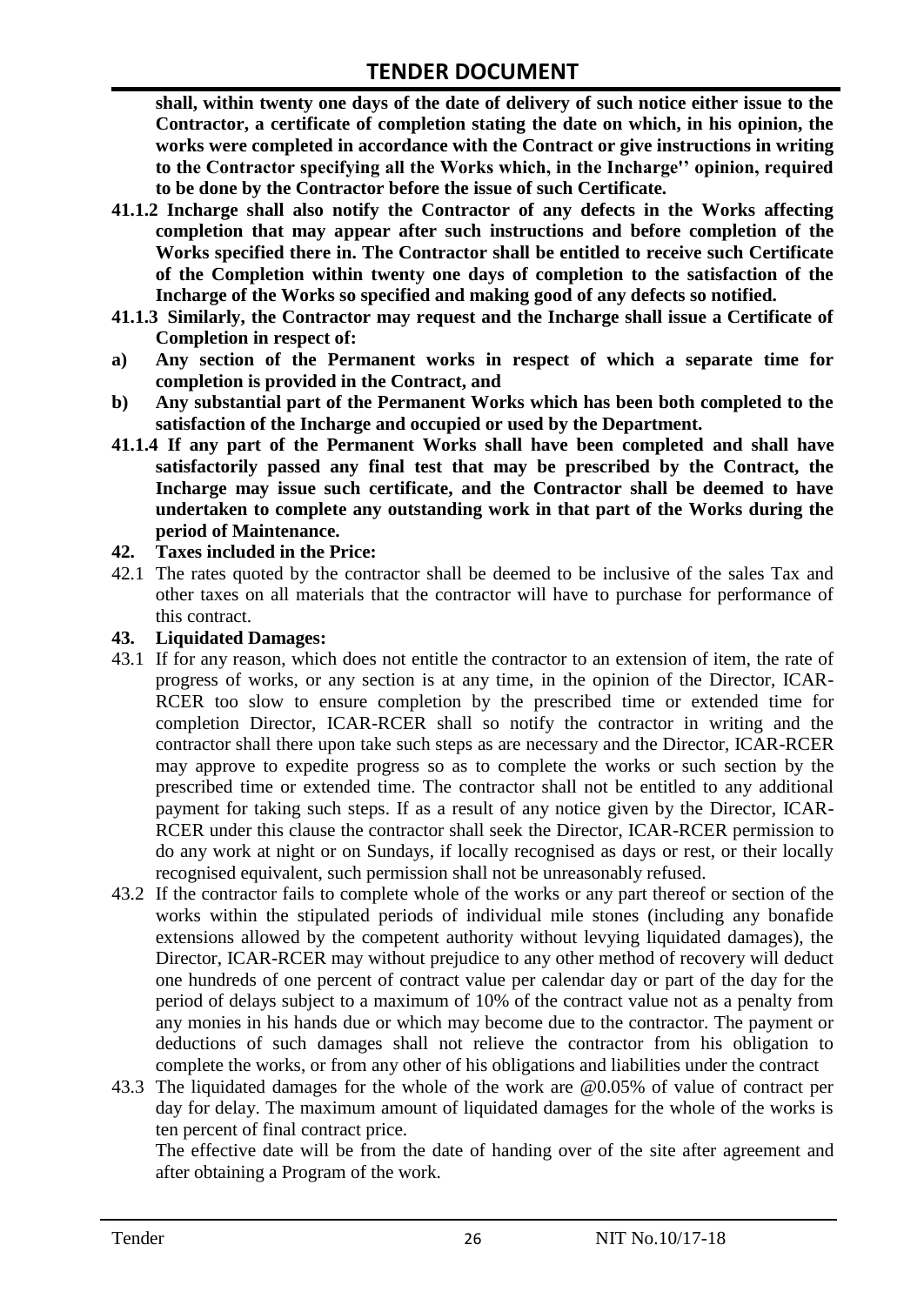#### **44. Cost of Repairs:**

44.1 Loss or damage to the works or materials to the works between the start date and the end of the defects correction periods shall be remedied by the contractor at the contractor's cost if the loss or damage arises from the contractor's acts or omissions.

# **E. FINISHING THE CONTRACT**

#### **45. Completion:**

45.1 The Contractor shall request the Incharge to issue a Certificate of completion of the Works and the Incharge will do so upon deciding that the work is completed.

#### **46. Taking Over:**

- 46.1 The Department shall takes over the Site and the Works within seven days of the Incharge issuing a certificate of Completion based on the report given by the Consultant.
- *47. Final Account:*
- **47.1 The Contractor shall supply to the Incharge a detailed account of the total amount that the Contractor considers payable under the Contract before the end of the Defects Liability Period. The Incharge shall issue a Defects Liability Certificate and certify any final payment that is due to the Contractor within 56 days of receiving the Contractor's account if it is correct and complete. If it is not, the Incharge shall issue within 56 days a schedule that states the scope of the corrections or additions that are necessary. If the final Account is still unsatisfactory after it has been resubmitted, the Incharge shall decide on the amount payable to the Contractor and issue a payment certificate with in 56 days of receiving the Contractor's revised account.**

#### **48. Termination:**

- 48.1 The Department may terminate the Contract if the contractor causes a fundamental breach of the Contract.
- 48.2 Fundamental breaches of Contract include, but shall not be limited to the following.
- a) The Contractor stops work for 28 days when no stoppage of work is shown on the current program and the stoppage has not been authorised by the Incharge.
- b) The Contractor is made bankrupt or goes into liquidation other than for a reconstruction or amalgamation.
- c) The Incharge gives Notice that failure to correct a particular Defect is a fundamental breach of Contract and the Contractor fails to correct it within a reasonable period of time determined by the Incharge; and
- d) The Contractor does not maintain a security which is required and
- e) The Contractor has delayed the completion of works by the number of days for which the maximum amount of liquidated damages can be paid as defined.
- f) If the contractor, in the judgement of the Department has engaged in corrupt or fraudulent practices in competing for or in the executing the contract.

For the purpose of this paragraph: "corrupt practice" means the offering, giving, receiving or soliciting of any thing of value to influence the action of a public official in the procurement process or in contract execution. "Fraudulent practice" means a misrepresentation of facts in order to influence a procurement process or the execution of a contract to the detriment o the Government and includes collusive practice among Tenderers (prior to or after Tender submission) designed to establish Tender prices at artificial non-competitive levels and to deprive the Government of the benefits of free and open competition.

- 48.3 Notwithstanding the above the Department may terminate the contract for convenience.
- 48.4 If the Contract is terminated, the Contractor shall stop work immediately, make the Site safe and secured leave the Site as soon as reasonably possible.

#### **49. Payment upon Termination:**

**49.1 If the Contract is terminated because of a fundamental breach of Contract by the Contractor, the Incharge shall issue a certificate for the value of the work done less**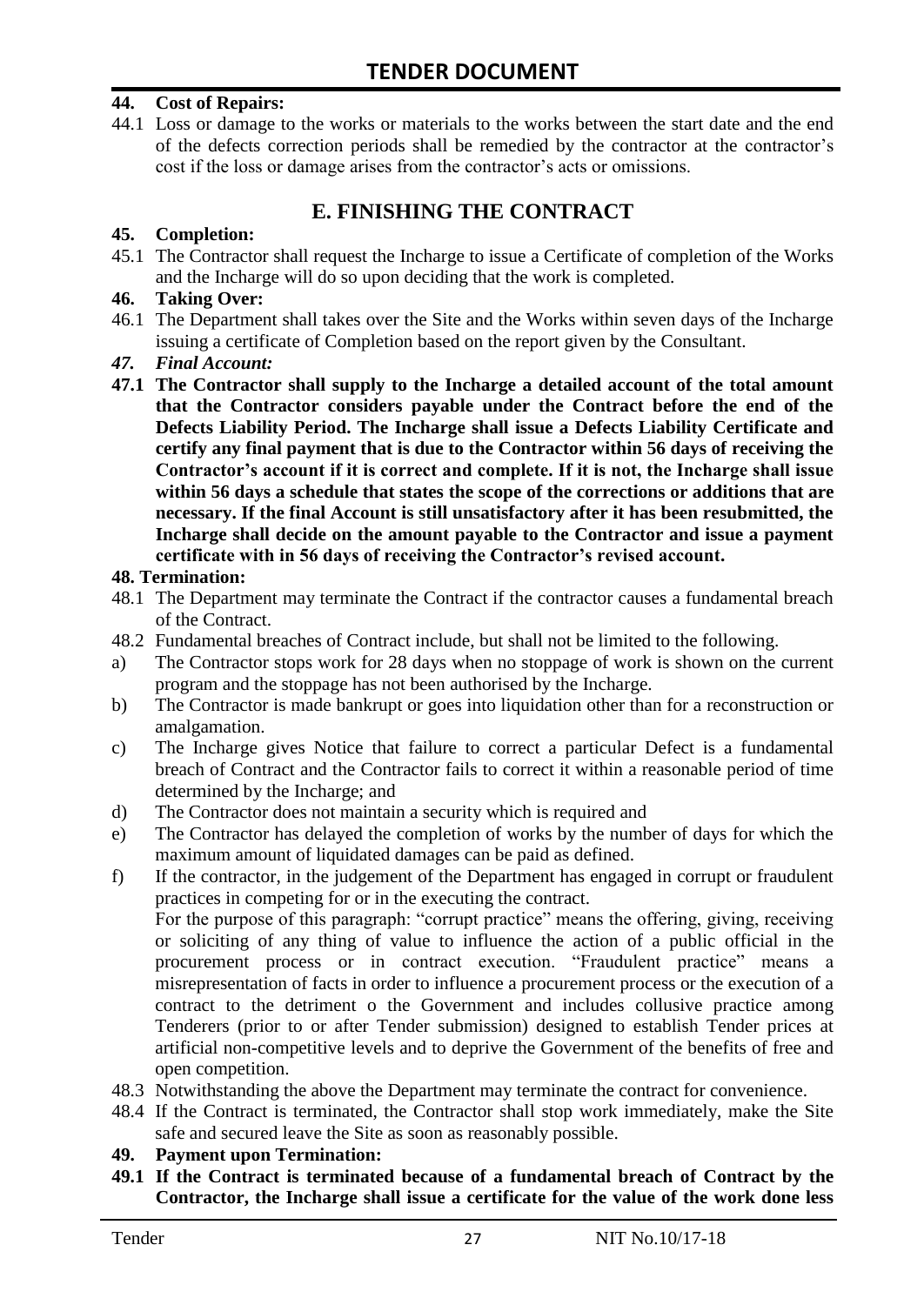**advance payments received upon the date of the issue of the certificate, less other recoveries due in terms of the Contract, less taxes due to be deducted at source as per applicable law and less the rate to apply to the work not completed.. If the total amount due to the Department exceeds any payment due to the Contractor the difference shall be a debt payable to the Department.**

- **50. Property:**
- 50.1 All materials on the Site, Plant, Equipment, Temporary Works and Works are deemed to be the property of the Department if the Contract is terminated because of Contractor's default.
- **51. Release from Performance:**
- 51.1 **If the Contract is frustrated by the outbreak of war or by any other event entirely outside the control of either the Department or the Contractor the Incharge shall certify that the contract has been frustrated. The Contractor shall make the site safe and stop work as quickly as possible after receiving this certificate and shall be paid for all works carried out before receiving it and for any work carried out after wards to which commitment was made.**

# **F. Special Conditions**

#### **52. Water Supply:**

The Contractor has to make his own arrangements for water required for the work and to the colonies and work sites, which are to be established by the Contractor.

#### **53. Electrical Power:**

The Contractors will have to make their own arrangements for drawing electric power from the nearest power line after obtaining permission from the PESU at his own cost. In case of failure of electricity, the Contractor has to make alternative arrangements for supply of electricity by Diesel Generator sets of suitable capacity at place of work. If the supply is arranged by the Department, necessary Tariff rates shall have to be paid based on the prevailing rates.

The contractor will pay the bills of Electricity Board for the cost of power consumed by him.

**The contractor shall satisfy all the conditions and rules required as per Indian Electricity Act 1910 and under rule –45(I) of the Indian Electricity Rules, 1956 as amended from time to time and other pertinent rules.**

The power shall be used for bonafide Departmental works only.

#### **53.1 Electric Power for Domestic Supply:**

- a) The contractor has to make his own arrangements for the supply of electric power for domestic purposes and the charges for this purpose have to be paid by him at the rates as fixed by the Bihar State Electricity Board from time to time.
- b) The contractor will have to make his own arrangements to lay and maintain the necessary distribution lines and wiring for the camp at his own cost. The layout and the methods of laying the lines and wiring shall have the prior approval of the Incharge. All camp area shall be properly electrified. All lines, streets, approaches for the camp etc., shall be sufficiently lighted for the safety of staff and labour of the contractor, at the cost of the Contractor and it will be subject to the approval of the Incharge.

#### **54. Land:**

#### **54.1 Land for Contractor's use:**

The contractor will be permitted to use Government land for execution of work. The contractor shall have to make his own arrangements for acquiring and clearing the site, leveling, providing drainage and other facilities for labour staff colonies, site office, workshop or stores and for related activities. The Contractor shall apply to the Department within a reasonable time after the award of the contract and atleast 30 days in advance of its use, the details of land required by him for the work at site and the land required for his camp and should any private land which has not been acquired, be required by the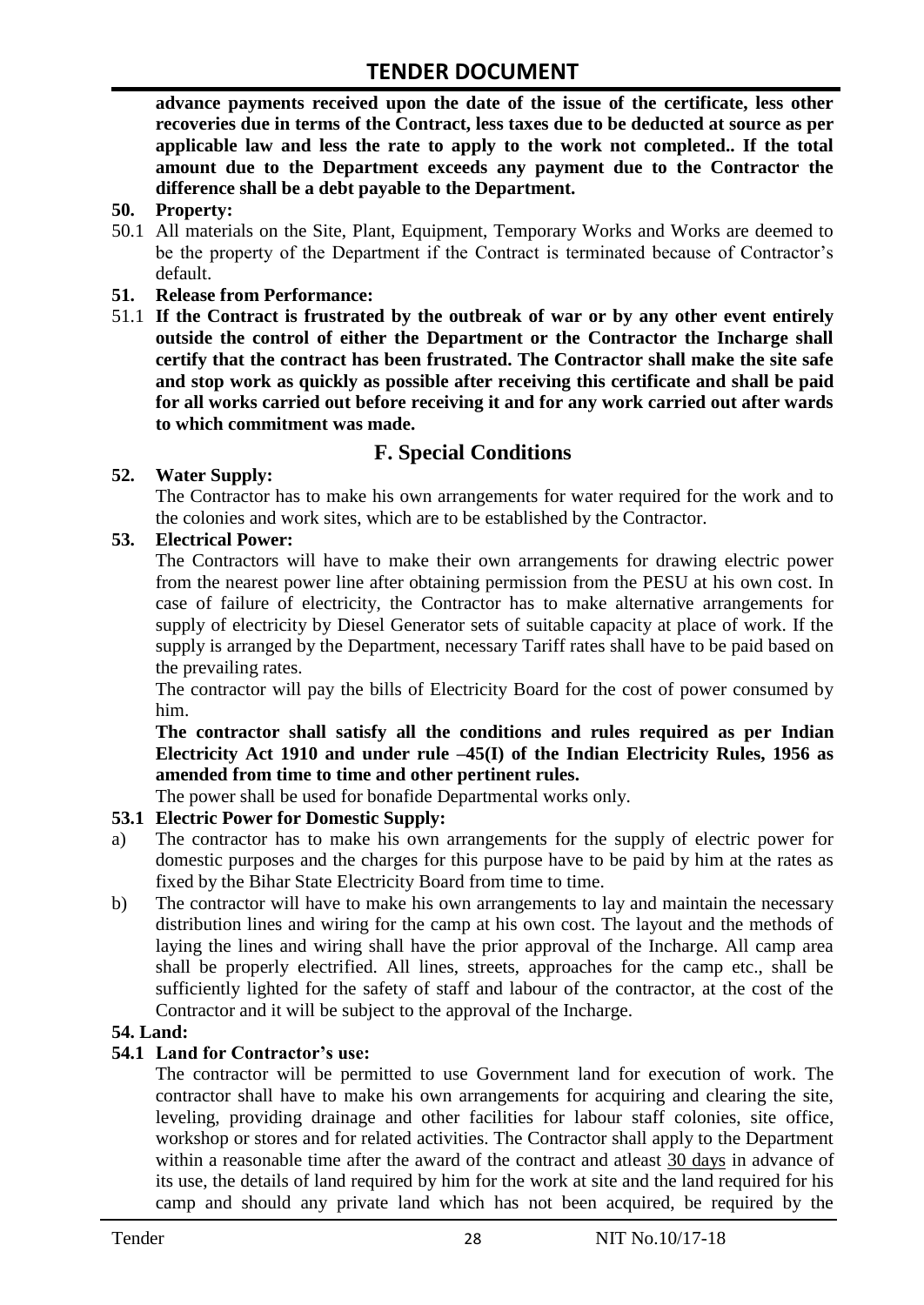contractor for his use. The same may be acquired by the contractor at his own cost by private negotiations and no claim shall be admissible to him on this account. The Incharge reserves the right to refuse permission for use of any government land for which no claim or compensation shall be admissible to the contractor. The contractor shall, however, not be required to pay cost or any rent for the Government land given to him.

#### **54.2 Surrender of occupied land**

- a) The Government land as here in before mentioned shall be surrendered to the Incharge within seven days, after issue of completion certificate. Also no land shall be held by the contractor longer than the Incharge shall deem necessary and the contractor shall on the receipt of due notice from the Incharge, vacate and surrender the land which the Incharge may certify as no longer required by the Contractor for the purpose of the work.
- b) The contractor shall make good to the satisfaction of the Incharge any damage to areas, which he has to return or to other property or land handed over to him for purpose of this work. Temporary structures may be erected by the contractor for storage sheds, offices, residences etc., for non-commercial use, with the permission of the on the land handed over to him at his own cost. At the completion of the work these structures shall be dismantled site cleared and handed over to the. The land required for providing amenities will be given free of cost from Government lands if available otherwise the contractor shall have to make his own arrangements.

#### **54.3 Contractor not to dispose off Spoil etc.,**

The contractor shall not dispose off or remove except for the purpose of fulfilment of this contract, sand, stone, clay ballast, earth, trees and shrubs or other materials obtained in the excavation made or lying on the site of the work, and all such materials and produce shall remain property of the Government. The Department may upon request from the contractor, or if so stipulated in the conditions of the contract allow the contractor to use any of the above materials for the works either free of cost or after payment as may be specifically mentioned or considered necessary during the execution of the work.

#### **55. Roads:**

In addition to existing public roads and roads Constructed by Government, if any, in work area all additional approach roads inside work area and camp required by the Contractor shall be constructed and maintained by him at his own cost. The layout design, construction and maintenance etc. of the roads shall be subject to the approval of the Incharge. The contractor shall permit the use of these roads by the Government free of charge.

It is possible that work at, or in the vicinity of the work site will be performed by the Government or by other contractors engaged in work for the Government during the contract period. The contractor shall without charge permit the government and such other contractor and other workmen to use the access facilities including roads and other facilities, constructed and acquired by the contractor for use in the performance of the works.

The contractor's heavy construction traffic or tracked equipment shall not traverse any public roads or bridges unless the contractor has made arrangement with the authority concerned. In case contractor's heavy construction traffic or tracked equipment is not allowed to traverse any public roads or bridges and the contractor is required to make some alternative arrangements, no claim on this account shall be entertained. The contractor is cautioned to take necessary precautions in transportation of construction materials to avoid accidents.

#### **56. Payment for Camp Construction**

No payment will be made to the contractor for construction, operation and maintenance of camp and other camp facilities and the entire cost of such work shall be deemed to have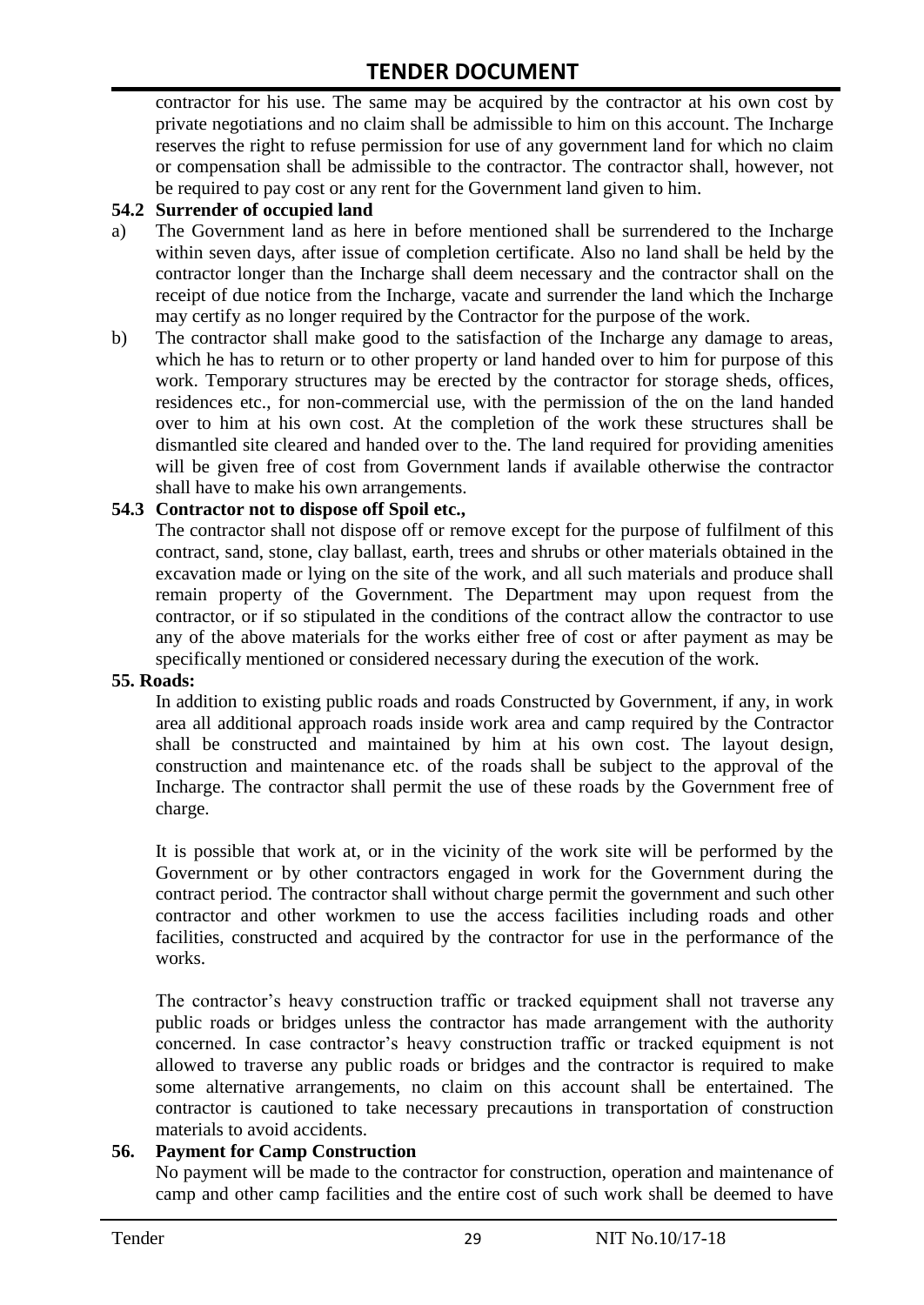been included in the tendered rate for the various items of work in the schedule of quantities and bids.

#### **57. Explosive And Fuel Storage Tanks**

No explosive shall be stored within ½ (half) KM of the limit of the camp sites. The storage of gasoline and other fuel oils or of Butane, Propane and other liquefied petroleum gases, shall confirm to the regulations of Andhra Pradesh State Government and Government of India. The tanks, above ground and having capacity in excess of 2000 liters, shall not be located within the camp area, nor within 200m, of any building.

#### **58. Labour:**

The contractor shall, make his own arrangements for the engagement of all staff and labour, local or other, and for their payment, housing, feeding and transport.

Labour importation and amenities to labour and contractor's staff shall be to the contractor's account. His quoted rate shall include the expenditure towards importation of labour amenities to labour and staff;

The contractor shall, if required by the Incharge deliver to the Incharge a written in detail, is such form and at such intervals as the Incharge may prescribe, showing the staff and the numbers of the several classes of labour from time to time employed by the contractor on the Site and such information respecting Contractor's Equipment as the Incharge may require.

#### **58.1 Transportation of Labour:**

- I. The contractor shall make his own arrangement for the daily transportation of the labour and staff from labour camps colonies to the work spot and no labour or staff of the contractor shall stay at the work spot. No extra payment will be made to the contractor for the above transportation of the labour and his quoted rate to the work shall include the transportation charges of labour from colonies to work spot and back.
- **II. The contractor will at all times duly observe the provisions of employment of children Act XXVI of 1938 and any enactment or modification of the same and will not employ or permit any person to do any work for the purpose under the provisions of this agreement in contravention of said Act. The contractor here by agrees to indemnify the department from and against all claims, penalties which may be suffered by the department or any person employed by the department by any default on the part of the contractor in the observance and performance of the provisions of the employment of children Act. XXVI of 1938 or any enactment or modification of the same.**

**The contractor shall obtain the insurance at his own cost to cover the risk on the works to labour engaged by him during period of execution against fire and other usual risks and produce the same to the concerned before commencement of work as per govt. guidelines.**

#### **59. Safety Measures:**

- 1. The contractor shall take necessary precautions for safety of the workers and preserving their health while working in such jobs, which require special protection and precautions. The following are some of the measures listed but they are not exhaustive and contractor shall add to and augment these precautions on his own initiative where necessary and shall comply with directions issued by the or on his behalf from time to time and at all times.
- 2. Providing protective foot wear to workers situations like mixing and placing of mortar or concrete sand in quarries and places where the work is done under much wet conditions.
- 3. Providing protective head wear to workers at places like under ground excavations to protect them against rock falls.
- 4. Providing masks to workers at granulates or at other locations where too much fine dust is floating about and sprinkling water at frequent intervals by water hoses on all stone crushing area and storage bins abate to dust.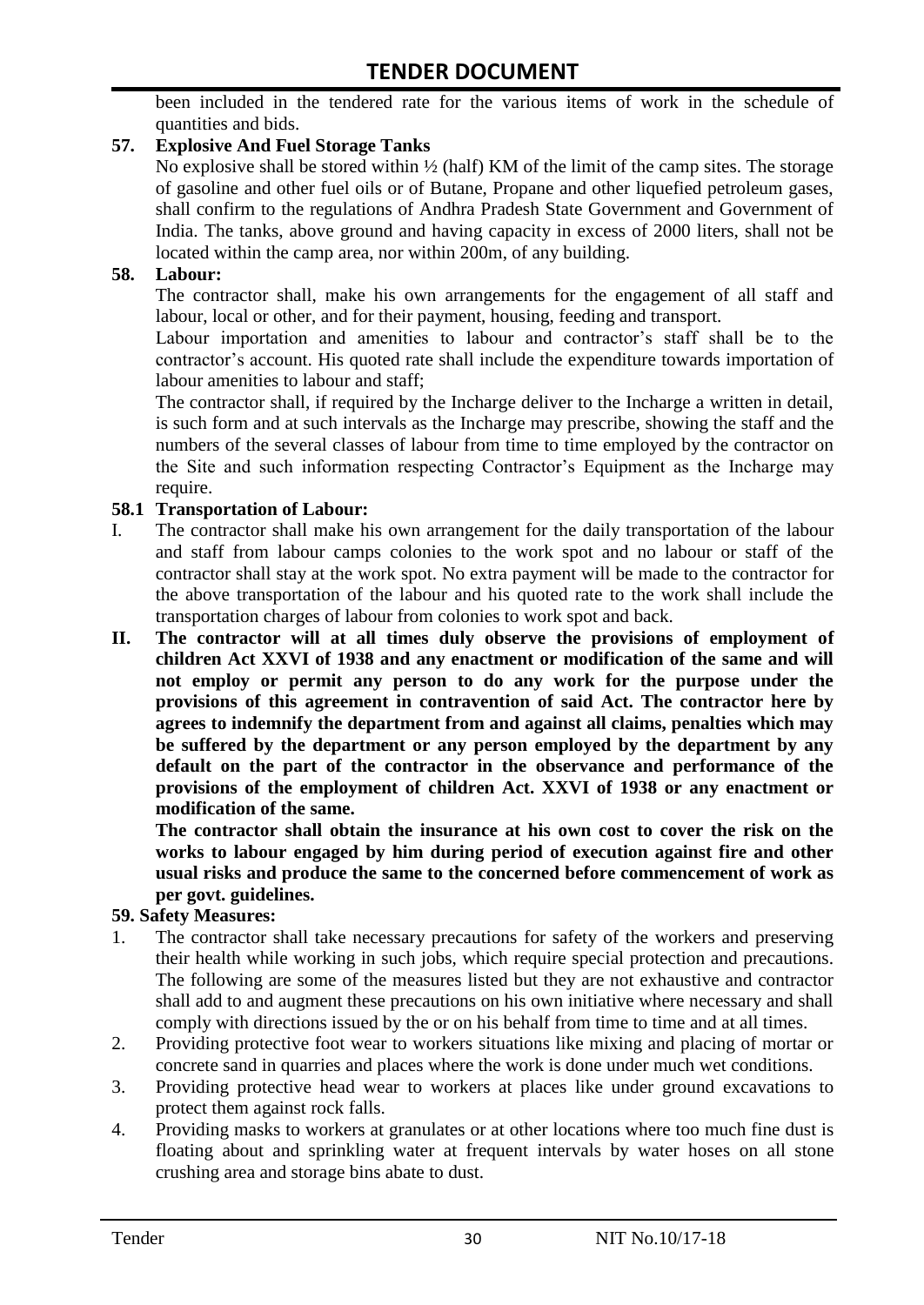- 5. Getting the workers in such jobs periodically examined for chest trouble due to too much breathing in to fine dust.
- 6. Taking such normal precautions like fencing and lightening in excavation of trenches, not allowing rolls and metal parts of useless timber spread around, making danger areas for blasting providing whistles etc.
- 7. Supply work men with proper belts, ropes etc., when working in precarious slopes etc.
- 8. Avoiding named electrical wire etc., as they would electrocute the works.
- 9. Taking necessary steps towards training the workers concerned on the machinery before they are allowed to handle them independently and taking all necessary precautions in around the areas where machines hoists and similar units are working.

#### **60. Fair Wage Clause:**

- 1. The contractor shall pay not less than fair wages to labourers engaged by him on the work.
- 2. "Fair" wages means wages whether for time of piecework notified by the Government from time in the area in which the work is situated.
- 3. The contractor shall not with-standing the revisions of any contract to the contrary cause to be paid to the labour, in directly engaged on the work including any labour engaged by the sub-contractor in connection with the said work, as if the laborers had been directly employed by him.
- 4. In respect of labour directly or indirectly employed in the works for the purpose of the contractors part of the agreement the contractor shall comply with the rules and regulations on the maintenance of suitable records prescribed for this purpose from time to time by the Government. He shall maintain his accounts and vouchers on the payment of wages to the laborers to the satisfaction of the Incharge.
- 5. The shall have the right to call for such record as required to satisfy himself on the payment of fair wages to the labourers and shall have the right to deduct from the contract amount a suitable amount for making good the loss suffered by the worker or workers by reason of the "fair wages" clause to the workers.
- 6. The contractor shall be primarily liable for all payments to be made and for the observance of the regulations framed by the Govt. from time to time without prejudice to his right to claim indemnity from his sub-contractors.
- **7. As per contract labour (Regulation and abolition) Act. 1970 the contractor has to produce the license obtained from the licensing officers of the labour department along with the tender or at the time of agreement.**
- 8. Any violation of the conditions above shall be deemed to be a breach of his contract.
- 9. Equal wages are to be paid for both men and women if the nature of work is same and similar.
- 10. The contractor shall arrange for the recruitment of skilled and unskilled labour local and imported to the extent necessary to complete the work within the agreed period as directed by the Engineer-in-charge in writing.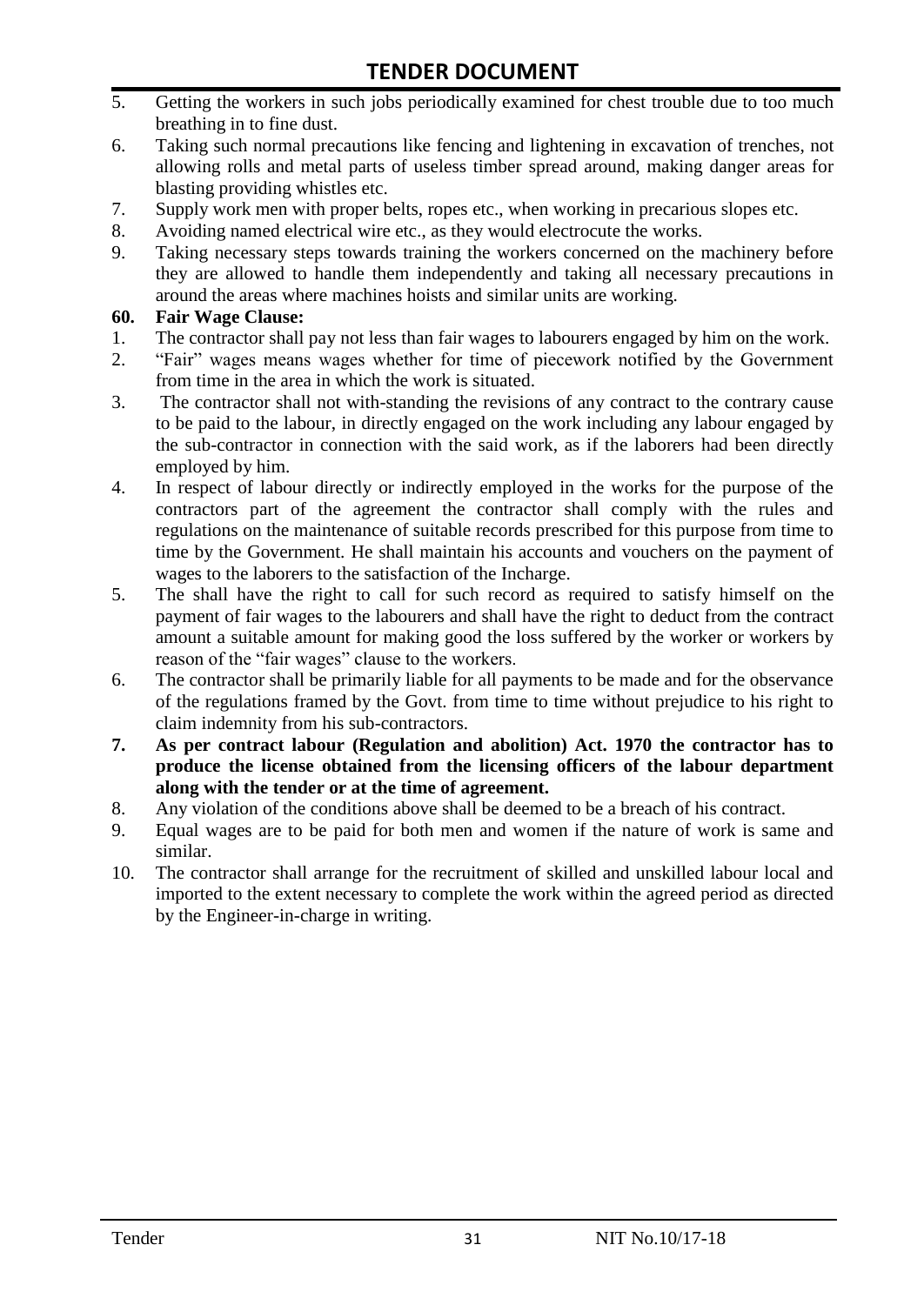#### **61. Indemnity Bond:**

**Name of work: Extension of vermicomposet Shed (20.6mx7.5m) at farm-1 , PLANDU**

**I …………………………………. contractor S/o……………………………………..... aged ……………………………Resident of ……………………………………………. do hereby bind myself to pay all the claims may come (a) under Workmen's Compensation Act. 1933 with any statutory modification there of and rules there under or otherwise for or in respect of any damage or compensation payable in connection with any accident or injury sustained (b) under Minimum wages Act 1948 (c) under payment of wages Act.1936 (d) under the Contractor labour (Regulation and Abolition) Act. 1970 by workmen engaged for the performance of the business relating to the above contract i.e., failing such payment of claims of workmen** 

**engaged in the above work, I abide in accepting for the recovery of such claims,** 

**effected from any of my assets with the departments. 62. Compliance with Labour Regulations:**

**During continuance of the contract, the contractor and his sub contractors shall abide at all times by all existing labour enactments and rules made there under, regulations, notifications and bye laws of the State or Central Government or local authority and any other labour law (including rules), regulations, bye laws that may be passed or notifications that may be issued under any labour law in future either by the State or the Central Government or the local authority and also applicable labour regulations, health and sanitary arrangements for workmen, insurance and other benefits. Salient features of some of the major labour laws that are applicable to construction industry are given below. The contractor shall keep the Department indemnified in case any action is taken against Department by the competent authority on account of contravention of any of the provisions of any Act or rules made there under, regulations or notifications including amendments. If the Department is caused to pay or reimburse, such amounts as may be necessary to cause or observe, or for non-observance of the provision stipulated in the notifications/bye laws/Acts/Rules/regulations including amendments, if any, on the part of the contractor, the Incharge /Department shall have the right to deduct any money due to the contractor including his amount of performance security. The Department/Incharge shall also have right to recover from the contractor any sum required or estimated to be required for making good the loss or damage suffered by the Department.**

**The employees of the Contractor and the Sub-contractor in no case shall be treated as the Department of the Department at any point of time.**

- **63. Salient features of some major labour laws applicable to establishment engaged in buildings and other construction work:**
- **(a) Workmen compensation Act 1923: The Act provides for compensation in case if injury by accident arising out of and during the course of employment.**
- **(b) Payment of Gratuity Act 1972: Gratuity is payable to an employee under the Act on satisfaction of certain conditions on separation if any employee has completed 5 years service or more, or on death, the rate of 15 days wages for every completed year of service. The Act is applicable to all establishments, employing 10 or more employees.**
- **(c) Employees P.F. and Miscellaneous provision Act 1952: The Act provides for monthly contributions by the Department plus workers @ 10% or 8.33%. The benefits payable under the Act are:**
- **(i) Pension or family pension on retirement or death, as the case may be.**
- **(ii) Deposit linked insurance on the death in harness of the worker.**
- **(iii) Payment of P.F. accumulation on retirement/death etc.,**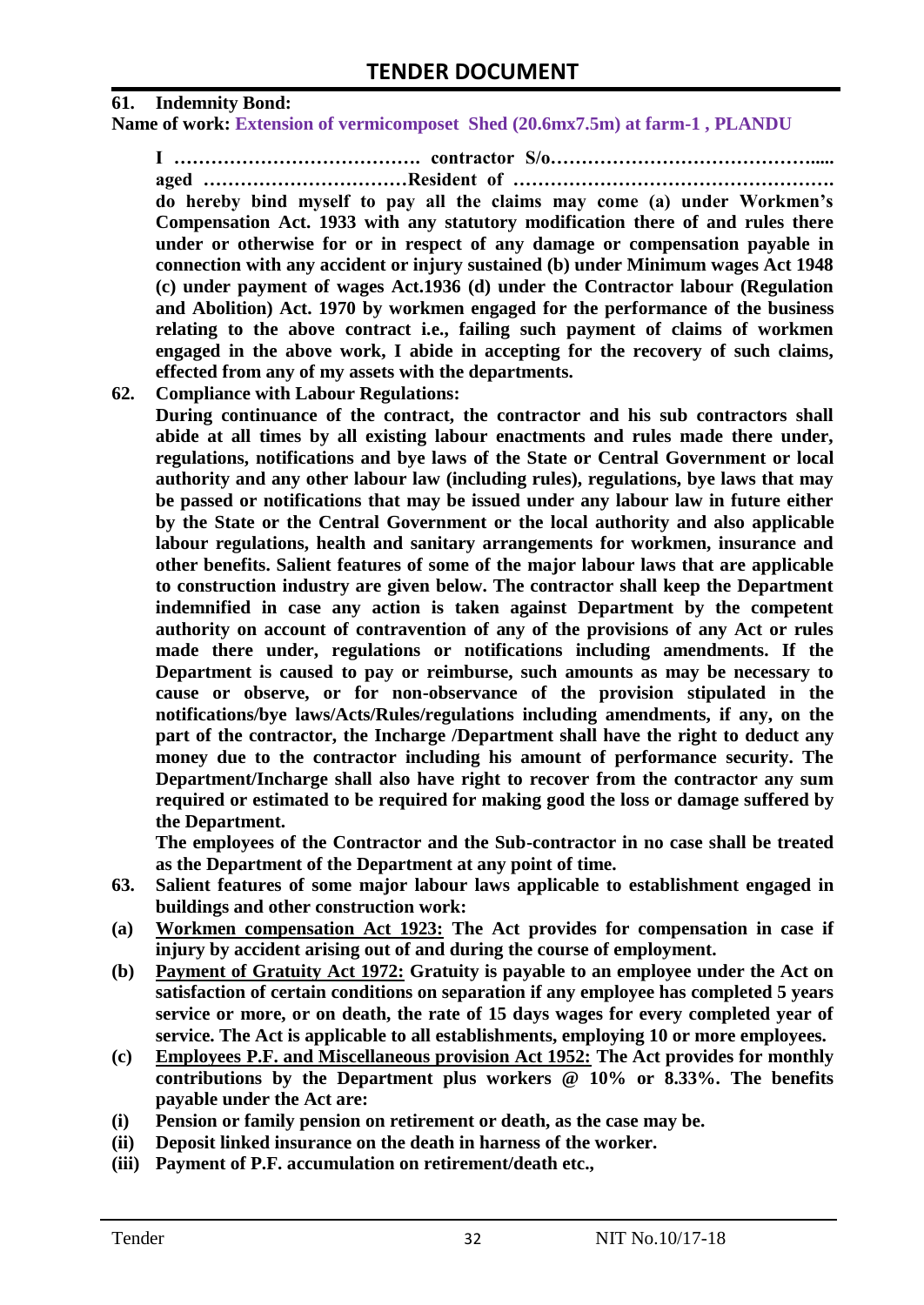- **(d) Maternity Benefit Act 1951: The Act provides for leave and some other benefits to women employees in case of confinements or miscarriage etc.**
- **(e) Contract Labour (Regulation & Abolition) Act 1970: The Act provides for certain welfare measures to be provided by the contractor to contract labour and in case the Contractor fails to provide, the same are required to be provided by the Principal Department by Law. The Principal Department is required to take certificate of Registration and the contractor is required to take license from the designated Officer. The Act is applicable to the establishments or Contractor of Principal Department if they employ 20 or more contract labour.**
- **(f) Minimum wages Act 1948: The Department is supposed to pay not less than the Minimum wages fixed by appropriate Government as per provisions of the Act if the employment is a scheduled employment construction of Buildings, Roads, Runways are scheduled employments.**
- **(g) Payment of wages Act 1936: It lays down as to by what date the wages are to be paid, when it will be paid and what deductions can be made form the wages of the workers.**
- **(h) Equal Remuneration Act 1979: The Act provides for payment of equal wages for work of equal nature to Male or Female workers and for not making discrimination against Female employee in the matters of transfers, training and promotions etc.**
- **(i) Payment of Bonus Act 1965: The Act Is applicable to all establishments employing 20 or more employees. The Act provides for payment of annual bonus subject to a minimum of 8.33% of wages and maximum of 20% of wages to employees drawing Rs. 3500/- per month or less. The bonus to be paid to employees getting Rs.2500/- per months or above and upto Rs.3500/- per month shall be worked out by taking wages as Rs.2500/- per monthly only. The Act does not apply to certain establishments. The newly set-up establishments are exempted for five years in certain circumstances. Some of the State Governments have reduced the employment size from 20 to 10 for the purpose of applicability of this Act.**
- **(j) Industrial Disputes Act 1947: The Act lays down the machinery and procedure fo resolution of Industrial disputes, in what situations a strike or lock- out becomes illegal and what are the requirements for laying off or retrenching the employees or closing down the establishment.**
- **(k) Industrial Employment (Standing Orders) Act 1946: It is applicable to all establishments employing 100 or more workmen (employment size reduced by some of the State and Central Government to 50). The Act provides for laying down rules governing the conditions of employment by the Department on matters provided in the Act and get the same certified by the designated Authority.**
- **(l) Trade Unions Act 1926: The Act lays down the procedure for registration of trade unions of workmen and Departments. The Trade Unions registered under the act have been given certain immunities from civil and criminal liabilities.**
- **(m) Child Labour (Prohibition & Regulation) Act 1986: The Act prohibits employment of children below 14 years of age in certain occupations and processes and provides for regulation of employment of children in all other occupations and processes, Employment Child Labour is prohibited in Building and Construction Industry.**
- **(n) Inter-State Migrant workmen's (Regulation of Employment & Conditions of service) Act 1979: The Act applicable to an establishment, which employs 5 or more interstate migrant workmen through an intermediary (who has recruited workmen in one state for employment in the establishment situated in another State). The inter State migrant workmen, in an establishment to which this Act becomes applicable, are required to be provided certain facilities such as housing, medical aid, traveling expenses from home upto the establishment and back, etc.**
- **(o) The Building and Other Construction workers (regulation of Employment and conditions of service) Act 1996 and the Cess Act of 1996: All the establishments who**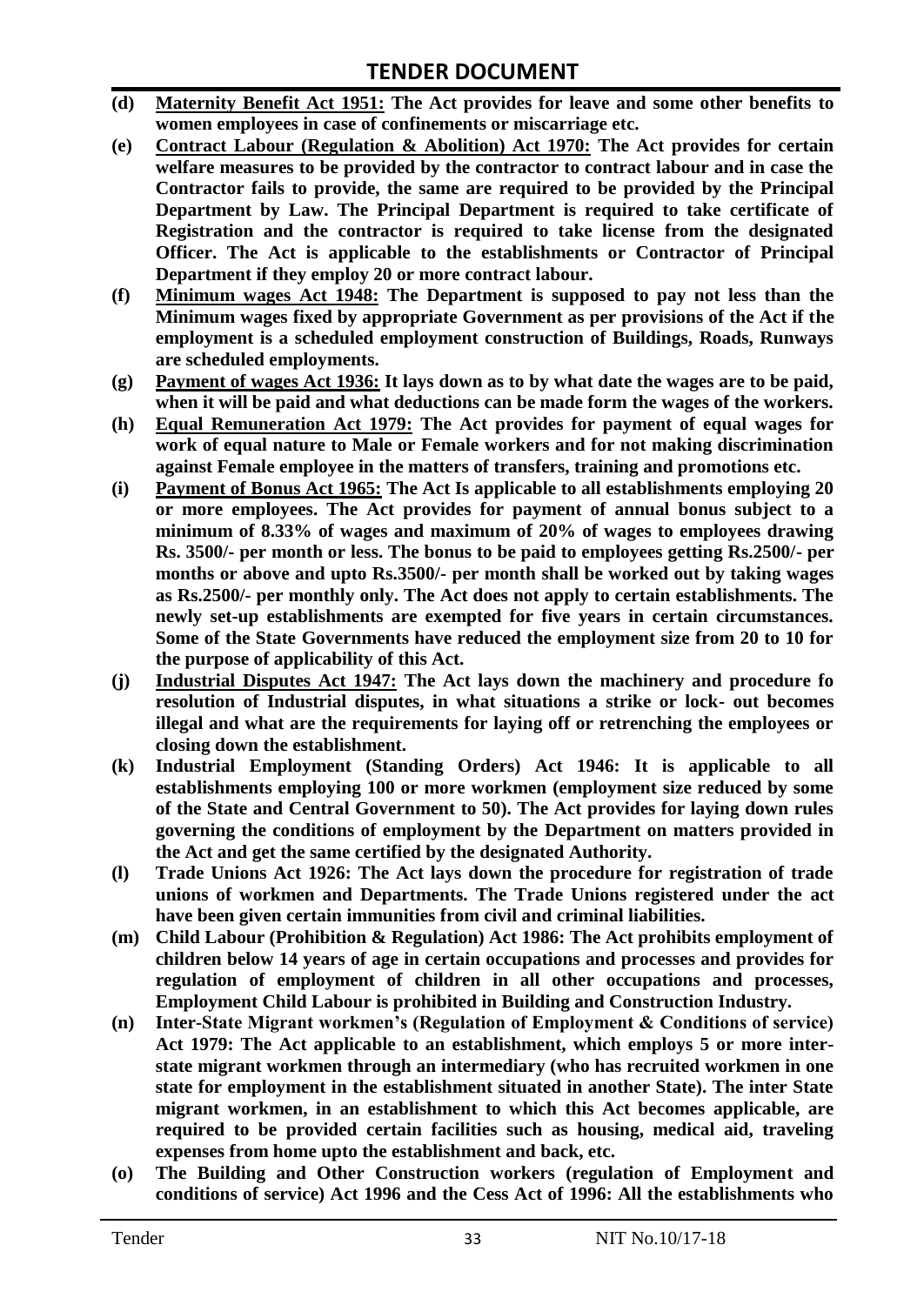**carryon any building or other construction work and employs 10 or more workers are covered under this Act. All such establishments are required to pay cess at the rate not exceeding 2% of the cost of construction as may be modified by the Government. The Department of the establishment is required to provide safety measures at the Building or construction work and other welfare measures, such as Canteens, First-aid facilities, Ambulance, Housing accommodations for workers near the work place etc. The Department to whom the Act applies has to obtain a registration certificate from the Registering Officer appointed by the Government.**

**(p) Factories Act 1948: The Act lays down the procedure for approval of plans before setting up a factory, health and safety provisions, welfare provisions, working hours, annual earned leave and rendering information regarding accidents or dangerous occurrences to designated authorities. It is applicable to premises employing 10 person or more with aid of power or 20 or more persons without the aid of power engaged in manufacturing process.**

#### **64. Liabilities of the Contractor**

64.1 Accident Relief and workmen compensation:

The contractor should make all necessary arrangements for the safety of workmen on the occurrence of the accident, which results in the injury or death of any of the workmen employed by the contractor, the contractor shall within 24 hours of the happenings of the accident and such accidents should intimate in writing to the Consultant and Incharge of the Centre. The contractor shall indemnify Centre against all loss or damage sustained by the Centre resulting directly or indirectly from his failure to give intimation in the manner aforesaid including the penalties or fines if any payable by Centre as a consequence of Centre failure to give notice under workmen's compensation Act or otherwise conform to the provisions of the said Act in regard to such accident.

- 64.2 In the event of an accident in respect of which compensation may become payable under the workmen's compensation Act VIII 23 whether by the contractor, by the Government it shall be lawful for the Incharge to retain such sum of money which may in the opinion of the Incharge be sufficient to meet such liability. The opinion of the Incharge shall be final in regard to all matters arising under this clause.
- 64.3 The contractor shall at all times indemnify the Centre against all claims which may be made under the workmen's compensation act or any statutory modification thereafter or rules there under or otherwise consequent of any damage or compensation payable in consequent of any accident or injuries sustained or death of any workmen engaged in the performance of the business relating to the contractor.

#### **65. Contractor's Staff, Representatives and Labour:**

- (a) The contractor shall, at all times, maintain on the works, staff of qualified Engineers, and Supervisors of sufficient experience of similar other jobs to assure that the quality of work turned out shall be as intended in the specifications. The contractor shall also maintain at the works, a Work Manager or sufficient status, experience and office and duly authorize him to deal with all aspects of the day-today work. All communications to any commitments by the Work Manager shall be considered as binding on the Contractor.
- (b) The Contractor shall at all times submit details of skilled and unskilled labour and equipment employed to the Incharge in prescribed proforma as he may require to assess and ensure the proper progress of work.
- (c) If the contractor does not employ the technical person agreed to on the work a fine may be imposed as decided by the Competent Authority.

#### **66. Accommodation and food:**

The contractor should arrange accommodation he needs, at his own cost. The contractor shall make his own arrangements for supply of food grains, fuel and other provision to his staff and labourers including controlled commodities.

#### **67. Relationship :**

Contractor shall have to furnish information along with tender, about the relationship he is having with any officer of the Centre.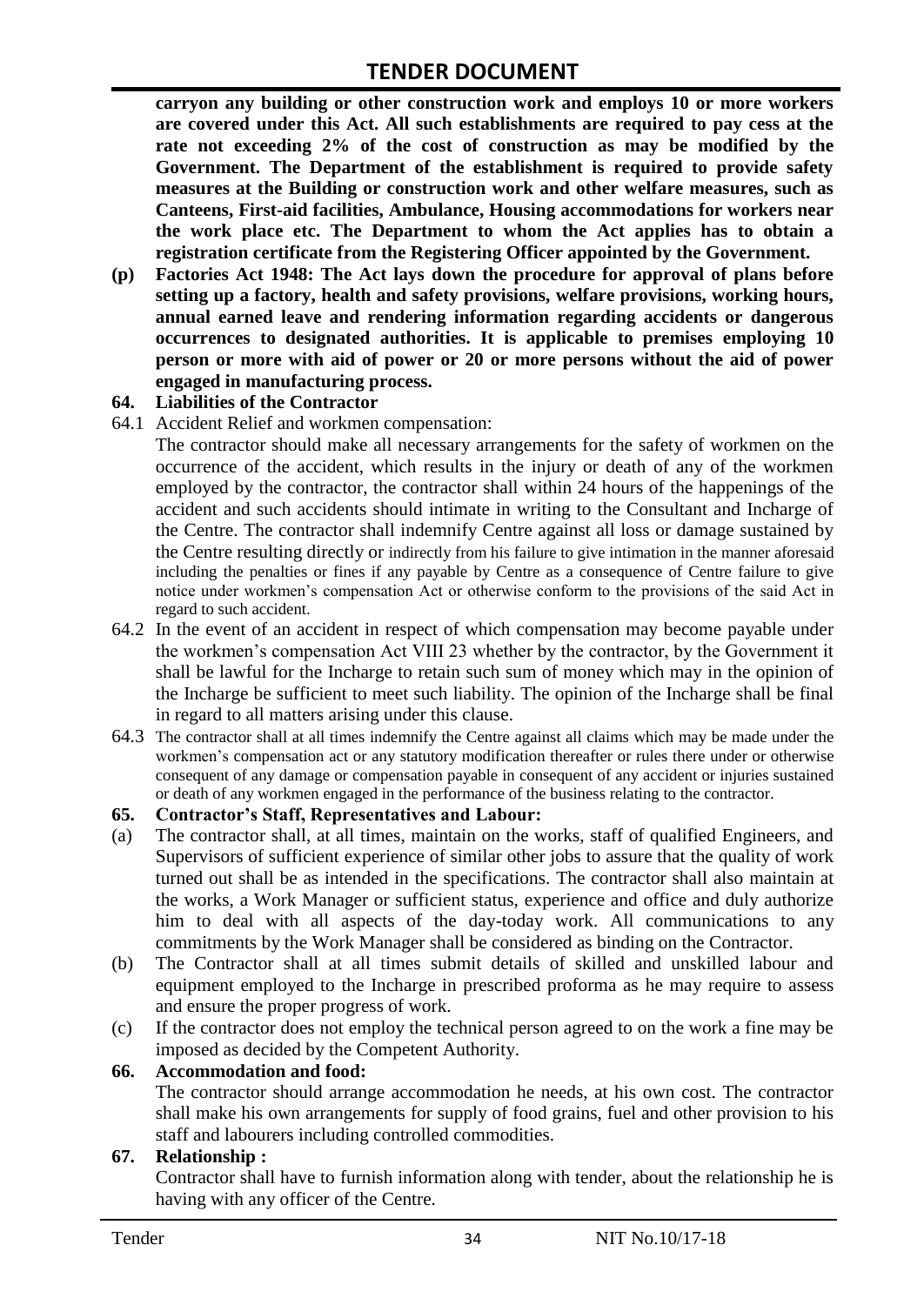#### **68. Protection of adjoining premises:**

The contractor shall protect adjoining sites against structural, decorative and other damages that could be caused by the execution of these works and make good at his cost any such damages.

#### **69. Work during night or on Sundays and holidays:**

The works can be allowed to be carried out during night, Sundays or authorised holidays in order to enable him to meet the schedule targets and the work shall require almost round the clock working keeping in view:

- (i) The provisions of relevant labour laws being adhered to:
- (ii) Adequate lighting, supervision and safety measures are established to the satisfaction of the and
- (iii) The construction programme given by the Contractor and agreed upon by the envisages such night working or working during Sundays or authorised holidays

#### **70. Layout of materials stacks:**

The contractor shall deposit materials for the purpose of the work on such parts only of the ground as may be approved by the Incharge before starting work. A detailed survey, clearly indicating position and areas where materials shall be stacked and sheds built is to be conducted by the contractor at his own cost and only after obtaining necessary approval of the plan for use of sites by the Incharge, the Contractor can use the sites accordingly.

#### **71. Use of blasting materials:**

Procurement of blasting materials and its storage is the responsibility of the contractor. The contractor shall engage licensed blaster for blasting operation. The contractor is to act in accordance with Indian Explosive Act and other rules prevailing, during the execution of work. It is the responsibility of the contractor to see, that works by other agencies in the vicinity are not hampered, in such cases if any claim is made by other agencies that should be borne by the contractor. Carriage of blasting materials, from the magazine to the work site, is the responsibility of the contractor.

#### **72. Plant and Equipment:**

- 72.1 The contractor shall have sufficient plant, equipment and labour and shall work such hours and shifts as may be necessary to maintain the progress on the work as per the approval progress schedule. The working and shifts hours shall comply with the Govt. Regulations in force.
- 72.2 It is to expressly and clearly understood that contractor shall make his own arrangements to equip himself with all machinery and special tools and plant for the speedy and proper execution of the work and the department does not undertake responsibility towards their supply.
- 72.3 The department shall supply such of the machinery that may be available on hire basis but their supply cannot be demanded as matter of right and no delay in progress can be attributed to such non-supply of the plant by the department and the department cannot be made liable for any damage to the contractor. The Contractor shall be responsible for safe custody of the departmental machinery supplied to him (which will be delivered to contractor at the machinery yard at site of work) and he has to make good all damages and losses if any other than fire, wear and tear to bring it to the conditions that existed at the time of issue to the contractor before handing over the same to the department. The hire charges for the machinery handed over to the contractor will be recovered at the rate prevalent at the time of supply. The contractor will have to execute supplemental agreement with at the time of supply of the machinery.
- 72.4 The acceptance of departmental machinery on hire is optional to the contractor.

#### **73. Steel forms:**

Steel forms should be used for all items involving and use of centering and shuttering shall be single plane without any dents and undulations.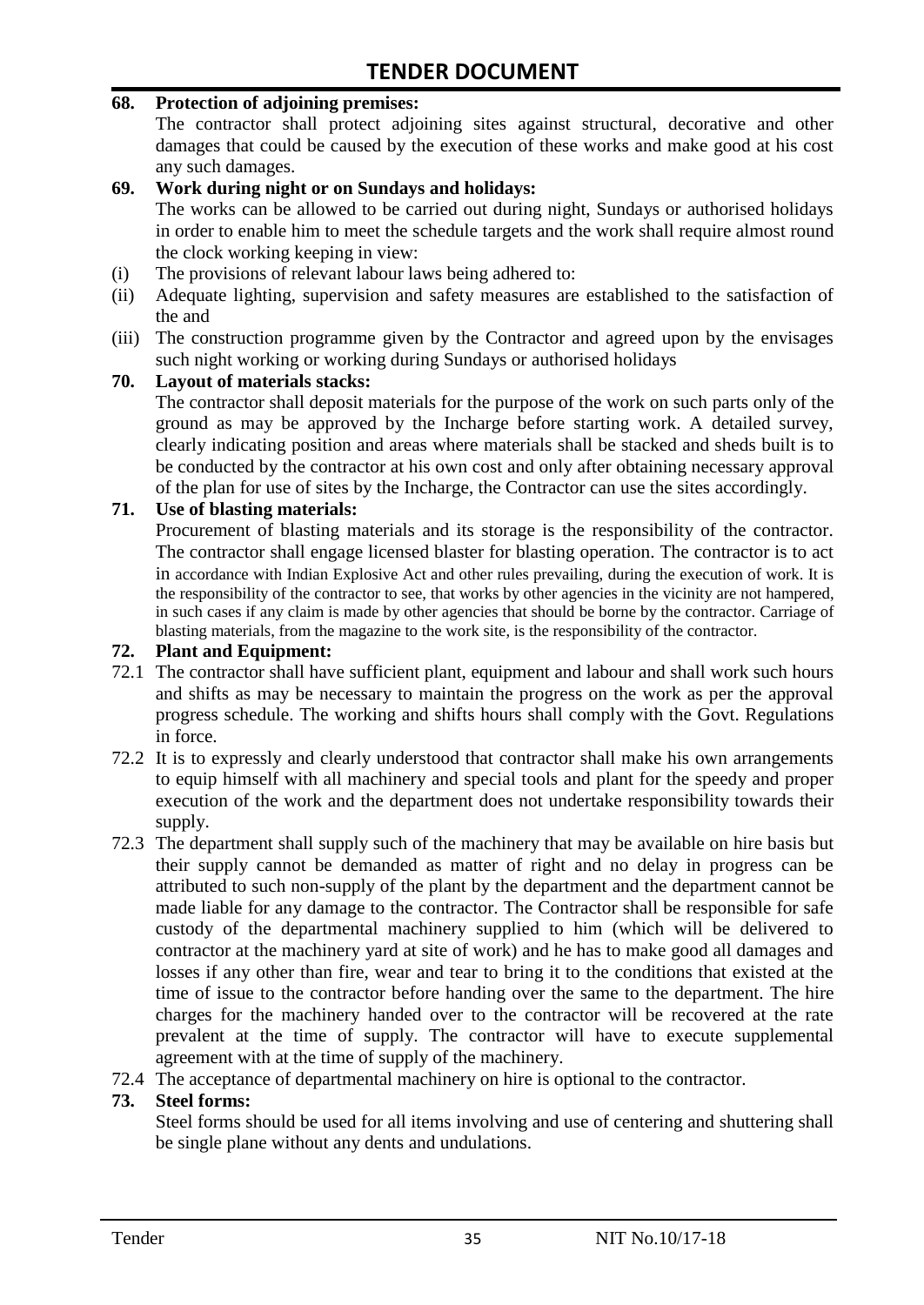#### **74. Inconvenience to public:**

The contractor shall not deposit materials at any site, which will cause inconvenience to public. The Incharge may direct the contractor to remove such materials or may undertake the job at the cost of the contractor.

**75. Conflict of interest:**

**Any bribe, commission, gift or advantage given, promised or offered by on behalf of contractor or his partner, agent or servant or any one on his behalf to any officer, servant, representatives, agents of Incharge or any persons on their behalf, in relation to the obtaining or to execution of this, or any other contract with Incharge shall in addition to any criminal liability, which it may occur, subject to the cancellation of this or all other contracts and also to payment of any loss or damage resulting from any such cancellation. Incharge shall then be entitled to deduct the amount, so payable from any money, otherwise due to the contractor under this or any other contract.**

#### **76. Contract documents and materials to be treated as confidential:**

All documents, correspondences, decisions and orders, concerning the contract shall be considered as confidential and/or restricted in nature by the contractor and he shall not divulge or allow access to them by any unauthorized person

#### **77. General obligations of Contractor:**

- 77.1 The contractor shall, subject to the provision of the contract and with due care and diligence, execute and maintain the works in accordance with specifications and drawings.
- 77.2 The contractor shall promptly inform the Department and the Incharge of any error, omission, fault and such defect in the design of or specifications for the works which are discovered when reviewing the contract documents or in the process of execution of the works.
- 77.3 If Contractor believes that a decision taken by the Incharge was either outside the authority given to the Incharge by the Contract or that the decision was wrongly taken, the decision shall be referred to the technical expert within 14 days of the notification of the Incharge's decisions.
- 77.4 Pending finalisation of disputes, the contractor shall proceed with execution of work with all due diligence

#### **78. Security measures:**

- a) Security requirements for the work shall be in accordance with the Government's general requirements including provisions of this clause and the Contractor shall conform to such requirements and shall be held responsible for the actions of all his staff, employees and the staff and employees of his sub-contractors
- b) All contractors' employees, representatives and sub-contractor's employees shall wear identifications badges provided by the contractor. Badges shall identify the contractor, showing and employee's number and shall be worn at all times while at the site. Individual labour will not be required to wear identification badges.
- c) All vehicles used by the contractor shall be clearly marked with contractor's name.
- d) The contractor shall be responsible for the security of the works for the duration of the contract and shall provide and maintain continuously adequate security personnel to fulfil these obligations. The requirements of security measures shall include, but not limited to maintenance of order on the site, provision of all lighting, fencing, guard flagmen and all other measures necessary for the protection of the works within the colonies, camps and elsewhere on the site, all materials delivered to the site, all persons employed in connection with the works continuously throughout working and non working period including nights, Sundays and holidays for duration of the contract.
- e) Other contractors working on the site concurrently with the contractor will provide security for their own plant and materials. However, their security provisions shall in no way relieve the contractor of his responsibilities in this respect.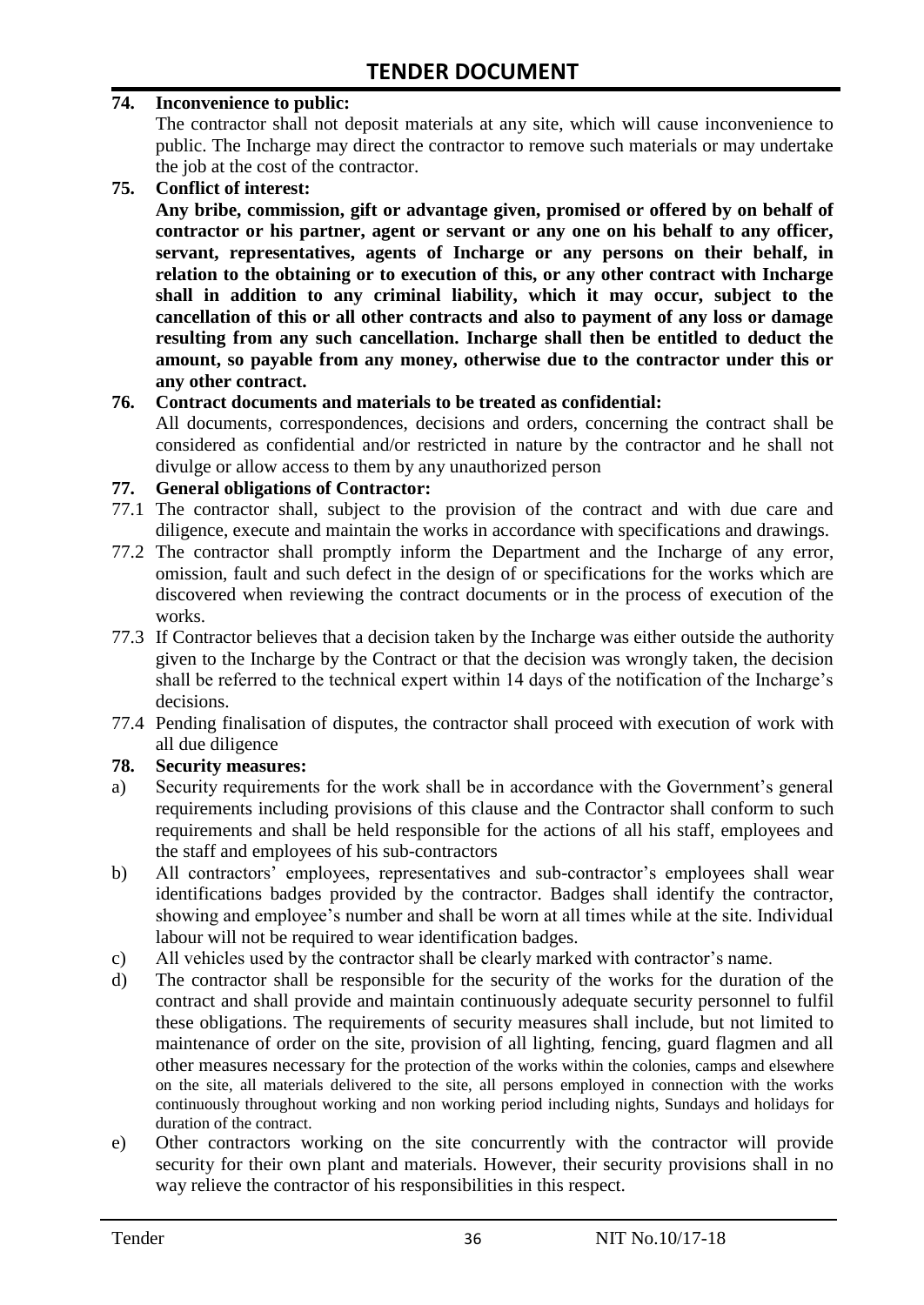f) Separate payment will not be made for provision of security services.

#### **79. Fire fighting measures:**

- a) The contractor shall provide and maintain adequate fire fighting equipment and take adequate fire precaution measures for the safety of all personnel and temporary and permanent works and shall take action to prevent damage to destruction by fire of trees shrubs and grasses.
- b) Separate payment will not be made for the provision of fire prevention measures.

#### **80. Sanitation:**

The contractor shall implement the sanitary and watch and ward rules and regulations for all forces employed under this contract and if the Contractor fails to enforce these rules, the Incharge may enforce them at the expenses of the Contractor.

#### **81. Training of personnel:**

The contractor, shall, if and as directed by the Incharge provide free of any charge adequate facilities, for vocational training of Government Officers, students, Engineers, supervisors, foremen, skilled workmen etc. not exceeding six in number at any one time on the contractor's work. Their salaries, allowances etc. will be borne by the Government and the training schemes will be drawn up by the Incharge in consultation with the contractor.

#### **82. Ecological balance:**

- a) The contractor shall maintain ecological balance by preventing de-forestation, water pollution and defacing of natural landscape. The contractor shall so conduct his construction operation as to prevent any unnecessary destruction, scarring, or defacing of the natural surrounding in the vicinity of the work. In respect of the ecological balance, Contractor shall observe the following instructions.
- i) Where unnecessary destruction, scarring, damage or defacing may occur, as result of the operation, the same shall be repaired replanted or otherwise corrected at the contractor's expense. The contractor shall adopt precautions when using explosives, which will prevent scattering of rocks or other debris outside the work area. All work area including borrow areas shall be smoothened and graded in a manner to conform to the natural appearances of the landscape as directed by the Incharge.
- ii) All trees and shrubbery which are not specifically required to be cleared or removed for construction purposes shall be preserved and shall be protected from any damage that may be caused by the contractor's construction operation and equipment. The removal of trees and shrubs will be permitted only after prior approval by the Incharge. Special care shall be exercised where trees or shrubs are exposed to injuries by construction equipment, blasting, excavating, dumping, chemical damage or other operation and the contractor shall adequately protect such trees by use of protective barriers or other methods approval by the Incharge. Trees shall not be used for anchorages. The contractor shall be responsible for injuries to trees and shrubs cause by his operations. The term "injury" shall include, without limitation bruising, scarring, tearing and breaking of roots, trunks or branches. All injured trees and shrubs be restored as nearly as practicable without delay to their original condition at the contractor's expense.
- (iii) The contractor's construction activities shall be performed by methods that will present entrance or accidental spillage of solid matter contaminants, debris and other objectionable pollutants and wastage into river. Such pollutant and waste include earth and earth products, garbage, cement concrete, sewage effluent, industrial wastes, radio-active substances, mercury, oil and other petroleum products, aggregate processing, mineral salts and thermal pollution. Pollutants and wastes shall be disposed off in a manner and at sites approved by the Incharge.
- (iv) In conduct of construction activities and operation of equipments the contractor shall utilize such practicable methods and devices as are reasonably available to control, prevent and otherwise minimize the air pollution. The excessive omission of dust in to the atmosphere will not be permitted during the manufacture, handling and storage of concrete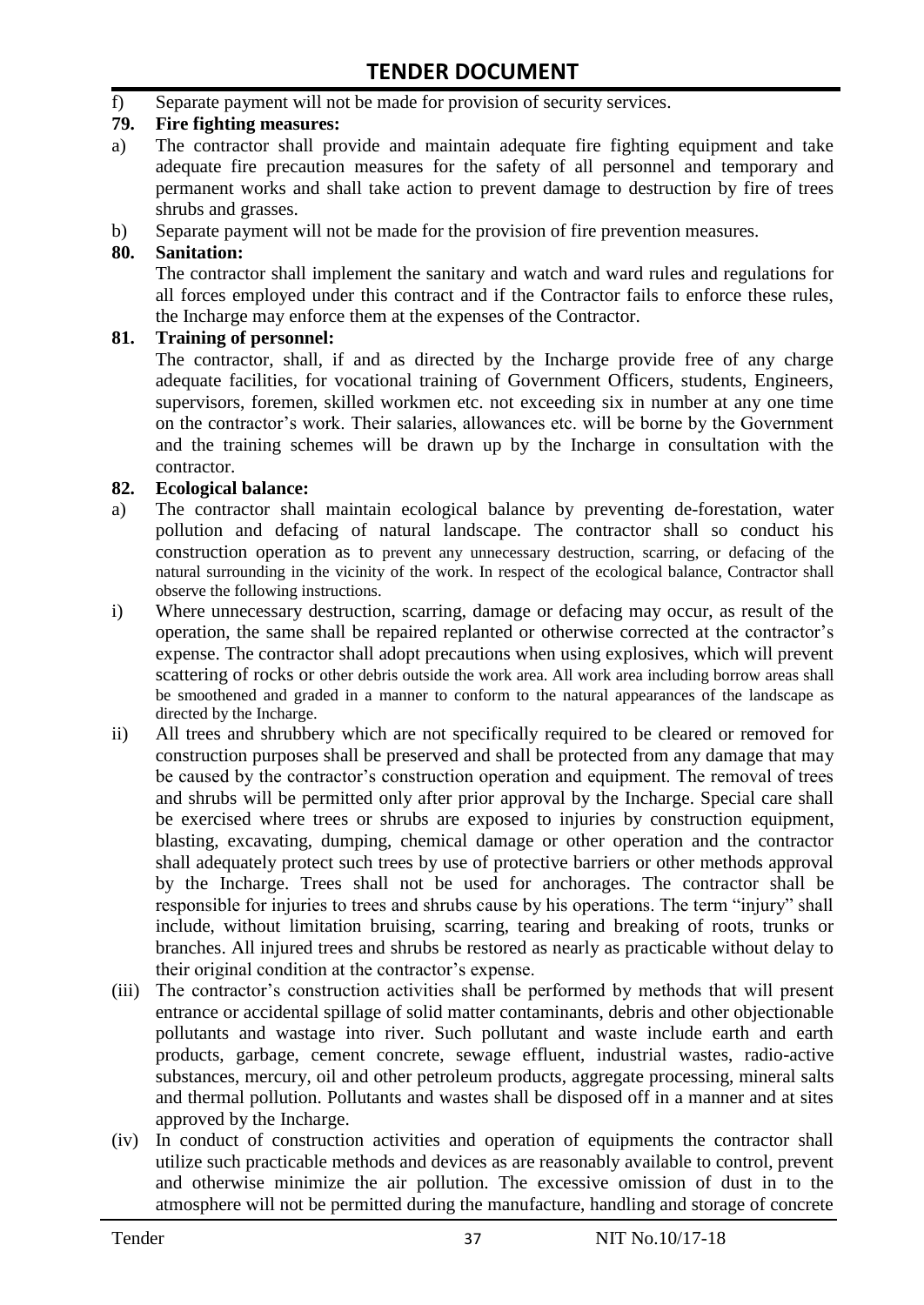aggregates and the contractor shall use such methods and equipment as a necessary for collection and disposal or prevention of dust during these operation. The contractor's methods of storing and handling cement shall also include means of eliminating atmospheric discharges of dust, equipment and vehicles that give objectionable omission of exhaust gases shall not be operated. Burning of materials resulting from clearing of trees, bushes, combustible construction materials and rubbish may be permitted only when atmospheric conditions for burning are considered favourable.

b) Separate payment will not be made for complying with the provisions of this clause and all cost shall be deemed to have been included in the unit rates and prices included in the contract if any provision is not complied with within a reasonable time even after issue of a notice in this respect, the necessary operations would be carried out by the Incharge at the cost of the Contractor, Orders of the Incharge in this respect would be final and binding on the contractor.

#### **83. Preservation of existing vegetation:**

- a) The contractor will preserve and protect all existing vegetation such as trees, on or adjacent to the site which do not unreasonably interfere with the construction as may be determined by the Incharge. The contractor will be held responsible for all unauthorized cutting or damage of trees, including damage due to careless operation of equipment, stockpiling of materials or tracking of grass areas by equipment. Care shall be taken by the Contractor in felling tress authorised for removal to avoid any unnecessary damages to vegetation and tress that are to remain in place and to structures under construction or in existence and to workmen.
- b) All the produce from such cutting of trees by the contractor shall remain the property of Government and shall be properly stacked at site, approved by the Incharge. No payment whatsoever, shall be made for such cutting and its stacking by the Contractor. If an produce from such cutting is not handed over to the Government by the contractor, he shall be charged for the same at the rates to be decided by the Incharge. The recovery of this amount shall be made in full from the intermediate bill that follows.
- c) The contractor shall also make arrangements of fuel deposits for supply of required fuel for the labourer to be employed for cooking purpose at his own cost in order to prevent destruction of vegetation growth in the surrounding area of the work site.

#### **84. Possession prior to completion:**

The Incharge shall have the right to take possession of or use any completed part of work or works or any part there of under construction either temporarily or permanently. Such possession or use shall not be deemed as an acceptance of any work either completed or not completed in accordance with the contract, except where expressly otherwise specified by the Incharge.

#### **85. Payment upon termination:**

If the contract is terminated because of a fundamental breach of contract by the contractor, the Incharge shall issue a certificate for the value of the work done less advance payment received upon the date of the issue of the certificate and less the rate to apply to the work not completed as indicated in the contract data. Additional liquidated damages shall not apply. If the total amount due to the Department exceeds any payment due to the contractor the difference shall be a debt payable to the Department. In case of default for payment within 28 days from the date of issue of notice to the above effect, the contractor shall be liable to pay interest at 12% per annum for the period of delay.

#### **86. Access to the contractor's books:**

Whenever it is considered necessary by the Incharge to ascertain the actual cost of execution of any particular extra item of work or supply of the plant or material on which advance is to be made or of extra items or claims, he shall direct the contractor to produce the relevant documents such as payrolls, records of personnel, invoices of materials and any or all data relevant to the item or necessary to determine its cost etc. and the contractor shall when so required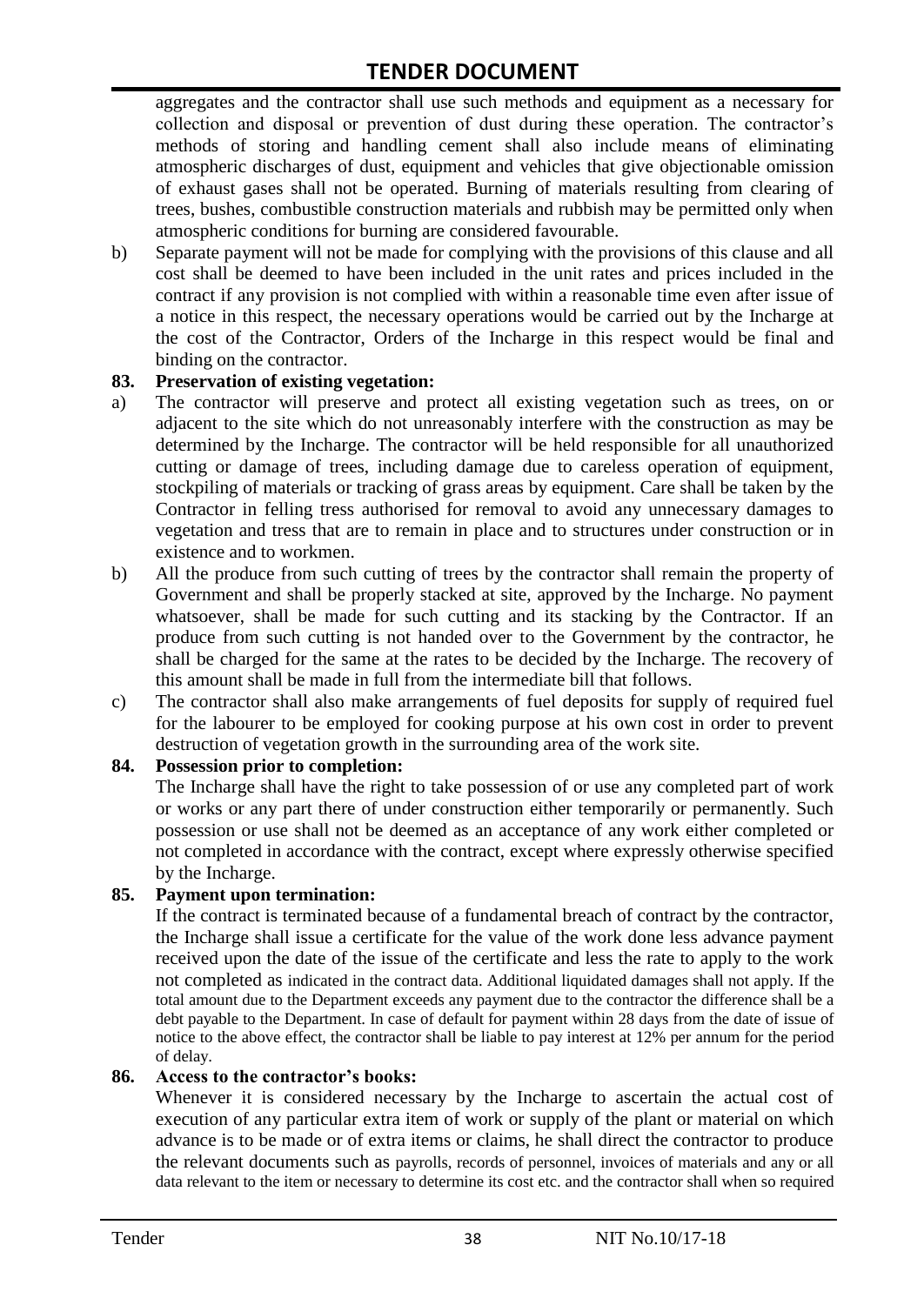furnish all information pertaining to the aforesaid items in the mode and manner that may be specified by the Incharge.

#### **87. Drawing to be kept at site:**

One copy of the drawings furnished to the contractor shall be kept by the contractor on the site and the same shall at all reasonable time be available for inspection and use by the Incharge and the Incharge's representative and by any other persons authorized by the Incharge in writing.

#### **88. B.I.S. [I.S.I.] books to be kept at site:**

A complete set of Indian Standard specification referred to in "Technical Specifications" shall be kept at site for reference.

#### **89. Site Order Book:**

An order book shall be kept at the site of the work. As far as possible, all orders regarding the work are to be entered in this book. All entries shall be signed and dated by the Department Officer in direct charge of the work and by the contractor or by his representative. In important cases, the Incharge will countersign the entries, which have been made. The order book shall not be removed from the work, except with the written permission of the Incharge.

#### **90. Variations by way of modification, omissions or additions:**

For all modifications, omissions from or additions to the drawings and specifications, the will issue revised plans, or written instructions, or both and no modification, omission or addition shall be made unless so authorised and directed by the Incharge in writing. The shall have the privilege of ordering modifications, omission or additions at any time before the completion of the work and such orders shall not operate to annual those portions of the specifications with which said changes do not conflict. 's Decision:

It shall be accepted as in separable part of the contract that in matters regarding materials, workmanship, removal of improper work, interpretation of the contract drawings and contract specification, mode of the procedure and the carrying out o the work, the decision of the Incharge, which shall be given in writing shall be binding on the contractor.

- **91. Income tax**
- **a) During the currency of the contract deduction of income tax at 1 or 2 % shall be made from the gross value of each bill of the contract, the contract value of which is in excess of Rs. 10,000/- for deduction of tax at rates lower than 1 or 2 % procedure stipulated under section 194-C(4) of Income Tax Act, 1961 shall be followed.**
- **b) Income Tax clearance certificate should be furnished before the payment of final bill.**
- **c) The contractor's staff, personnel and labour will be liable to pay personnel income taxes in respect of their salaries and wages as are chargeable under the laws and regulations for the time being in force, and the contractor shall perform such duties in regard to such deductions thereof as may be imposed on him by such laws and regulations.**
- **92. Value Added Tax (VAT):**
- **92.1. The Contractor has to pay the Sales Tax/ VAT wherever payable.**
- **92.2. The contractor should produce a valid Value Added Tax Clearance Certificate before the payment of the final bill, otherwise payment to the contractor will be withheld.**

#### **93. Supply of construction materials:**

- i) The contractor has to make his own arrangements for procurements, supply and use of construction materials.
- ii) All materials so procured should confirm to the relevant specifications indicated in the bidding documents.
- iii) The contractor shall follow all regulations of the Department/Government of India in respect of import licenses etc., of the procurement of the materials is through imports and he shall be responsible for the payment of applicable duties and taxes, port clearances, inland transportation etc.
- iv) The contractor shall make his own arrangements for adequate storage of the materials.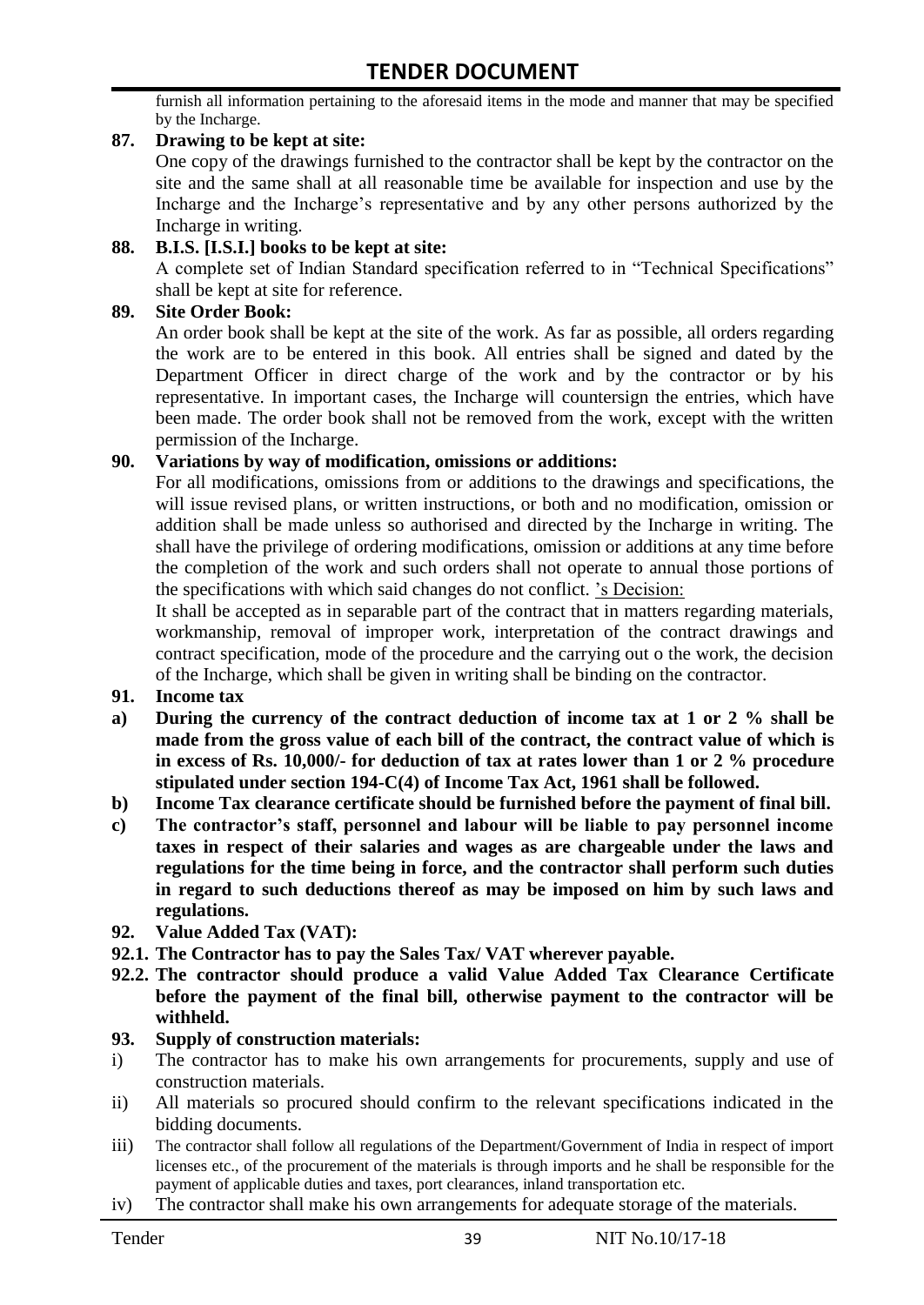# **ADDITIONAL CONDITIONS TO TENDER NOTICE**

A Statement giving brief particulars of equipment and resources that will be put at the disposal of the work under the following classification should accompany the tender

- 1. a. Equipment transport for material viz. Lorrie / Carts, Crushers etc.,
	- b. Organization: 1.Technical 2. Unskilled
	- c. Methods that will be adopted to speed up the work to ensure completion within the prescribed time.
- 2. The contractor shall make his own arrangements for all the tools and plants required for the execution of the work. The equipment if any, available with the Department may be hired to the contractor at rates and conditions prescribed by the Department.
- 3. National Savings Certificates and other Government Bonds will not be accepted towards the Earnest Money Deposit.
- 4. A Separate tender must be submitted to each work as mentioned in the list of works enclosed. Tenders submitted for more than one work in one cover will be rejected. Only one tender should be enclosed in the cover.
- 5. All rejected materials shall be removed from the site, within 24 hours after written instructions of rejecting and materials and ordering their removal have been issued in case of default, on the part of the contractor to carryout such order, the materials will be got removed through other agency at the contractor's risk and cost.
- 6. All materials rejected or obstructing traffic shall be removed by the Contractor, with the least possible delay, within the time specified, failing which it is open to the Department to remove them at the contractor's risk, through other agency. All labour in testing and measuring during measurements and check measurements should be borne by the contractor.
- 7. The contractor shall with his own expenses, make all the arrangements and take all possible steps and precautionary measures, for the safety of the public, during the execution of the electrical works. The rates offered by the contractor should be inclusive of such incidental charges.
- 8. Fully accepted agreement rates will be paid only after all the items of work are completed. The agreement executing authority will decide the exact items, the rates of which are considered to be high, for the purpose of this clause and his decision of the Incharge shall be final and binding on the contractor.
- **9. As per new section 104 – C of the Income Tax 1961, deduction at the rate of 1 of 2 % on the gross amounts of payments, will be made towards Income Tax should the value of the contract exceeds Rs. 10,000/- (Vide Government of India Reference F. N. 275 / 100/ 72 –1 – TJI – dated 29-5-72).**
- 10. Where the value of the contract exceeds the sum of Rs. 10,000/- the contractor has to produce a valid income tax clearance certificate along with the tender, atleast at the time of payment of final bill of the work. In case the final bill is withheld, the bill will be paid only after production of the certificate.
- 11. Once a contractor buys a tender schedule he shall not be permitted to return the schedule.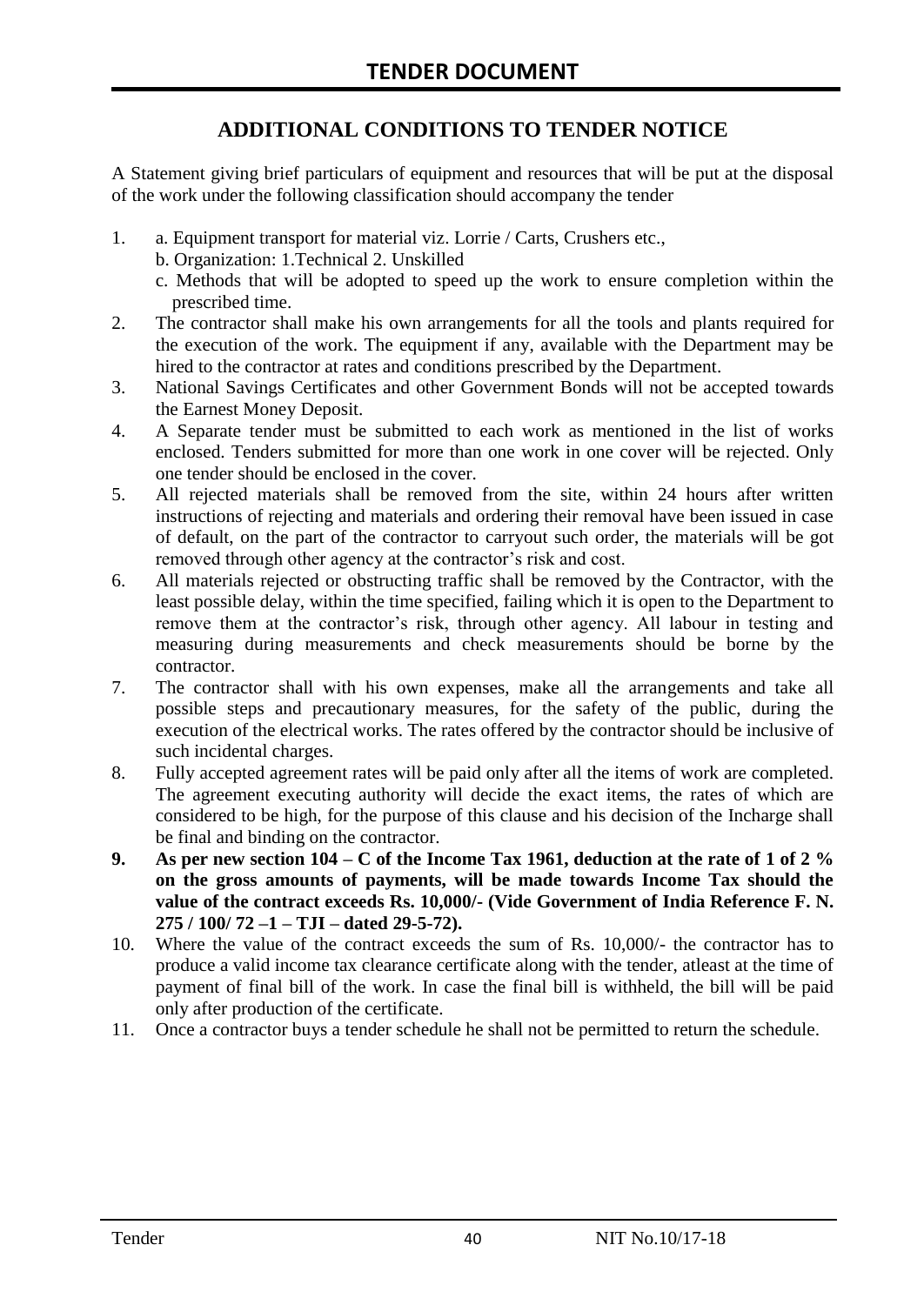# **GENERAL SPECIFICATIONS**

#### **1. General Specifications for (Name of the work)**

#### **2. General Specifications and Instructions for Electrical Work**

- 1. I.E. RULES 1956: The installation shall generally be carried out in conformity with the Indian Electricity rule 1956 as amended from time to time and National Electrical code which contains specific regulations to be adhered to in the supply and use of electricity energy in the interest of safety.
- 2. PRESSURE AND FREQUENCY OF SUPPLY: All current consuming devices shall be suitable for the pressure and frequency of supply stated in the special conditions of contract
- 3. SYSTEM OF WIRING: The wiring shall be carried out on such a system as may be specified in the conditions of contract. "Power wiring shall be kept separate and distinct from lighting wiring. All conductors shall be run as far as possible along the walls and ceiling, so as to be easily accessible for inspection. The balancing of circuits in 3 phase

#### **a) General Conditions for Electrical Works**

- 1. The make of material mentioned in the Schedule A, should be used on the work in variably and the Department reserves the right to insist upon using any of the make of the material mentioned in the Schedule – A from their choice.
- 2. The work shall be carried out strictly in conformity with (i) code of practice for Electrical wiring and fittings in Government Building (ii) The Indian Standard Specification (iii) The Department specification, if the work carried out does not comply with the code of practice and Departmental specifications and if the work man ship is unsatisfactory it will be binding of the contractor to redo the job without any extra cost and pay penalty as decided by the department towards inconvenience caused , if any.
- 3. The work should be carried out under the direct supervision of persons holding a certificate of competency for the type of work involved.
- 4. After completion of work a plan of building should be furnished indicating the location of various main and sub- boards and all the fittings together with a circuit diagram duly numbered ( in the diagram)
- 5. The contractor will be responsible for any defect noticed during either improper workmanship or defective materials supplied by him for two calendar years from the date of final completion of work.
- 6. Lugs should be provided for all earth connections.
- 7. The contractor himself should arrange for the transportation of men and material to their work spot.
- 8. All Civil works and patch works indicated for providing electrical installations should be well finished to the satisfaction of the authorities. A certificate from them should be obtained to the effect that the Civil and patch work done is to the satisfaction of authorities. It will be the responsibility of the electrical contractor to obtain such certificate from the Engineer. Unless such certificate is produced this office will have right to with held the bill.
- 9. Concreting to the pole and providing independent earthing should be done in presence of departmental staff.
- 10. The distribution boards with Switch controls shall be separate in each floor for normal supply and essential supply.
- 11. The lighting circuits shall be provided with separate conductor to enable to connect the normal lighting and essential lighting without linking to any of the above systems to ensure to switch over to essential supply in order to have minimum lighting to avoid inconvenience to the staff working.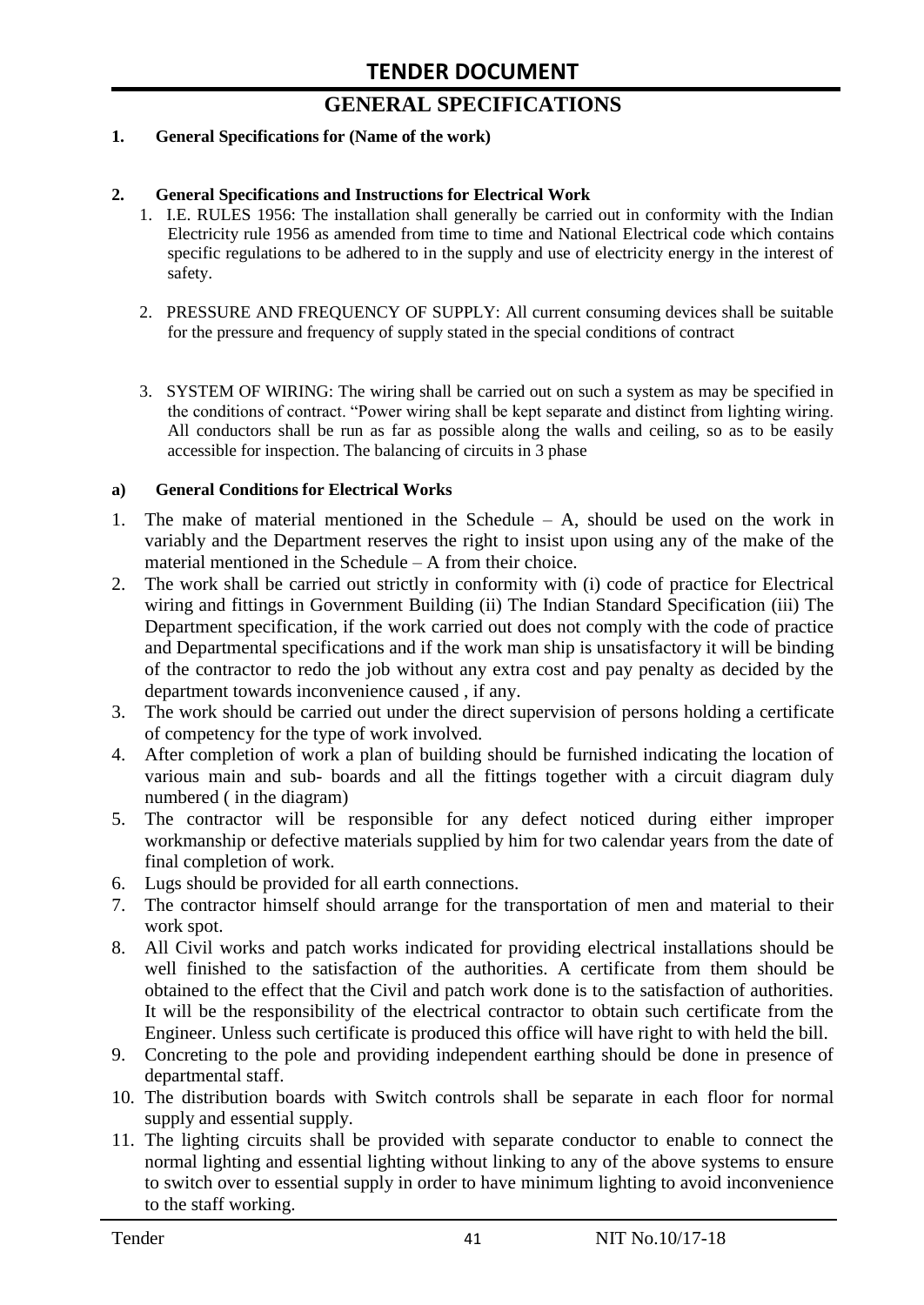# **TENDER DOCUMENT**

- 12. The control for the luminaire to be provided in the hall for both to be connected to the normal supply and essential supply shall be separate and away from the each system.
- 13. For the points to be connected to essential supply, a separate conduit system is to be laid as enumerated in the above conditions includes circuit main of any system.
- 14. The locations for the D. B's and Switch controls for essential supply will be decided during the course of execution where the circuit conduit way have to be terminated.
- 15. The tenderer / agency is bound to supply the materials prescribed in Schedule A and no change of specification and make will be entertained. The tenderer has to survey the market regarding availability of the materials for specified item brand / specified make in schedule – A of the tender schedules before tendering for the work. In case of Discrepancy Final Decision will be taken by the tender accepting authority.
- 16. The tenderer has to furnish the copy of the relevant test certificates /delivery challan against the materials supplied in support of genuine electrical materials.
- 17. Tenderer has to furnish compliance report comprising the details of the testing of the installation duly indicating IR values and fitness before the Energisation as per IE rules and he is solely responsible after Energisation of the installation during the defect liability.
- 18. It is bounded duty of the tenderer to see that the site is taken over after issue of the work order or after signing the agreement and should commence the work without delay. Any failure in this regard will be viewed seriously and necessary penalty will be levied as per agreement conditions.
- 19. The tenderer has to keep the necessary test equipment at site at his own cost for the convenience of the inspecting officers till the work is completed.

### **Drawings**

#### **1. Discrepancies**

- 1.1 In case of discrepancies between documents the following order of procedure shall apply:-
- 1.1.1 Between the written description of written dimensions in the drawings and the corresponding one in the specifications, the latter shall apply.
- 1.1.2 Figured dimensions shall supersede scaled dimensions. The drawings on a larger scale shall take precedence over those on a smaller scale.
- 1.1.3 Drawings issued as construction drawings from time to time shall supersede tender drawings and also the correspondence drawings previously issued.
- Note: The contractor should not execute any component of work without obtaining the working drawings. Any work done without drawings shall be at the contractor's responsibility only. Acceptance for such work will be at the discretion of the Incharge.

#### **2.0 SECRECY CLAUSE**

The drawings and specifications made available to the tenderer shall exclusively be used on the work and they are retained from passing on each plan to any unauthorized hand either in parts or in full under the provisions of Section-3 and 5 of the official secrets Act 1923. Any violation in this regard will entail suitable action under appropriate clause or official secret Act 1923.

- 3. The Drawings enclosed to the tender are as follows:
	- a. Site plan and Building Plan **(as per page No.).**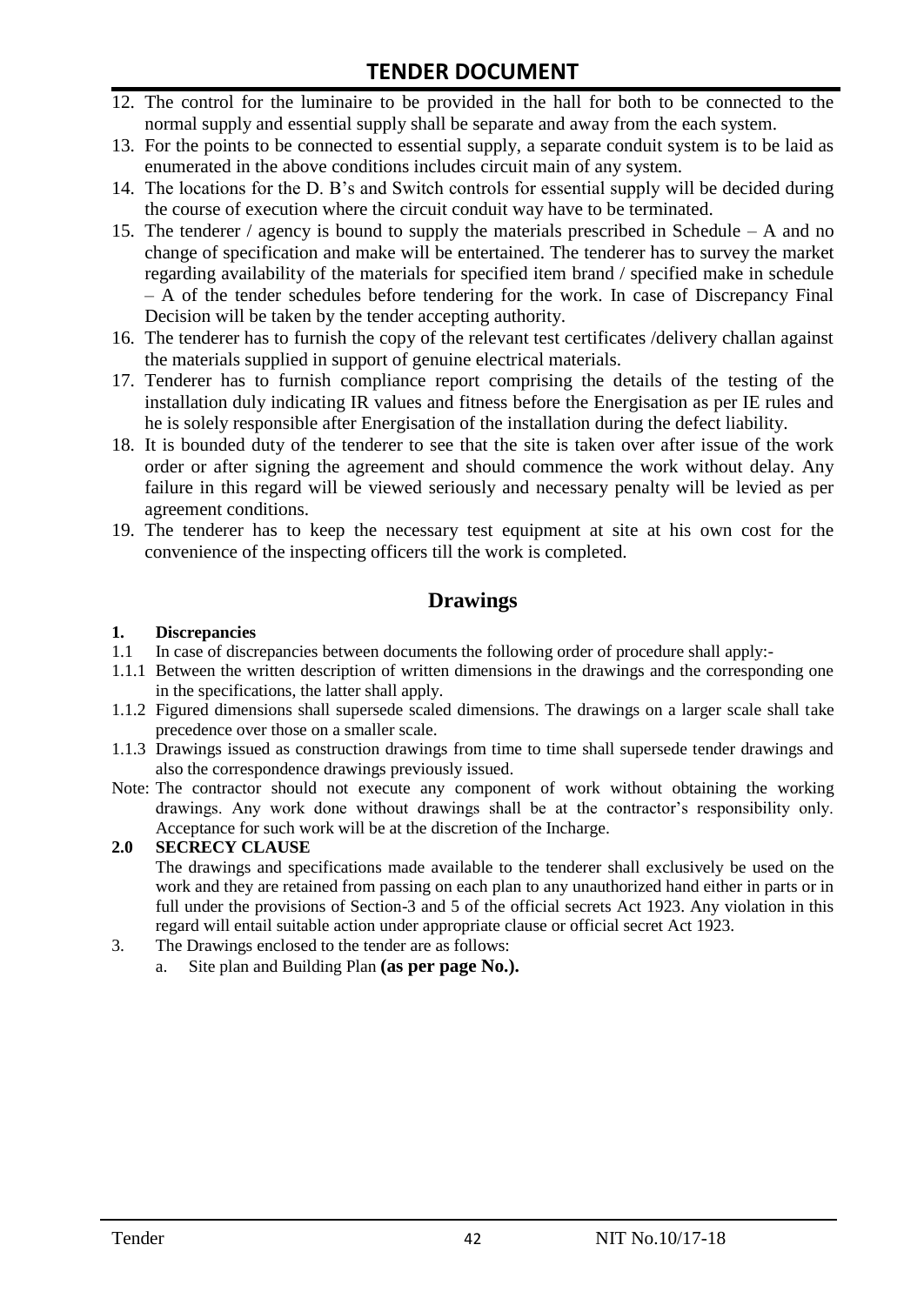#### **BILL OF QUANTITIES**

#### **Name of work: Roof repairing (water proofing) of farm building (15.4mx8.2m) at Farm no -2,Churu**

#### **PREAMBLE**

- 1. The Bill of Quantities shall be read in conjunction with the instructions to Tenderers, General and Special conditions of Contract Technical Specifications and Drawings.
- 2. The quantities given in the Bill of Quantities are estimated and provisional and are given to provide common basis for tendering. The quantities here given are those upon which the lumpsum tender cost of the work is based but they are subject to alterations, omissions, deductions or additions as provided for in the conditions of this contract and do not necessarily show the actual quantities of work to be done. The basis of payment will be actual quantities of work ordered and carried out as measured by the Contractor and verified by the Engineer and valued at the estimate rate plus or Bill of Quantities where applicable, and otherwise at such rates and prices as the Incharge may fix within the terms of Contract.
- 3. The estimate rates in the Bill of Quantities shall, except in so-far as it is otherwise provided under the Contract include cost of all constructional material, labour, machinery, transportation, erection, maintenance, profit, taxes and duties together with all general risks, liabilities and obligations set out or implied in the Contract.
- 4. The plans enclosed with the tender are liable to be altered during execution of work as per necessity of site conditions. The Tender rate quoted by the tenderer shall hold good for execution of work even with altered plans.
- 5. The whole cost of complying with the provisions of the Contract shall be included in the estimated rates for items provided in the Bill of Quantities and where no items are provided in the Bill of Quantities, their cost shall be deemed to be distributed among the estimate rates entered for the related items of work.
- 6. General directions and descriptions of work and materials are not necessarily repeated nor summarised in the Bill of Quantities. References to the relevant sections of the Contract documentation shall be made before entering estimate rate against each item in the Bill of Quantities.
- 7. The method of measurements of completed work for payment shall be in accordance with the relevant B.I.S. Codes.
- 8. All items of work are to be executed as per the drawings / specifications supplied with the contract documents. If there is any contradiction between the drawings and the text of the specifications, the
- later shall prevail. 9. The Tenderer should inspect and select the quarries of his choice before he quotes the tender rate in the Schedule of Bill of Quantities and satisfy himself about the availability of required quantum of materials.
- 10. Diversion drains should be excavated before completion of the embankments and the useful soils should be used in the nearby embankments.
- 11. The actual mix proportion by weight to be adopted during execution will be got designed in the laboratories to suit the grade of concrete and mortar to be used. It will be the responsibility of the contractor to manufacture concrete and mortar of required strength.
- 12. The quantum of measurement for all items of earthwork involving conveyance manually or by machinery shall be as assessed by level measurement. The measurements for the embankment will be for the consolidated banks only.
- 13. Wherever bailing out of water is involved either for excavation or for foundations or for constructions, the rate quoted shall take into account the dewatering charges necessary. No separate payment will be made for dewatering.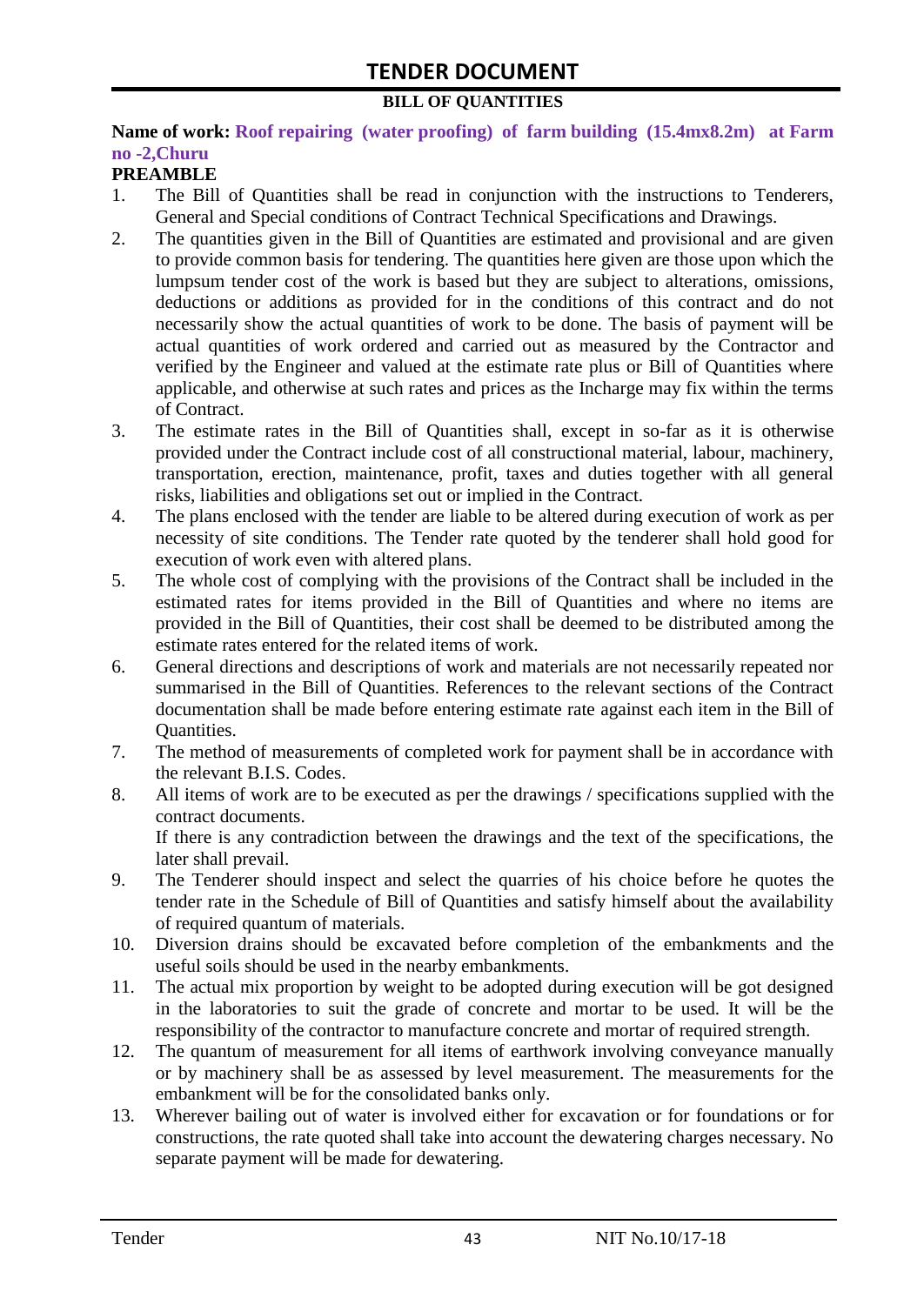- 14. Wherever embankment work is involved, useful soils approved by the Incharge from the cutting reaches and diversion drains shall be taken and used for forming nearby embankments soils used for constructions will be at free of cost.
- 15. The quoted tender rates shall also include the work of any kind necessary for the due and satisfactory construction, completion and maintenance of the works according to the drawings and these specifications and further drawings and orders that may be issued by the Incharge from time to time. The quoted tender rate shall include compliance by the Contractor with all the general conditions of contract, whether specifically mentioned or not in the various clauses of these specifications, all materials, machinery, plant, equipment, tools, fuel, water, strutting, timbering, transport, offices, stores, workshop staff, labour and the provision of proper and sufficient protective works, diversions, temporary fencing and lighting. It shall also include safety of workers, first aid equipments suitable accommodation for the staff and workmen, with adequate sanitary arrangements, the effecting and maintenance of all insurances, the payment of all wages, salaries, fees, royalties / Taxes, duties or other charges arising out of the execution of works and the regular clearance of rubbish, reinstatement and clearing-up of the site as may be required on completion of works safety of the public and protection of the works and adjoining land. The work of Building in quality control / assurance shall be deemed to be covered in the quoted rate.
- 16. The Contractor shall ensure that, the quoted tender r a t e shall cover all stages of work such as setting out, selection of materials, selection of construction methods, selection of equipment and plant, deployment of personnel and supervisory staff, quality control testing etc. The work quality assurance shall be deemed to be covered in the tender rate.
- 17. a) The special attention of the tenderer is drawn to the conditions in the tender notices and the Standard preliminary specifications containing therein. These preliminary specifications shall apply to the agreement to be entered into between the contractor and the ICAR-RCER and shall form an in-separable condition of the contract along with the estimate. All these documents taken together shall be deemed to form one contract and shall be complimentary to another.

b) The tenderer shall examine, closely the BIS also the standard preliminary specifications contained therein and sign the Incharge office copy of the BIS and its addenda volume in token of such study before submitting his overall tender rate which shall be for finished work in-situ. He shall also carefully study the drawings and additional specifications and all the documents, which form part of the agreement to be entered into by the successful tenderer.

- 18. The tenderers attention is directed to requirements for materials conforming to the Bureau of Indian Standards specifications etc., shall be used on the work and the tenderers shall quote his overall tender rate accordingly.
- 19. The tenderer has to do his own testing of materials and satisfy himself that they conform to the specifications of respective I.S.I. Codes before tendering.
- 20. The contractor shall himself procure the required construction materials of approved quality including the earth for formation of embankment and water from quarries / sources of his choice. All such quarries / sources of materials required for the work shall be got approved by the Incharge in writing well before their use of the work.
- 21. The contractor shall himself procure the steel, cement, Bitumen, Blasting materials, sand, metal, soils, etc., and such other materials required for the work well in advance. The contractor has to bear the cost of materials for conveyance. The department will not take any responsibility for fluctuations in market in cost of the materials, transportation and for loss of materials etc.
- 22. Inspection of site and quarries by the tenderer: Every tenderer is expected before quoting his overall tender rate, to inspect the site of proposed work. He should also inspect the quarries and satisfy himself about the quality, and availability of materials. The best class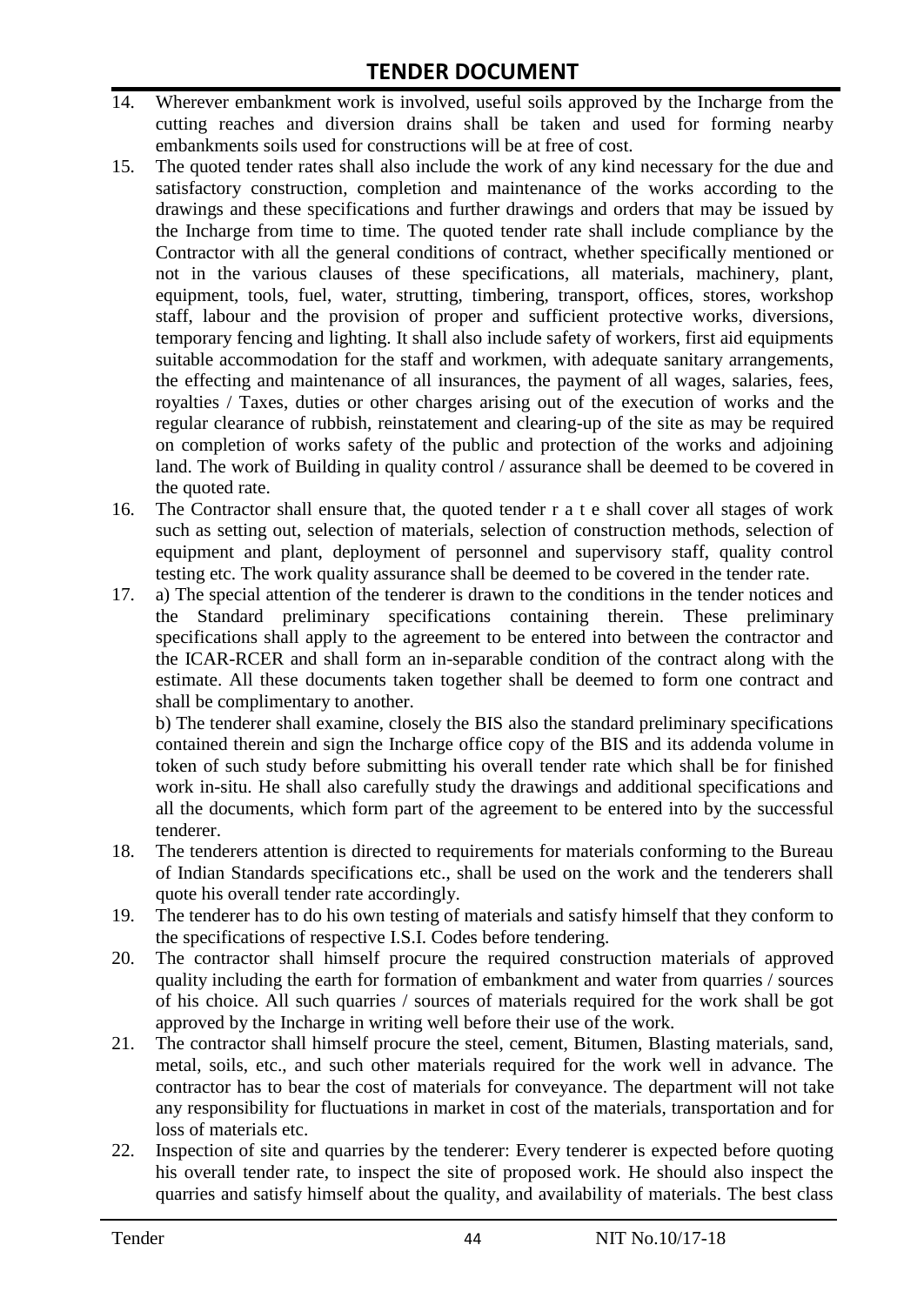of materials to be obtained from quarries, or other sources shall be used on the work. In every case the materials must comply with the relevant standard specifications. Samples of materials as called for in the standard specifications or in this tender notice, or as required by the, in any case, shall be submitted for the 's approval before the supply to site of work is begun.

- 23. The tenderer's particular attention is drawn to the sections and clauses in the BIS/CPWD specification dealing with
	- a) Test, inspection and rejection of defective materials and work.
	- b) Carriage
	- c) Construction plant
	- d) Water and lighting
	- e) Cleaning up during the progress and for delivery.
	- f) Accidents
	- g) Delays
	- h) Particulars of payments.

The contractor should closely peruse all the specification clauses, which govern the overall tender rate he is tendering.

- 24. The defect liability period of contract in terms of GO Ms No: 8, T(R&B)Dept.dated: 8.1.2003 is twenty four months.
- 25. The estimate rates for items shown in the Schedule "A" include all construction materials. No escalation in rates will be paid unless specified in the tender document. The tenderer has to quote an overall tender rate considering all the aspects of the tender to complete the finished item of work as per the B.I.S. specifications, the special specifications appended, Drawings etc.
- 26. If there is any contradiction between UE / and B.I.S. specifications, listed and detailed technical specifications, the latter shall prevail.
- 27. In case of a job for which specifications are not available with the Schedule or in B.I.S. code and are required to be prescribed, such work shall be carried out in accordance with the written instructions of the Incharge.
- 28. The contractor should use the excavated useful soils and stone for construction purpose. Soils used for construction either for homogeneous section in hearting or in casing zone based on the suitability will be at free of cost and the cost of stone used for construction purpose will be recovered from the contractor's bill.

The contractor should quote his tender rate keeping in view of the above aspects.

- 29. Additions and alternations by the Tenderer in the Schedule of quantities will disqualify the tender.
- 30. In the case of discrepancies between the written description of the item in the Schedule "A" and the detailed description in the specification of the same item, the latter shall be adopted.
- 31. The Unit rates noted below are those governing payment of extras or deductions for omissions according to the conditions or the contract as set-forth in the preliminary specifications of the Indian standard specifications and other conditions of specification of this contract.
- 32. It is to be expressly understood that the measured work is to be taken according to the actual quantities when in place and finished according to the drawings or as may be ordered from time to time by the and the cost calculated by measurement or weight at their respective rates without any additional charge for any necessary or contingent works connected works connected herewith. The rate quoted are for works in situ and complete in every respect.
- 33. For all items of work in excess of the quantities indicated the rates payable for such excess quantities will be tendered rates.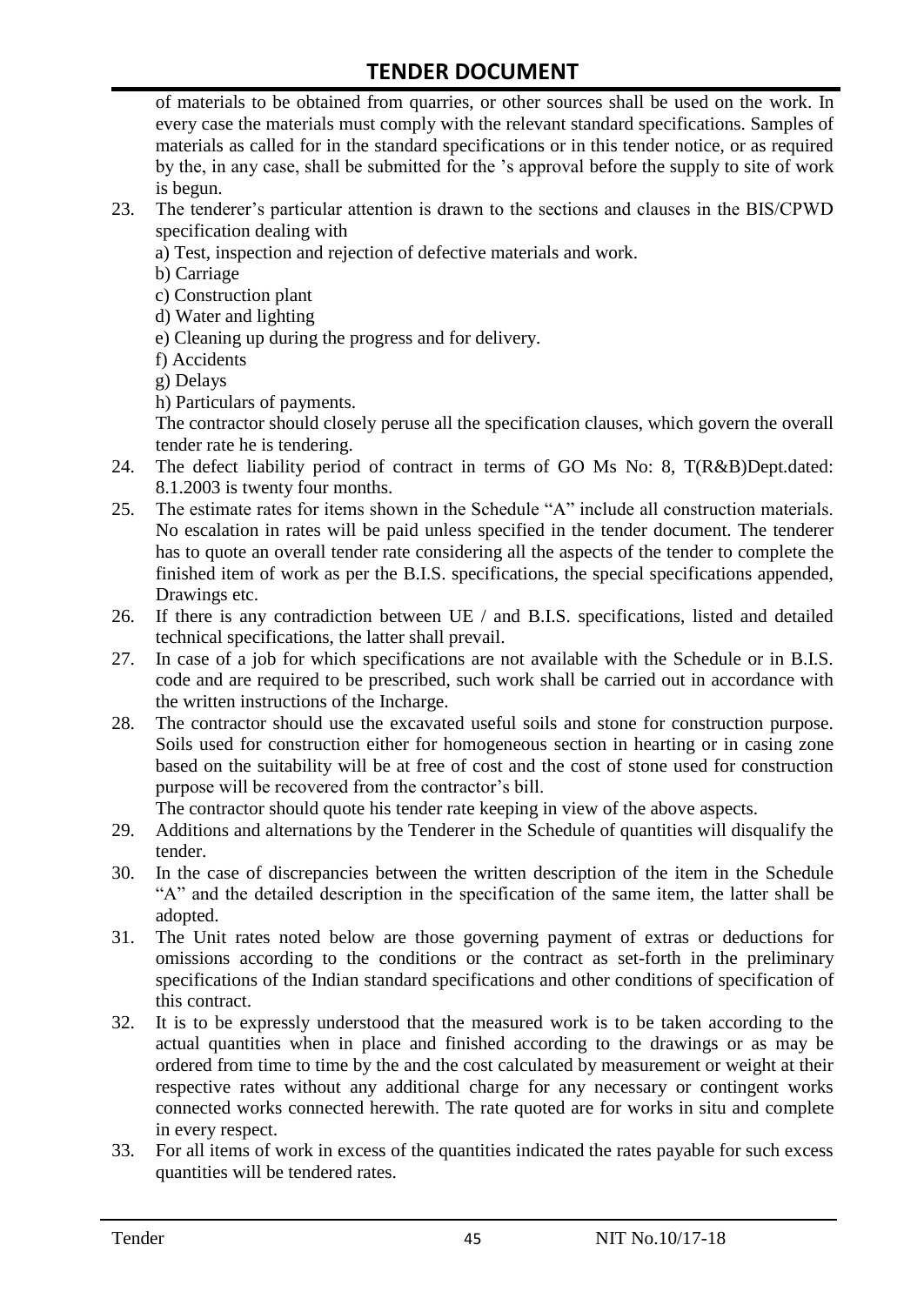- 34. For all items of work, intermediate payment will be made provisionally as per relevant clause. Full-accepted agreement rates will be paid only after all the items of works are completed.
- 35. The contractor is bound to execute all supplemental works that are found essential incidental and inevitable during execution of main work.
- 36. The payment of rates for supplement items of work will be regulated as under.

Supplemental items directly deductible from similar items in the original agreement.

The rates shall be derived by adding to or subtracting from the agreement rate of such similar item the cost of the difference in the quantity of materials labour between the new items and similar items in the agreement worked out with reference to the schedule of rates adopted in the sanctioned estimate with which the tenders are compared.

a) Similar items but the rates of which cannot be directly deducted from the original agreement.

b) Purely new items which do not correspond to any item in the agreement.

The rate of all such items shall be overall tender rate.

#### **37. ENTRUSTMENT OF ADDITIONAL ITEMS.**

- a) Where ever additional items not contingent on the main work and outside the scope of original agreement are to be entrusted to the original contractor dispensing with tenders and if the value of such items exceeds the limits upto which the officer is empowered to entrust works initially to contractor without calling for tenders approval of next higher authority shall be obtained. Entrustment of all such items on nomination shall be rates not exceeding the estimate rates.
- b) Entrustment of supplement items contingent on the main work will be authorised by the officers upto the monetary limits upto which they themselves are competent to accept items in the original agreement so long as the total amounts upto which they are competent to accept in an original agreement rates for such items shall be worked in accordance with the procedure prescribed by CPWD.
- c) Entrustment of either the additional supplemental items shall be further subject to the provisions under CPWD Code viz., the items shall not be ordered by an officer on his own responsibility if the revised estimate or deviation statement providing for the same requires the sanction of higher authority.
- Note:It may be noted that the term estimate rate used above means the rate in the sanctioned estimate with which the tender's compared or if no such rate is available in the estimate the rate derived will be with reference to the schedule of rates adopted in the sanctioned estimate with which tenders are compared.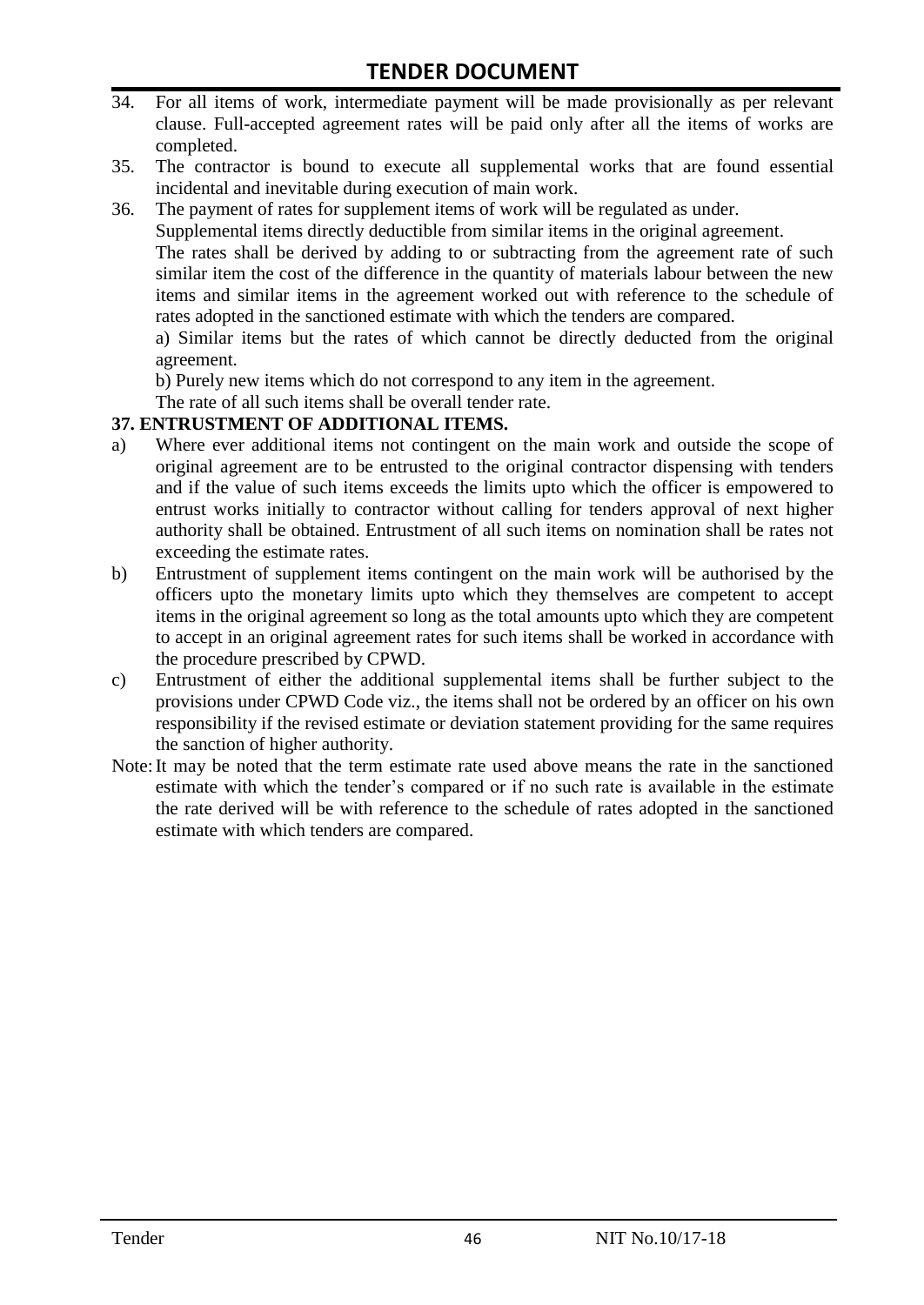# **Schedule - A Price Schedule & Bill of Quantities**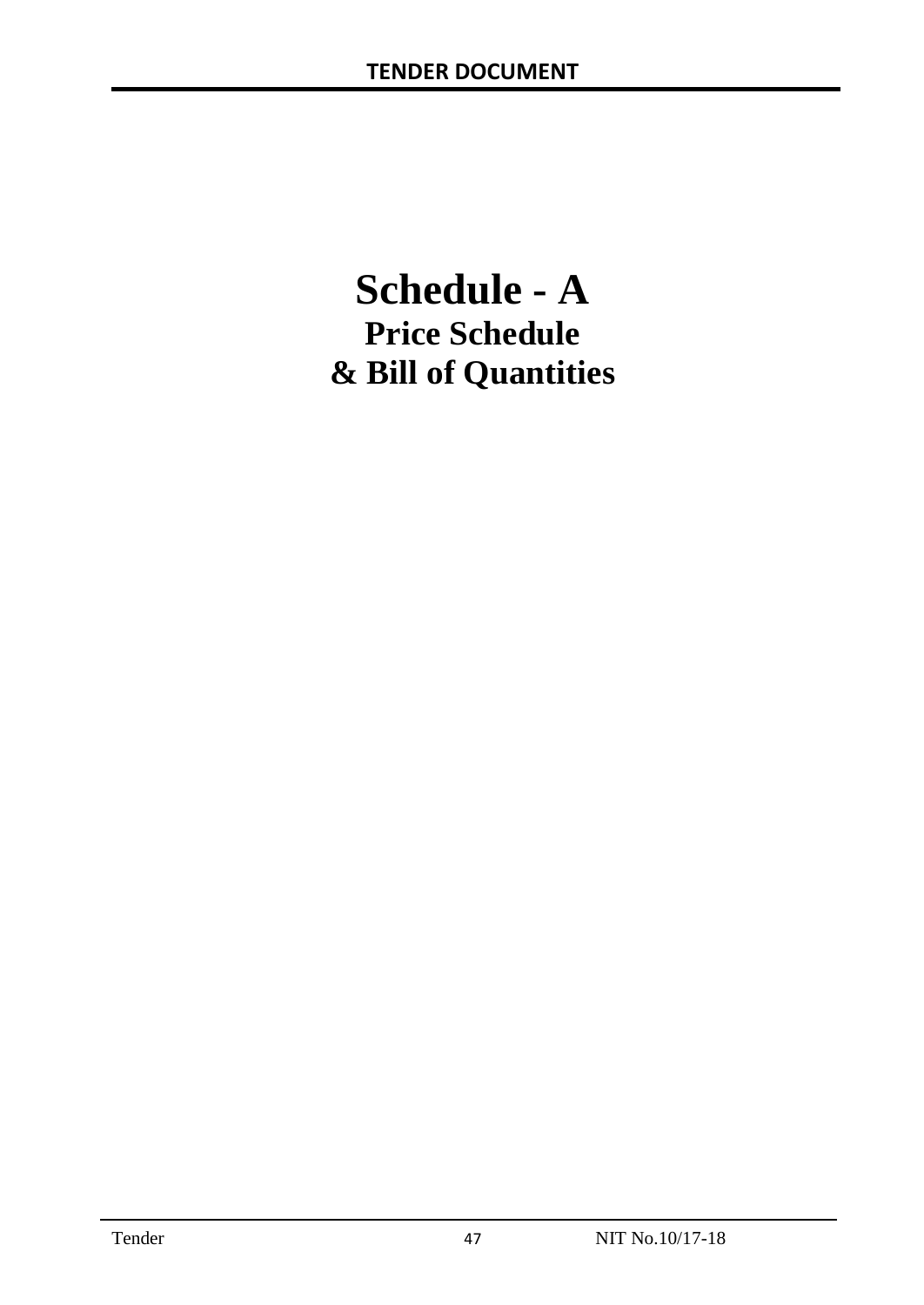#### **PRICE SCHEDULE OF CONTRACT**

Date : …………………

To, Director, ICAR-RCER, ICAR Parisar, Patna-14 Sir,

I/We do hereby tender and if this tender is accepted, undertake to execute the following work viz **Roof repairing (water proofing) of farm building (15.4mx8.2m) at Farm no -2,Churu** as per the specifications, drawings and such other data furnished.

I/We have studied the scope of work, including item wise specifications, with unit rates and agree to execute the work, when the lump sum payment under the terms of the agreement is varied by payment on measurement quantities. I/We certify that I/We have inspected the site of the work before quoting my rate excess or less on ECV, I/We have satisfied about the quality, availability and transport facilities for all the materials.

I/We undertake to execute the work indicated in price schedules of this tender at the rates quoted below:

| Package   Description | Price    | Price      |
|-----------------------|----------|------------|
| of package            | (In Rs.) | (In Words) |
| Works                 |          |            |
|                       |          |            |

I/We hereby distinctly and expressly, declare that the rates quoted by us is inclusive of all taxes and duties, prevailing at the time of execution of work. Further, I/We declare that I/We will not claim any price escalation or extra compensation on this account.

I/We agreed to keep the offer in this tender valid for a period of 6 (Six) Months mentioned in Tender Notice and not to modify the whole or any part of it for any reason within above period. If the tender is withdrawn by me / us for any reasons whatsoever, the earnest money deposit (EMD) paid by me / us will be forfeited to the Government.

IF MY / OUR tender is not accepted the sum shall be returned to me/us on application when intimation is sent to me/us of rejection or at the expiration of three months from last date of receipt of this tender, whichever is earlier. If my/our tender is accepted the earnest money shall be retained by the Government as security for the due fulfilment of this contract. If upon written intimation to me/us by the Office, I/We fail to attend the said office on the date herein fixed or if upon intimation being given to me/us or acceptance of my/our tender, and if I/We fail to make the additional security deposit or to enter into the required agreement as defined in the tender notice, then I/We agree the forfeiture of the earnest money. Any notice required to be served on me/us here under shall be sufficiently served on me/us if delivered to me/us hereunder shall be sufficiently served on me/us if delivered to me/us personally or forwarded to me/us by post to (registered or ordinary) or left at my/our address given herein. Such notice shall if sent by post be deemed to have been served on me/us at the time when in due course of post it would be delivered at the address to which it is sent.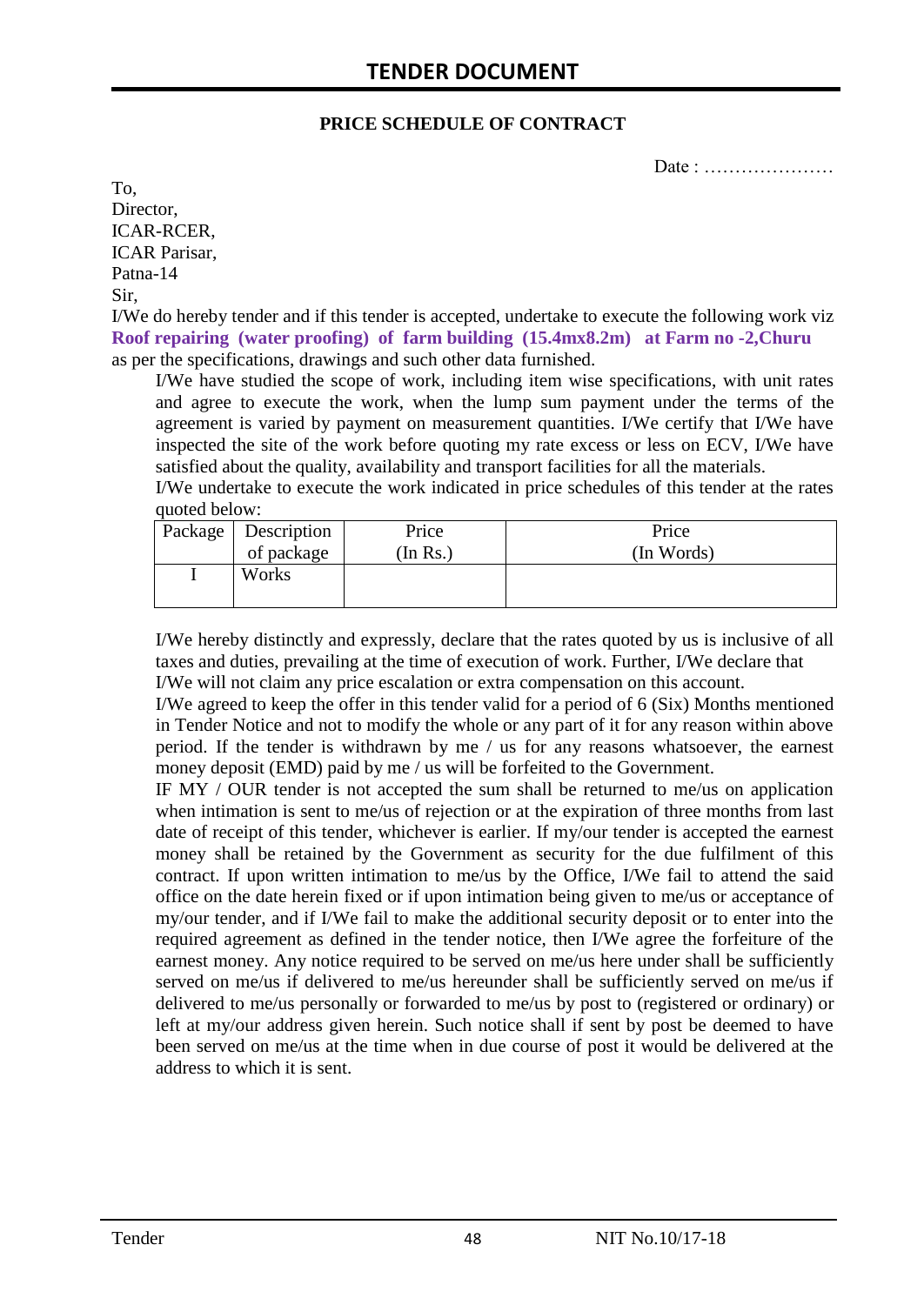I/WE fully understand that the written agreement to be entered into between me/us and Government shall be the foundation of the rights of the both the parties and the contract shall not be deemed to be complete until the agreement has first been signed by me/us and then by the proper officer authorised to enter into contract on behalf of Government. The bid form of the tender is duly signed by the authorized signatory of the Firm/company and sealed in presence of the following witness.

………………………………………..

| Address of the Tenderer:                                                                               | (Signature of Tender). |
|--------------------------------------------------------------------------------------------------------|------------------------|
|                                                                                                        |                        |
| $(Fax No: \ldots \ldots \ldots \ldots \ldots \ldots \ldots \ldots \ldots \ldots \ldots \ldots \ldots)$ |                        |

#### WITNESS:

| ◠ |  |
|---|--|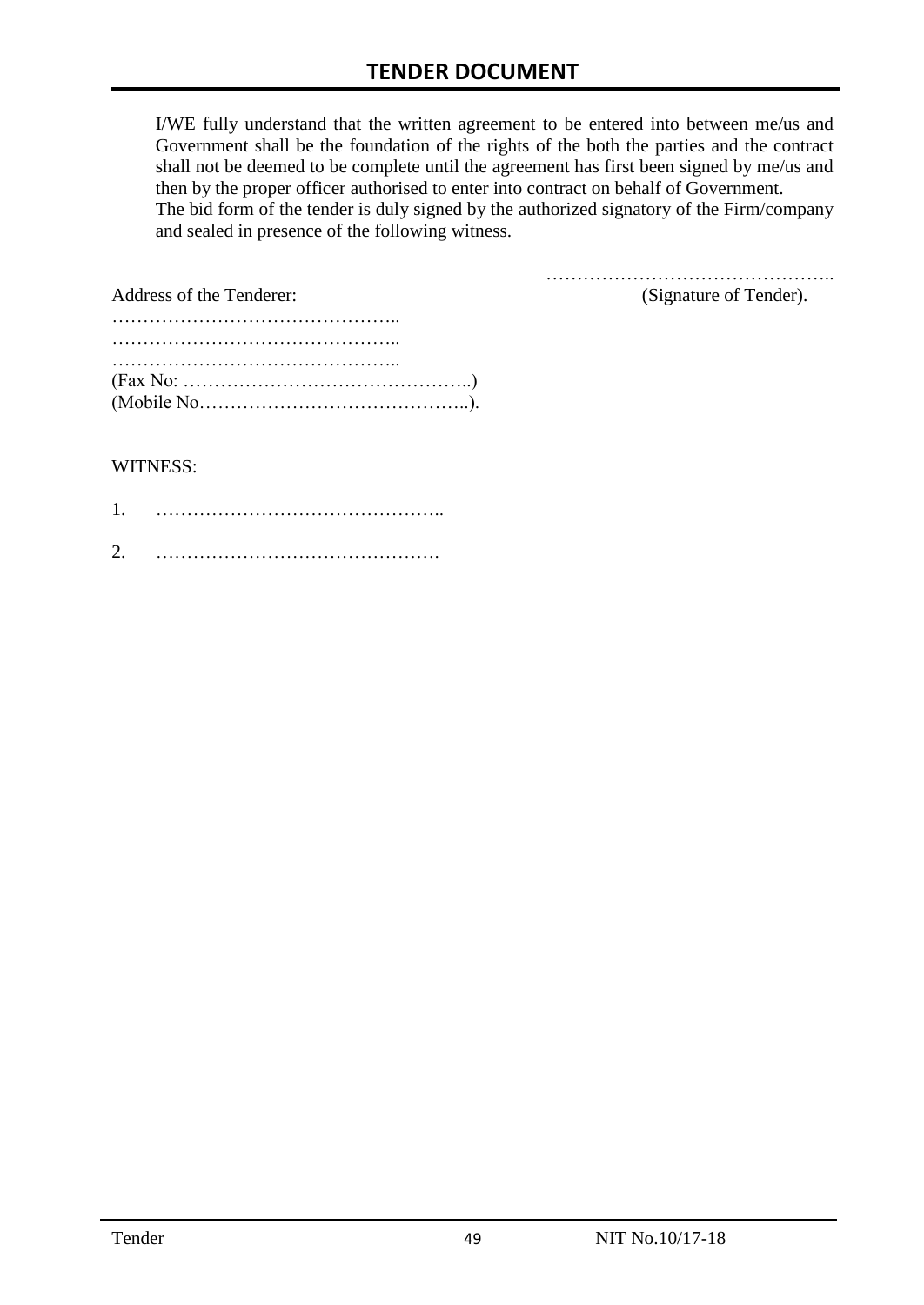#### **PRICE SUMMARY**

**Name of the work: Roof repairing (water proofing) of farm building (15.4mx8.2m) at Farm no -2,Churu**

PACK-I : WORKS: AMOUNT. (Rs).

1 Works.

GRAND TOTAL FOR PROJECT (INCL.TAXES)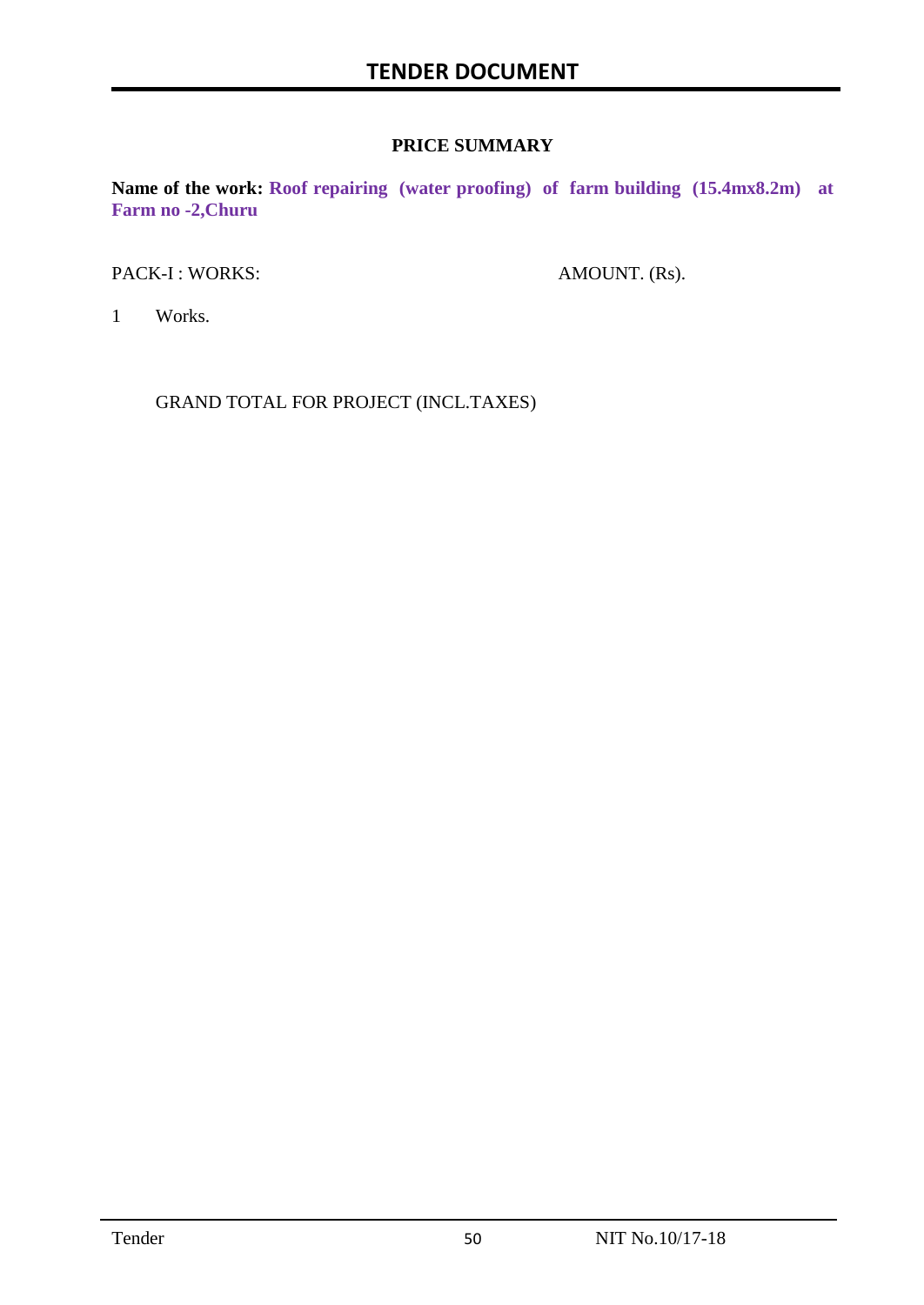**Price Schedule for: Roof repairing (water proofing) of farm building (15.4mx8.2m) at Farm no -2,Churu**

| SI.<br>N <sub>0</sub> | <b>Description of item</b>                                                                                          | Qty  | Unit | Rate<br>/perUnit | <b>Amount</b><br>(in Rs.) |
|-----------------------|---------------------------------------------------------------------------------------------------------------------|------|------|------------------|---------------------------|
| $\mathbf{1}$          | $\overline{2}$                                                                                                      | 3    | 4    | 5                | 6                         |
| $\mathbf{1}$          | Clearing surface including brushing with wire brush and                                                             | 126. | sqm  |                  |                           |
|                       | removal of rubbish if anyupto a distance of 50 m outside                                                            | 28   |      |                  |                           |
|                       | the periphery of the area cleared. $15.4x8.2=126.28$ sqm                                                            |      |      |                  |                           |
| $\overline{2}$        | Providing and laying integral cement based water                                                                    | 140. | sqm  |                  |                           |
|                       | proofing treatment including preparation of surface as                                                              | 32   |      |                  |                           |
|                       | required for treatment of roofs, balconies, terraces etc                                                            |      |      |                  |                           |
|                       | consisting of following operations: (a) Applying a slurry                                                           |      |      |                  |                           |
|                       | coat of neat cement using 2.75 kg/sqm of cement                                                                     |      |      |                  |                           |
|                       | admixed with water proofing compound conforming to<br>IS. 2645 and approved by E/I over the RCC slab                |      |      |                  |                           |
|                       | including adjoining walls upto 300 mm height (b)                                                                    |      |      |                  |                           |
|                       | Laying brick bats with mortar using broken brick bats                                                               |      |      |                  |                           |
|                       | 25 mm to 115 mm size with 50% of cement mortar 1:5                                                                  |      |      |                  |                           |
|                       | admixed with water proofing compound conforming to                                                                  |      |      |                  |                           |
|                       | IS: 2645 and approved by E/I over 20 mm thick layer of                                                              |      |      |                  |                           |
|                       | cement mortar of mix 1:5 admixed with water proofing                                                                |      |      |                  |                           |
|                       | compound conforming to IS : 2645 and approved by E/I                                                                |      |      |                  |                           |
|                       | to required slope and treating similarly the adjoining                                                              |      |      |                  |                           |
|                       | walls upto 300 mm height including rounding of                                                                      |      |      |                  |                           |
|                       | junctions of walls and slabs (c) After two days of proper                                                           |      |      |                  |                           |
|                       | curing applying a second coat of cement slurry using                                                                |      |      |                  |                           |
|                       | 2.75 kg/ sqm of cement admixed jointless cement                                                                     |      |      |                  |                           |
|                       | mortar of mix 1:4 admixed with water proofing                                                                       |      |      |                  |                           |
|                       | compound conforming to IS: 2645 and approved by E/I                                                                 |      |      |                  |                           |
|                       | including laying glass fibre cloth of approved quality in                                                           |      |      |                  |                           |
|                       | top layer of plaster and finally finishing the surface with<br>trowel with neat cement slurry and making pattern of |      |      |                  |                           |
|                       | 300x300 mm square 3 mm deep. (d) The whole terrace                                                                  |      |      |                  |                           |
|                       | so finished shall be flooded with water for a minimum                                                               |      |      |                  |                           |
|                       | period of two weeks for curing and for final test. All                                                              |      |      |                  |                           |
|                       | above operations to be done in order and as directed and                                                            |      |      |                  |                           |
|                       | specified by the Engineerin-Charge : { use std co. as Dr                                                            |      |      |                  |                           |
|                       | fixit, Lagreen, Roff, Cico LW as admixer&urp                                                                        |      |      |                  |                           |
|                       | , flexcoat , super crete for coating } With average                                                                 |      |      |                  |                           |
|                       | thickness of 120 mm and minimum thick at khurra as 65                                                               |      |      |                  |                           |
|                       | mm                                                                                                                  |      |      |                  |                           |
|                       | $15.4x8.2=126.28$ sqm+2(15.4+8.2)}0.30=140.32 sqm                                                                   |      |      |                  |                           |
|                       |                                                                                                                     |      |      | Total (Rs.)      |                           |
|                       |                                                                                                                     |      |      | GST (Rs.)        |                           |

**(Signature of Contractor/Firm with seal and date)**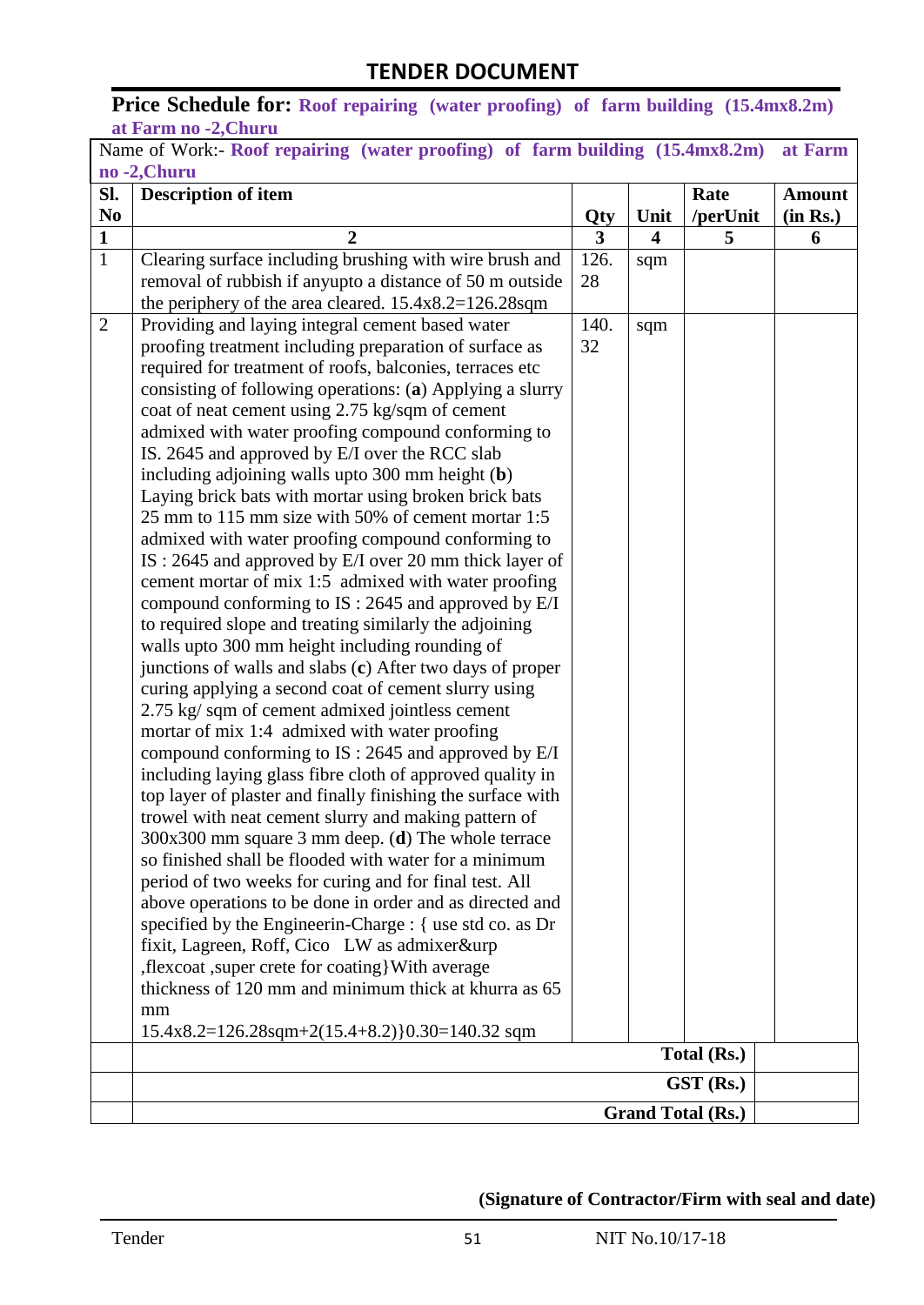# **TENDER DOCUMENT**

#### **CONTRACT FORM**

|  |  | This Contract made the                                                                                   |
|--|--|----------------------------------------------------------------------------------------------------------|
|  |  | (Month), ____________________(Year) between the <b>Hon'ble President</b> of <b>Indian Council of</b>     |
|  |  | Agricultural Research acting through the Director, ICAR Research Complex for Eastern                     |
|  |  | <b>Region</b> (Indian Council of Agricultural Research), <b>Patna – 800014</b> (Bihar) (name and address |
|  |  |                                                                                                          |
|  |  | (name and address of contractor) (hereinafter called "the <b>Contractor</b> " of the other party).       |

WHEREAS the Employer is desirous that the Contractor executes the Work of:-

**1. Roof repairing (water proofing) of farm building (15.4mx8.2m) at Farm no -2,Churu** (Ref. No………………………………….) (name and identification number of contract) (hereinafter called "the **Works**") at ICAR-RCER, Patna -800014 (Bihar) and the **Employer** has accepted the Bid by the **Contractor** for the execution and completion of such works and the remedying of any defects therein, at a contract price of **Rs……………(Rupees …………………………………… only)**

#### NOW, THEREFORE, IT IS HEREBY AGREED BETWEEN THE PARTIES AS FOLLOWS:

- 1. In this Contract, words and expressions shall assume the same meanings as are respectively assigned to them in the conditions of Contract hereinafter referred to and they shall be deemed to form and be read and construed as part of this Agreement.
- 2. In consideration of the payments to be made by the Employer to the Contractor as hereinafter mentioned, the Contractor hereby covenants with the Employer to execute and complete the works and remedy the defects therein in conformity in all aspects with the provisions of the contract.
- 3. The Employer hereby covenants to pay the Contractor in consideration of the execution and completion of the works and in remedying the defects wherein the Contract Price or such other sum as may become payable under the provisions of the Contract at the times and in the manner prescribed by the Contract.
- 4. The following documents shall be deemed to form and be read and construed as part of this Contract, viz.:
	- i) Letter of Acceptance
	- ii) Notice to proceed with the works
	- iii) Contractor's Bid
	- iv) Bidding data
	- v) General conditions of contract (including special conditions of contract)
	- vi) Specifications
	- vii) Drawings
	- viii) Bill of quantities
	- ix) Any other documents listed in the contract data as forming part of the contract